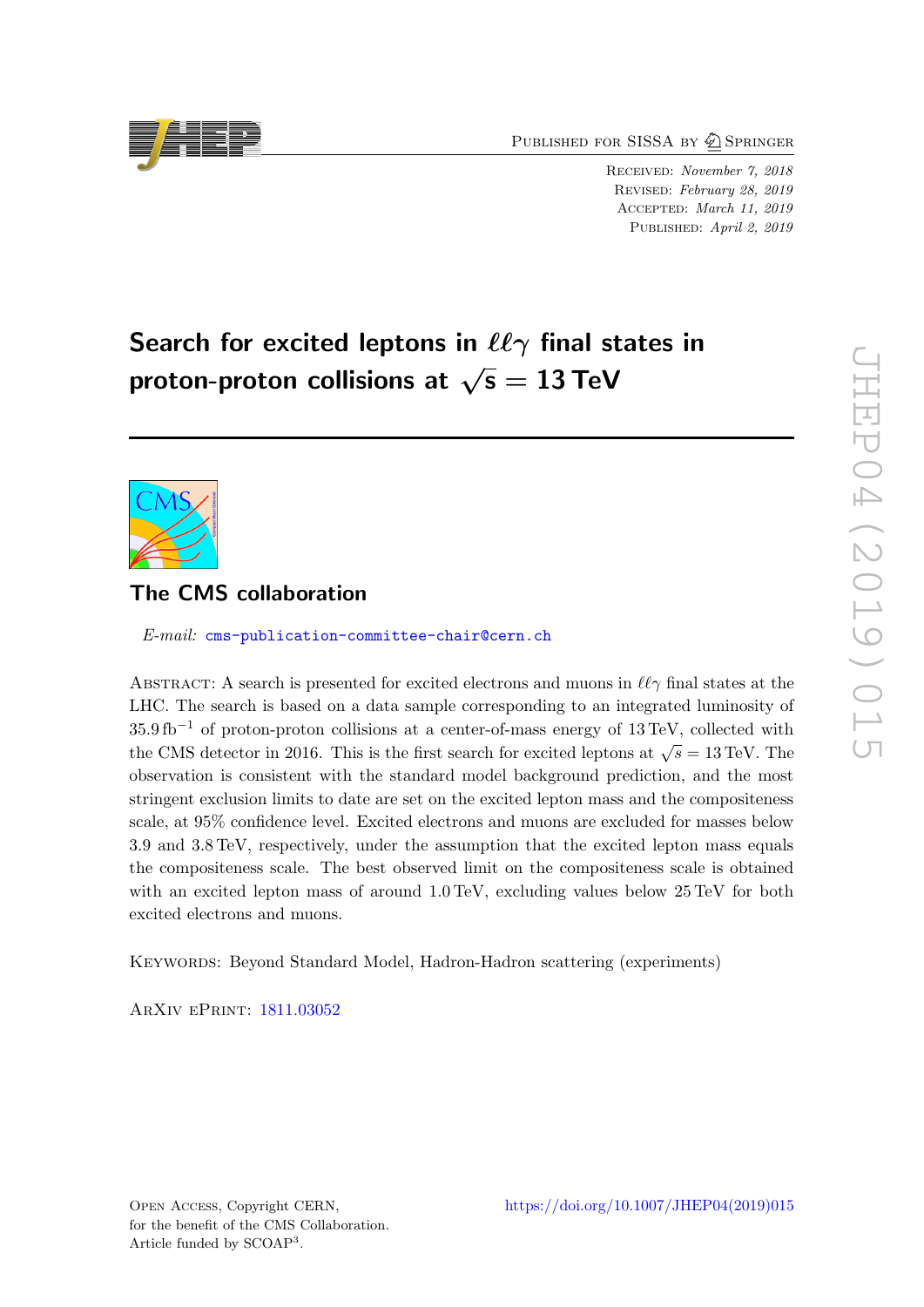# Contents

| 1 Introduction                       | $\mathbf{1}$            |
|--------------------------------------|-------------------------|
| 2 The CMS detector                   | $\overline{\mathbf{2}}$ |
| 3 Data and simulated samples         | 3                       |
| 4 Event reconstruction and selection | $\overline{\mathbf{4}}$ |
| 5 Background modeling                | $\overline{5}$          |
| 6 Signal modeling                    | $\boldsymbol{6}$        |
| 7 Systematic uncertainties           | 9                       |
| 8 Results                            | 10                      |
| 9 Summary                            | 13                      |
| The CMS collaboration                | 18                      |

#### <span id="page-1-0"></span>1 Introduction

The standard model (SM) provides a very precise description of various phenomena in particle physics observed over the last half century. Notwithstanding its huge success, it does not explain the origin of the mass hierarchy and the number of generations of quarks and leptons. As an attempt to answer such fundamental questions, compositeness of quarks and leptons is introduced in many models  $[1-10]$  $[1-10]$ . These compositeness models suggest that quarks and leptons are themselves made of fundamental constituents that are bound by a new strong interaction with a characteristic energy scale  $\Lambda$  (called the compositeness scale).

An important prediction of compositeness models is the existence of excited states of quarks and leptons. In proton-proton (pp) collisions, excited fermions could be produced via contact interactions (CI) and decay either through SM gauge interactions or via CI to SM fermions.

This paper presents a search for excited leptons  $(\ell^* = e^*, \mu^*)$  in  $\ell \ell \gamma$  ( $\ell = e, \mu$ ) final states where the excited lepton decays to a SM lepton and a photon  $(\ell^* \to \ell \gamma)$  as illustrated in figure [1.](#page-2-1) A clear signature of a same-flavor (SF) lepton pair and a photon allows highly efficient signal selection. However, there is an ambiguity in reconstructing the excited lepton mass because of the two possible pairings of a lepton and the photon. For this search, information of both invariant masses is used to discriminate the excited lepton signal from SM background processes.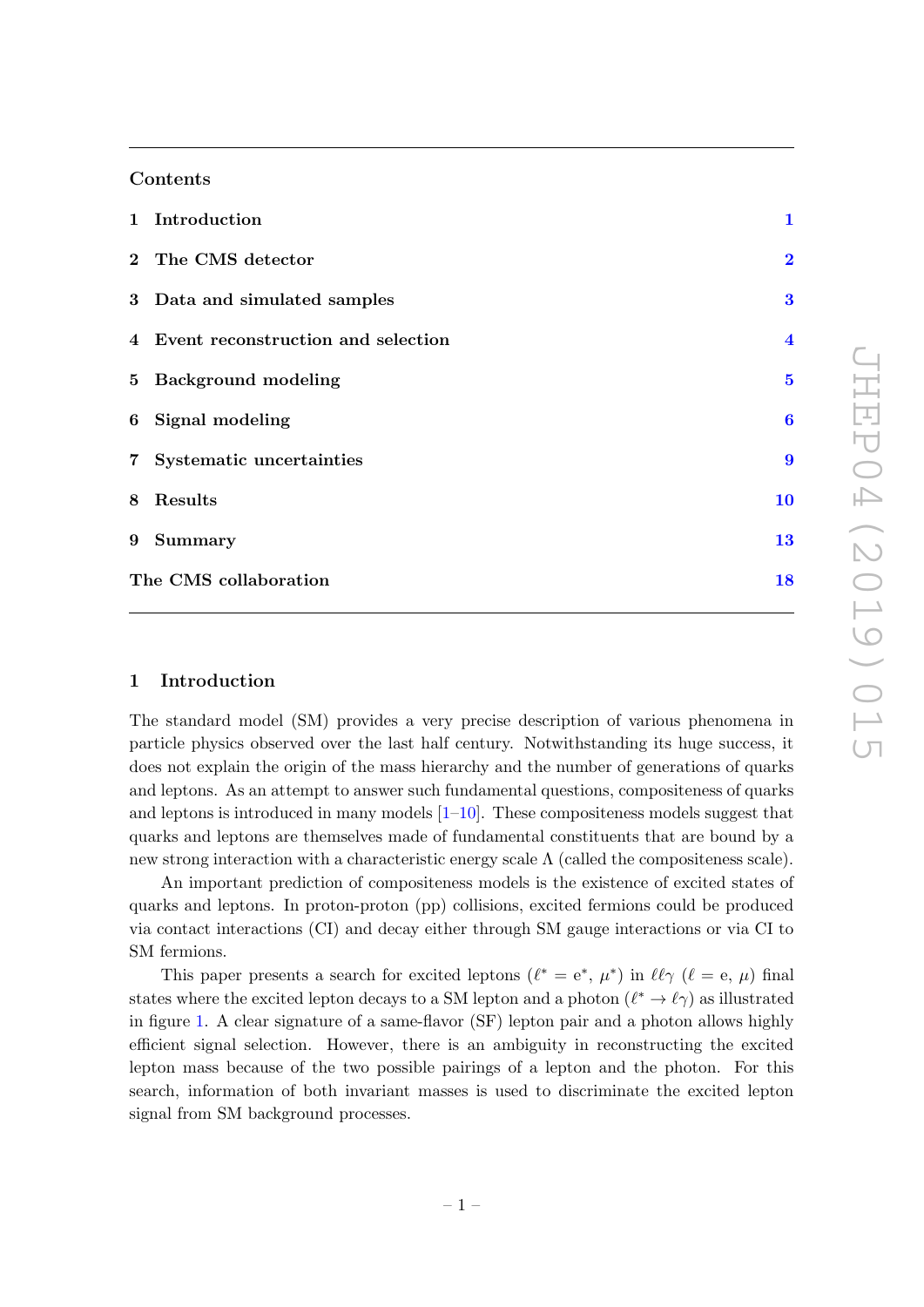<span id="page-2-1"></span>

**Figure 1.** The Feynman diagram of the production of excited leptons in  $\ell/\gamma$  final states.

We consider a benchmark model based on the formalism described in ref. [\[8\]](#page-15-2). The effective Lagrangian of four-fermion CI, the main production mechanisms of excited leptons at the LHC, is given by

$$
\mathcal{L}_{\text{CI}} = \frac{g_*^2}{2\Lambda^2} j^{\mu} j_{\mu},\tag{1.1}
$$

where  $g_*$  is the coupling constant, which is set to be equal to  $\sqrt{4\pi}$  in the model, and  $j_{\mu}$  represents the fermion currents for SM fermions and their excited states, neglecting right-handed currents. In addition, excited lepton decays via SM gauge interactions are described by the corresponding Lagrangian

$$
\mathcal{L}_{\text{gauge}} = \frac{1}{2\Lambda} \bar{\ell}_R^* \sigma^{\mu\nu} \left( g f \frac{\tau}{2} W_{\mu\nu} + g' f' \frac{Y}{2} B_{\mu\nu} \right) \ell_L + \text{h.c.},\tag{1.2}
$$

where  $\ell$  and  $\ell^*$  denote the lepton and excited lepton fields, and  $W_{\mu\nu}$  and  $B_{\mu\nu}$  are the  $SU(2)$  and  $U(1)$  gauge fields. The quantities  $g = e/\sin \theta_W$  and  $g' = e/\cos \theta_W$  represent the corresponding electroweak gauge couplings with the Weinberg mixing angle  $\theta_W$ , and  $\tau$  and Y are the generators of the SU(2) and U(1) groups. The symbols f and  $f'$  describe the couplings between SM leptons and excited leptons via gauge interactions and are chosen to be equal to 1 in the model.

Searches for excited leptons have been previously performed by the CMS collabora-tion [\[11,](#page-15-3) [12\]](#page-16-0), but no evidence for their existence was found, excluding  $m_{\ell^*} < 2.5$  TeV for the case  $\Lambda = m_{\ell^*}$ . Searches at the LEP [\[13–](#page-16-1)[16\]](#page-16-2), HERA [\[17\]](#page-16-3), and Tevatron [\[18](#page-16-4)[–21\]](#page-16-5) colliders, and by the ATLAS collaboration at  $\sqrt{s}$  = 7 TeV [\[22\]](#page-16-6) and 8 TeV [\[23,](#page-16-7) [24\]](#page-16-8) also found no evidence for the existence of excited leptons, setting lower mass limits of 2.2 and 2.8 TeV for excited electrons and muons, respectively, for the case  $\Lambda = m_{\ell^*}$ .

#### <span id="page-2-0"></span>2 The CMS detector

The central feature of the CMS apparatus is a superconducting solenoid of 6 m internal diameter, providing a magnetic field of 3.8 T. Within the solenoid volume are a silicon pixel and strip tracker, a lead tungstate crystal electromagnetic calorimeter (ECAL), and a brass and scintillator hadron calorimeter (HCAL), each composed of a barrel and two endcap sections. Forward calorimeters extend the pseudorapidity  $(\eta)$  coverage provided by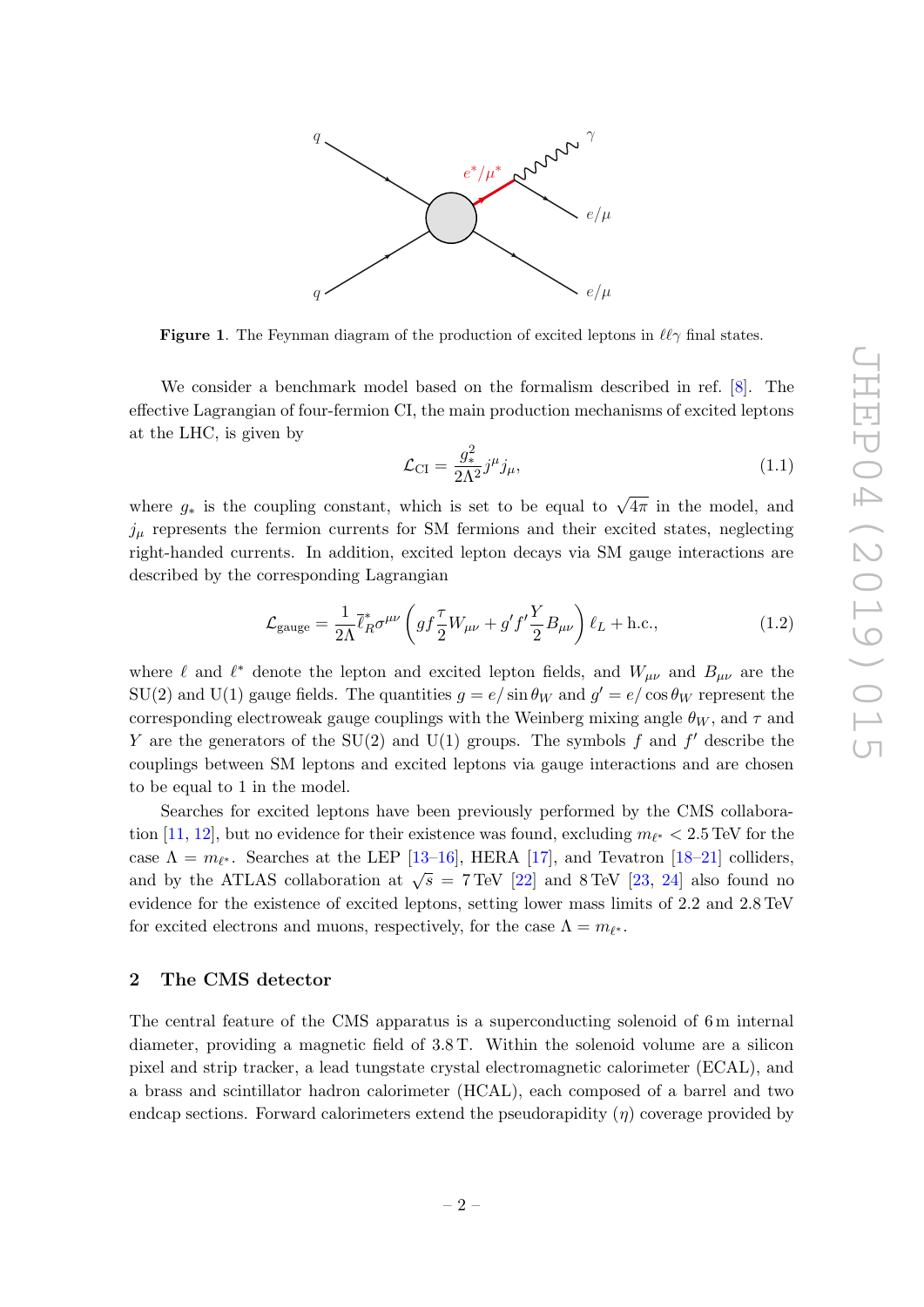the barrel and endcap detectors. Muons are detected in gas-ionization chambers embedded in the steel flux-return yoke outside the solenoid.

Events of interest are selected using a two-tiered trigger system [\[25\]](#page-16-9). The first level, composed of custom hardware processors, uses information from the calorimeters and muon detectors to select events at a rate of less than 100 kHz within a time interval of less than 4 µs. The second level, known as the high-level trigger, consists of a farm of processors running a version of the full event reconstruction software optimized for fast processing, and reduces the event rate to around 1 kHz before data storage.

A more detailed description of the CMS detector, together with a definition of the coordinate system used and the relevant kinematic variables, can be found in ref. [\[26\]](#page-16-10).

#### <span id="page-3-0"></span>3 Data and simulated samples

The data used for this analysis correspond to an integrated luminosity of  $35.9\,\mathrm{fb}^{-1}$ , recorded by the CMS detector in pp collisions at a center-of-mass energy of 13 TeV in 2016. Highly efficient triggers with 98–99% efficiency are used for this analysis, for events that satisfy the offline selection criteria. Events for the eeγ channel are selected using double-electron triggers that impose a transverse energy threshold of 33 GeV and online identification criteria for both electron candidates. For the  $\mu\mu\gamma$  channel, events are selected using single-muon triggers with muon isolation criteria and a threshold of 24 GeV on the transverse momentum  $p_T$  of the muon.

To model the detector acceptance and event selection efficiency of signal events, simulated signal samples are generated with pythia 8.205 [\[27\]](#page-16-11) for excited lepton masses ranging from 0.25 to 5 TeV at intervals of 0.25 TeV up to 4 TeV and at intervals of 0.5 TeV between 4 and 5 TeV. The CUETP8M1 [\[28\]](#page-16-12) underlying-event tune is used for all simulated samples. The signal samples are generated at the compositeness scale  $\Lambda = 10$  TeV, but are also used for different compositeness scale interpretations since this parameter has a negligible impact on the kinematic distributions of final-state particles. The simulated signals are generated at leading order (LO) in perturbative quantum chromodynamics (QCD), and a mass-dependent K factor for next-to-leading-order (NLO) corrections is applied [\[29\]](#page-16-13).

Major SM background processes such as  $DY+\gamma$  and  $t\bar{t}+\gamma$  are generated at NLO using the MadGraph5 amc@nlo 2.3.3 generator [\[30\]](#page-16-14), while WW, WZ, and ZZ backgrounds are generated at LO with pythia. The cross section for WW production is calculated at next-to-next-to-leading order [\[31\]](#page-17-0) and the cross sections for WZ and ZZ production are computed at NLO [\[32\]](#page-17-1).

The NNPDF3.0 [\[33\]](#page-17-2) parton distribution function (PDF) set is used for all generated samples. The generated events are processed through the full GEANT4 [\[34\]](#page-17-3) simulation of the CMS detector. The effect of multiple pp interactions within the same bunch crossing or adjacent bunch crossings (pileup) is emulated by superimposing minimum bias events on the simulated events. The simulated events are weighted to match the pileup distribution observed in the data.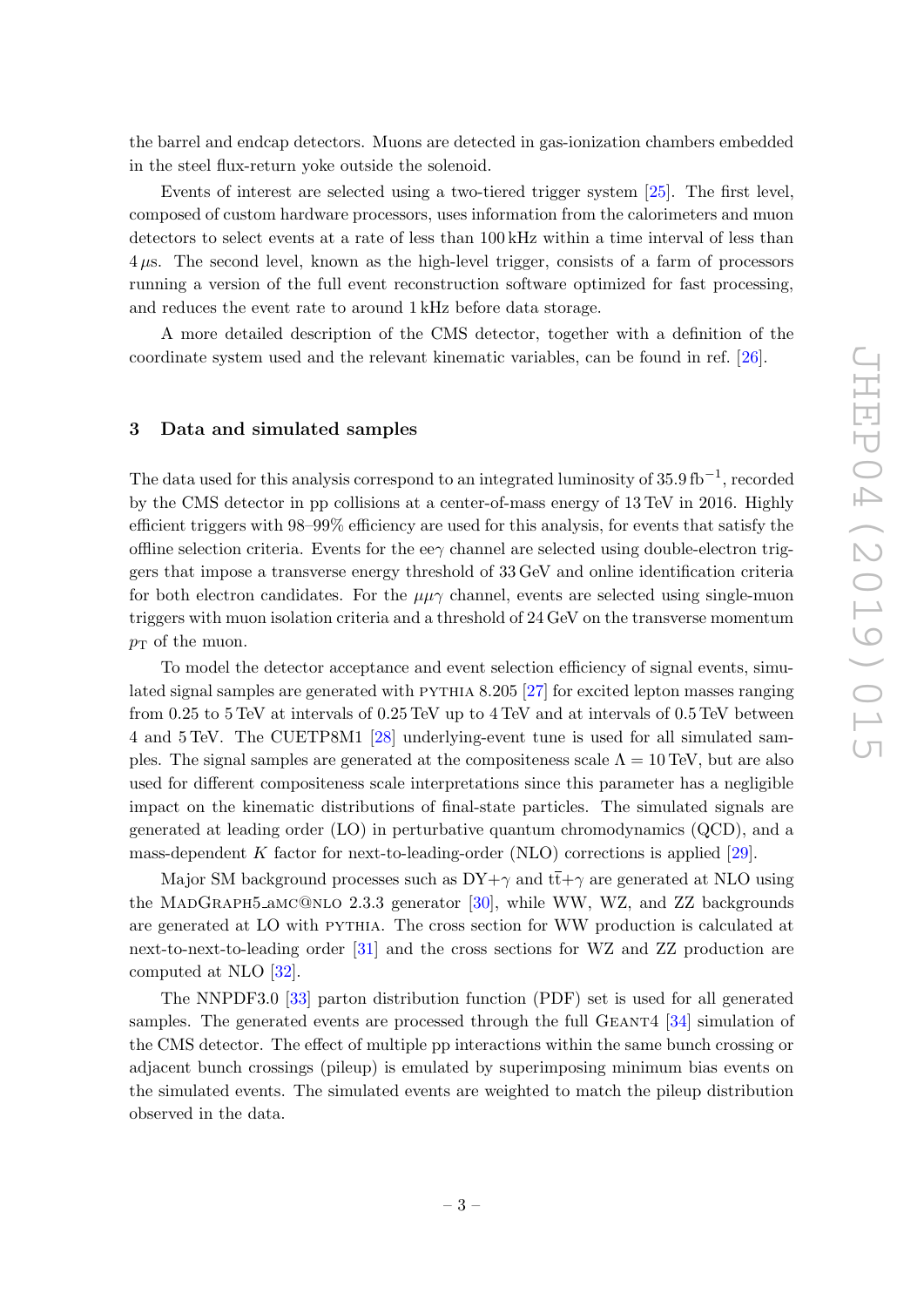#### <span id="page-4-0"></span>4 Event reconstruction and selection

The event selection uses a particle-flow algorithm [\[35\]](#page-17-4) for optimal efficiency, kinematic resolution and purity in physics object reconstruction and identification. The particleflow algorithm aims to reconstruct and identify individual particles in an event using an optimized combination of information from the various elements of the CMS detector. The energy of photons is directly obtained from the ECAL measurement. The energy of electrons is determined from a combination of the electron momentum at the primary interaction vertex as determined by the tracker, the energy of the corresponding ECAL cluster, and the energy sum of all bremsstrahlung photons spatially compatible with originating from the electron track. The momentum of muons is obtained from the curvature of the corresponding track. The energy of charged hadrons is determined from a combination of their momentum measured in the tracker and the matching ECAL and HCAL energy deposits, corrected for zero-suppression effects and for the response function of the calorimeters to hadronic showers. Finally, the energy of neutral hadrons is obtained from the corresponding corrected ECAL and HCAL energies.

Events must have at least one primary vertex with at least four associated tracks, with the transverse (longitudinal) position within 2 (24) cm from the nominal collision point. The reconstructed vertex with the largest value of summed physics-object  $p_T^2$  is taken to be the primary pp interaction vertex. Here the physics objects are the jets, clustered using a jet finding algorithm [\[36,](#page-17-5) [37\]](#page-17-6) with the tracks assigned to the vertex as inputs, and the associated missing transverse momentum  $(p_T^{\text{miss}})$ , taken as the negative vector sum of the  $p_T$  of those jets.

Electron candidates are reconstructed by matching clusters of ECAL energy deposits with tracks in the inner tracker. The momentum resolution ranges from 1.7 to 4.5% for electrons from Z boson decays, depending on the electron  $\eta$  and the bremsstrahlung energy emitted [\[38\]](#page-17-7). The electron candidates are required to have  $p_T > 35 \,\text{GeV}$  and to be within the region  $|\eta| < 2.5$ . The barrel-endcap transition region 1.44  $< |\eta| < 1.56$ is excluded. The electron candidates have to pass a set of identification requirements on the spatial distribution of energy deposits in the ECAL, on the ratio of the associated HCAL and ECAL energy deposits, on the isolation in the calorimeters, on the quality of the matching between the ECAL clusters and the associated track in the inner tracker, and on the agreement between the energy reconstructed in the ECAL and the momentum of the associated track.

Muon candidates are reconstructed as tracks in the muon detector that are matched to the tracks found in the inner tracker. The momentum resolution for muons with  $p<sub>T</sub>$  up to 100 GeV is 1% in the barrel and 3% in the endcaps. The resolution in the barrel is better than 10% for muons with  $p_T$  up to 1 TeV [\[39\]](#page-17-8). The muon candidates must have  $p_T > 35$  GeV and be within  $|\eta| < 2.4$ . The muon candidates are required to pass identification criteria optimized for muons having large  $p_T$  [\[39\]](#page-17-8) and to be isolated in the tracking systems.

Photon reconstruction starts from energy deposits in the ECAL, and photon candidates that have associated tracks are rejected. The photon energy resolution ranges from 1 to 5%, depending on photon  $\eta$  and showers in the ECAL [\[40\]](#page-17-9). The photon candidates are required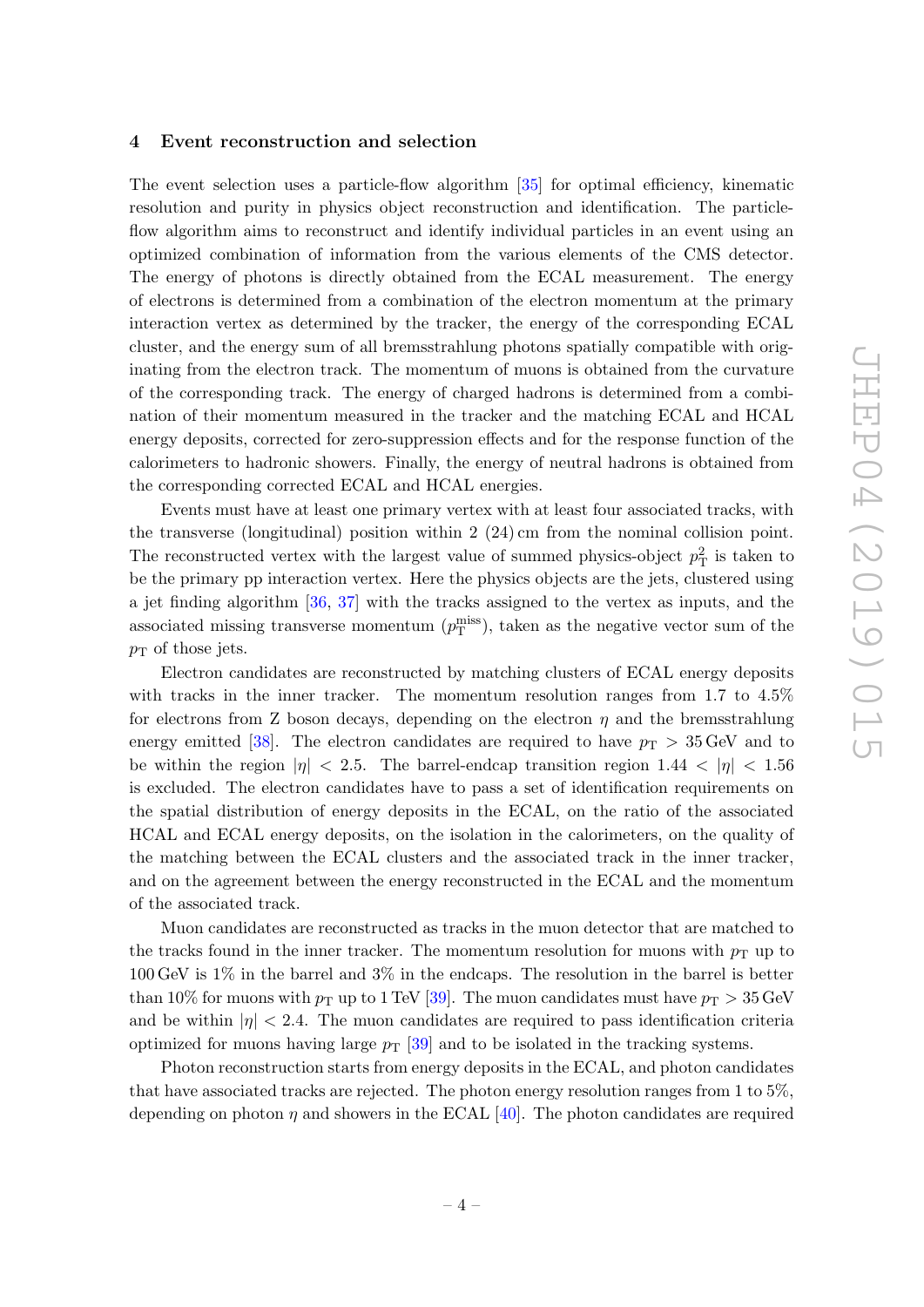to have  $p_T > 35$  GeV and  $|\eta| < 2.5$ , with those in the transition region 1.44  $< |\eta| < 1.56$ being excluded from the analysis. A multivariate analysis (MVA) technique is used for photon identification, with shower shape variables and photon isolation sums in the ECAL and HCAL as inputs [\[40,](#page-17-9) [41\]](#page-17-10).

Events are required to have two SF leptons and a photon. The two SF leptons are not required to be of opposite-sign charge because this would result in a signal efficiency loss of a few % at high lepton  $p_T$ , especially for the eey channel [\[42\]](#page-17-11), whereas the background arising from events with same-sign dileptons is minimal. The selected leptons must be separated from the photon by  $\Delta R = \sqrt{(\Delta \eta)^2 + (\Delta \phi)^2} > 0.7$ , where  $\phi$  is the azimuthal angle measured in radians. In addition, the invariant mass of the two SF leptons  $m_{\ell\ell}$  is required to be larger than 116 GeV in order to suppress the dominant background contribution from Z boson production (Z boson veto criteria).

#### <span id="page-5-0"></span>5 Background modeling

The major backgrounds in this search originate from SM processes with final states consisting of two prompt SF leptons and a prompt photon or a jet misidentified as a photon. The expected fraction of background events that have a jet misidentified as a lepton is less than 1% for both channels [\[43\]](#page-17-12), therefore this background source is not considered in the analysis. Backgrounds associated with a prompt photon are estimated using simulation, while the yield of those associated with a jet is derived from the data.

The dominant background arises from Drell-Yan process accompanied by a prompt photon  $(DY+\gamma)$ , which has a signature similar to the signal. Within the detector acceptance, Z boson production dominates the process, and its contribution is efficiently sup-pressed by applying the Z boson veto criteria described in section [4.](#page-4-0) The fraction of  $DY+\gamma$ events after the event selection is approximately 70% of the background. Another prompt photon background comes from top quark pair production in association with a photon  $(t\bar{t}+\gamma)$ . These events form approximately 10% of the background. In addition, triboson processes such as WW $\gamma$ , WZ $\gamma$ , and ZZ $\gamma$  (VV $\gamma$ ) also give rise to 5% of the background.

The other major background contribution consists of events with two prompt leptons and a photon that originates from a jet, hereafter referred to as the jet background. The estimation of this background is derived from data in a control region composed of events with two leptons and a photon passing all the kinematic requirements and lepton identification criteria defined in the event selection but failing the photon identification. The events in the control region, scaled by a weight factor derived from the misidentification rate of photon candidates from jets, provide the jet background prediction in the signal region.

The misidentification rate is measured using data in a sideband ( $50 < m_{\ell\ell} < 116 \,\text{GeV}$ ) of the dilepton mass distribution in the signal region  $(m_{\ell\ell} > 116 \,\text{GeV})$ . The photon identification is not required for events in the sideband, thereby the data in the sideband are enriched with Z boson events associated with a photon originating from a jet. To remove prompt photon contamination in the data, the distribution of the MVA variable used for the photon identification is employed, fitting the MVA variable distribution of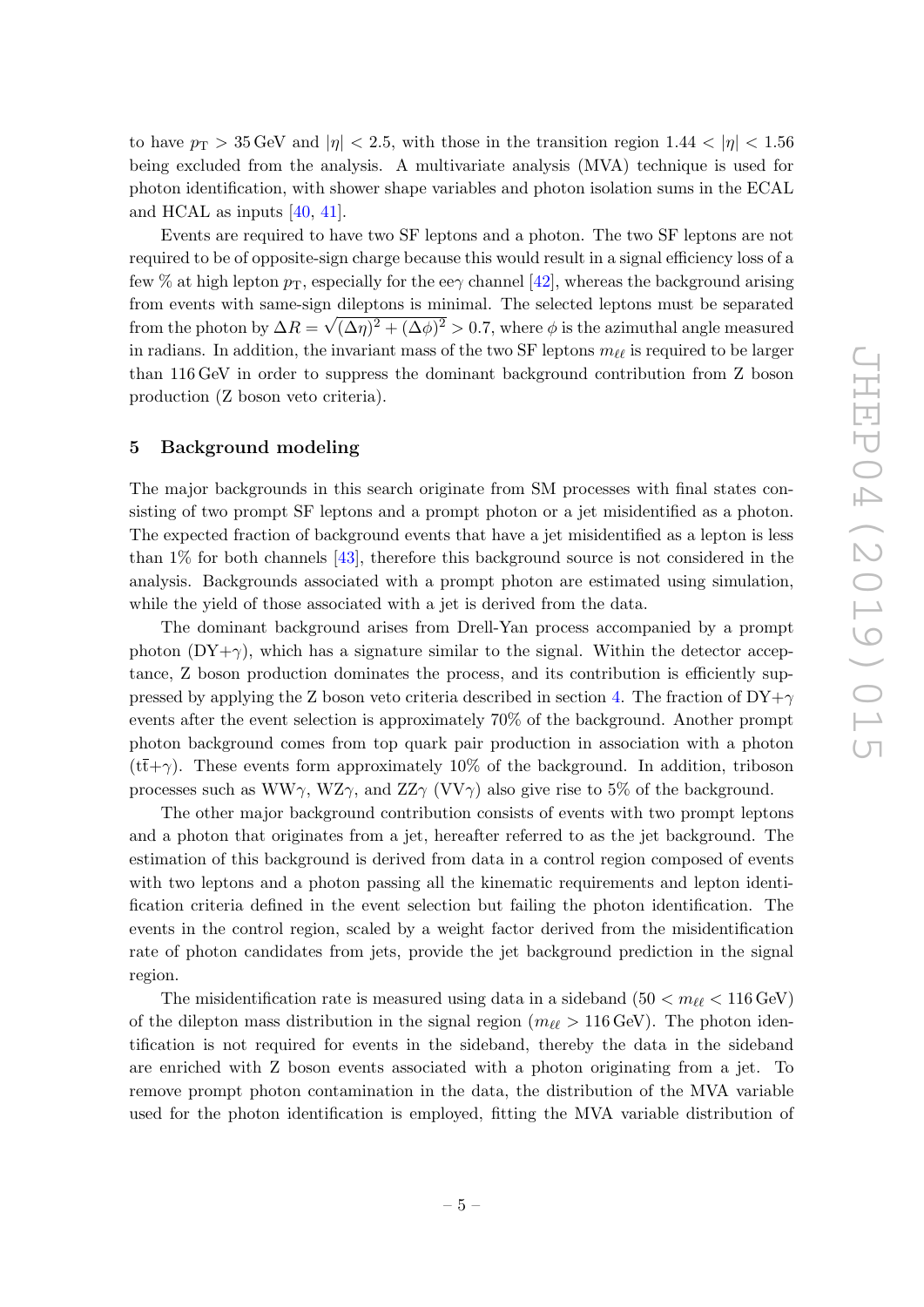the data events with template distributions for prompt photons and photons originating from jets. The MVA distribution of simulated prompt photon background events in the sideband is used as the template distribution for prompt photons. The template for photons originating from jets is obtained from a data sample enriched with W+jets events, where the W boson decays leptonically and a jet supplies a photon candidate. Events in the sample are required to have a muon of  $p_T > 35 \,\text{GeV}, p_T^{\text{miss}} > 35 \,\text{GeV},$  transverse mass  $\sqrt{2p_\text{T}^{\text{miss}}p_\text{T}^\mu}$  $\frac{\mu}{T}[1 - \cos \Delta\phi(\vec{p}_T^{\text{miss}}, \vec{p}_T^{\mu})]$  between 50 and 110 GeV, and a photon candidate. The misidentification rate is evaluated in several photon  $p<sub>T</sub>$  bins separately for the barrel and endcaps of ECAL. The measured misidentification rate ranges from 2 (3)% at  $p_T = 35 \text{ GeV}$ to 0.2 (0.4)% at  $p_T = 1$  TeV in the barrel (endcaps). In the signal region, the estimated fraction of events arising from background with a jet misidentified as a photon is in the range 5–15%, depending on the photon  $p_T$ .

The kinematic distributions of the parent jets of the misidentified photons in the control region and those of the signal region are not identical in the same photon  $p_T$ range, owing to isolation requirements in the MVA identification. Consequently, the  $p_T$ distributions of leptons, which are correlated with the recoil of the jet in the same event, are different in the signal region and the control region. Therefore, an appropriate correction must be applied to the estimate of the lepton  $p<sub>T</sub>$  distribution obtained by scaling the control region by a weight factor based on the misidentification rate. Using the  $p_T$  of the dilepton pair as a proxy of the jet recoil, the dilepton  $p<sub>T</sub>$  distribution of the jet background estimate is reweighted to match the correct shape of the dilepton  $p<sub>T</sub>$  distribution of the jet background events in the signal region. The shape is directly taken from data in the signal region, removing prompt photon contamination using simulated events. The reweighting is done for separate photon  $p<sub>T</sub>$  bins used for the misidentification rate measurement, in order to retain the yield and the photon  $p<sub>T</sub>$  spectrum obtained from the previous step. To validate the estimation procedures, closure tests are performed by applying the same method to derive background on simulated events, and the observed discrepancies are taken as estimates of the associated systematic uncertainties. After the correction, the lepton kinematic distributions from the total background prediction including the corrected jet background obtained from control samples in data are in good agreement with the distributions in data.

#### <span id="page-6-0"></span>6 Signal modeling

The production of an excited lepton involves two SM leptons in the final state, one from the excited lepton decay and another from CI, and therefore there are two possible pairings of a lepton with the photon. The corresponding two invariant masses are referred to as  $m_{\ell\gamma}^{\text{min}}$ and  $m_{\ell\gamma}^{\rm max}$ . The  $m_{\ell\gamma}^{\rm min}$  and  $m_{\ell\gamma}^{\rm max}$  distributions of observed events along with the background prediction in the signal region are shown in figure [2.](#page-7-0)

A search window is set in the two-dimensional distribution of  $m_{\ell\gamma}^{\text{max}}$  versus  $m_{\ell\gamma}^{\text{min}}$ . For  $\ell^*$  events, either  $m_{\ell\gamma}^{\text{min}}$  or  $m_{\ell\gamma}^{\text{max}}$  corresponds to the reconstructed invariant mass of  $\ell^*$ . Therefore, the mass resonance of the signal is concentrated in the shape of a reflected "L" as shown in figure [3.](#page-8-0) On the other hand, background events have no such correlation in  $m_{\ell\gamma}^{\text{min}}$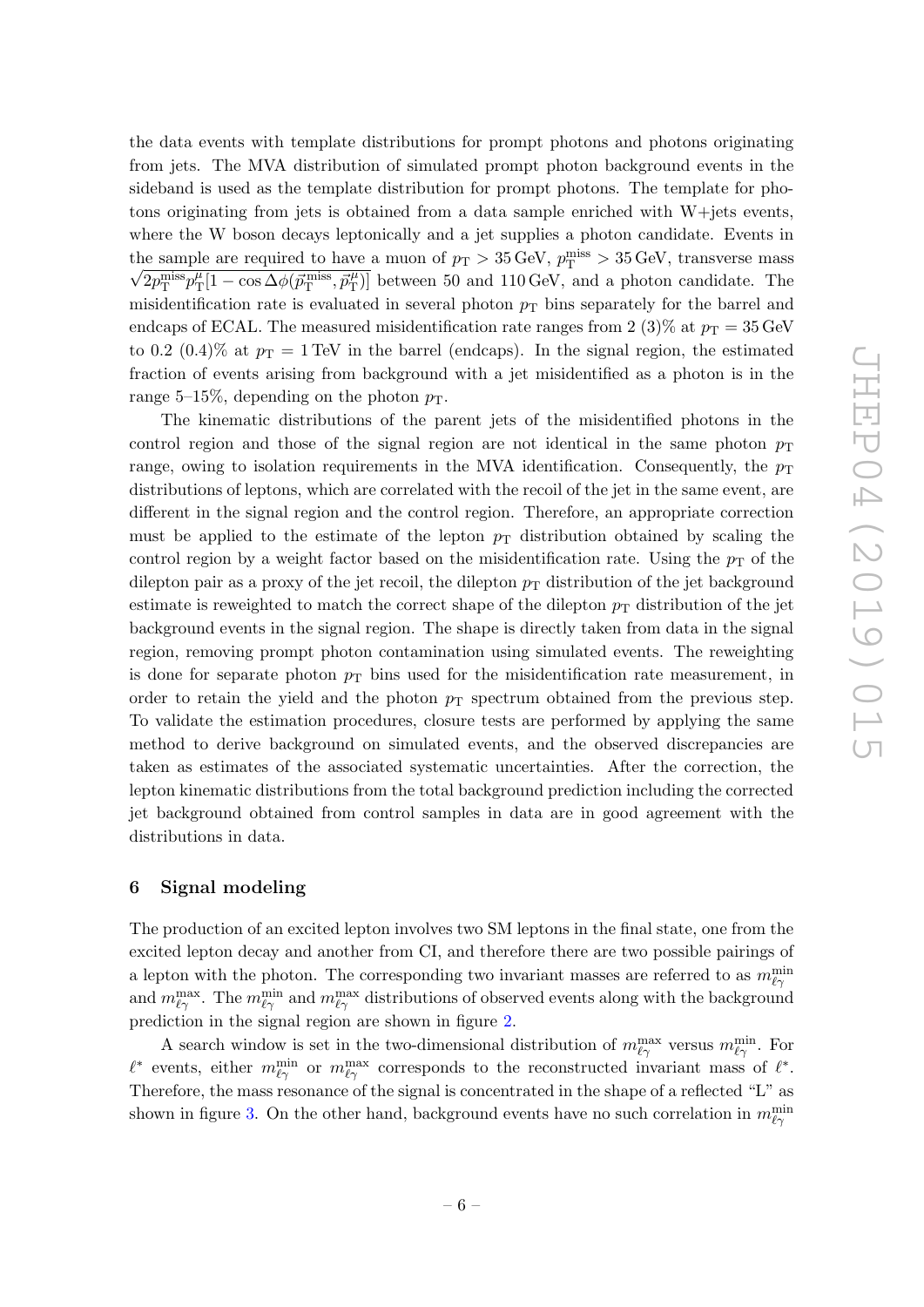<span id="page-7-0"></span>

**Figure 2.** The distributions of  $m_{\ell\gamma}^{\min}$  (left column) and  $m_{\ell\gamma}^{\max}$  (right column) in the ee $\gamma$  channel (upper row) and the  $\mu\mu\gamma$  channel (lower row). The points with error bars denote the data and the stacked histograms show the predictions for each of the backgrounds. The uncertainty bands of the SM prediction includes only statistical uncertainties. Signal events for  $m_{\ell^*} = 1 \,\text{TeV}$  at  $\Lambda = 10 \,\text{TeV}$ are also shown as dotted lines. The last bin of each distribution includes overflow events.

and  $m_{\ell\gamma}^{\rm max}$  in the low mass region below 1 TeV. The distribution of the dominant DY+ $\gamma$ background is shown in figure [4.](#page-8-1) This clear distinction between signal and background events in the distribution of  $m_{\ell\gamma}^{\text{max}}$  versus  $m_{\ell\gamma}^{\text{min}}$  is used to define L-shaped search windows enhancing the discrimination between signal and background.

For low signal masses,  $m_{\ell^*} \leq 1$  TeV, setting an L-shaped search window significantly improves a discrimination against the background with only a small loss in the signal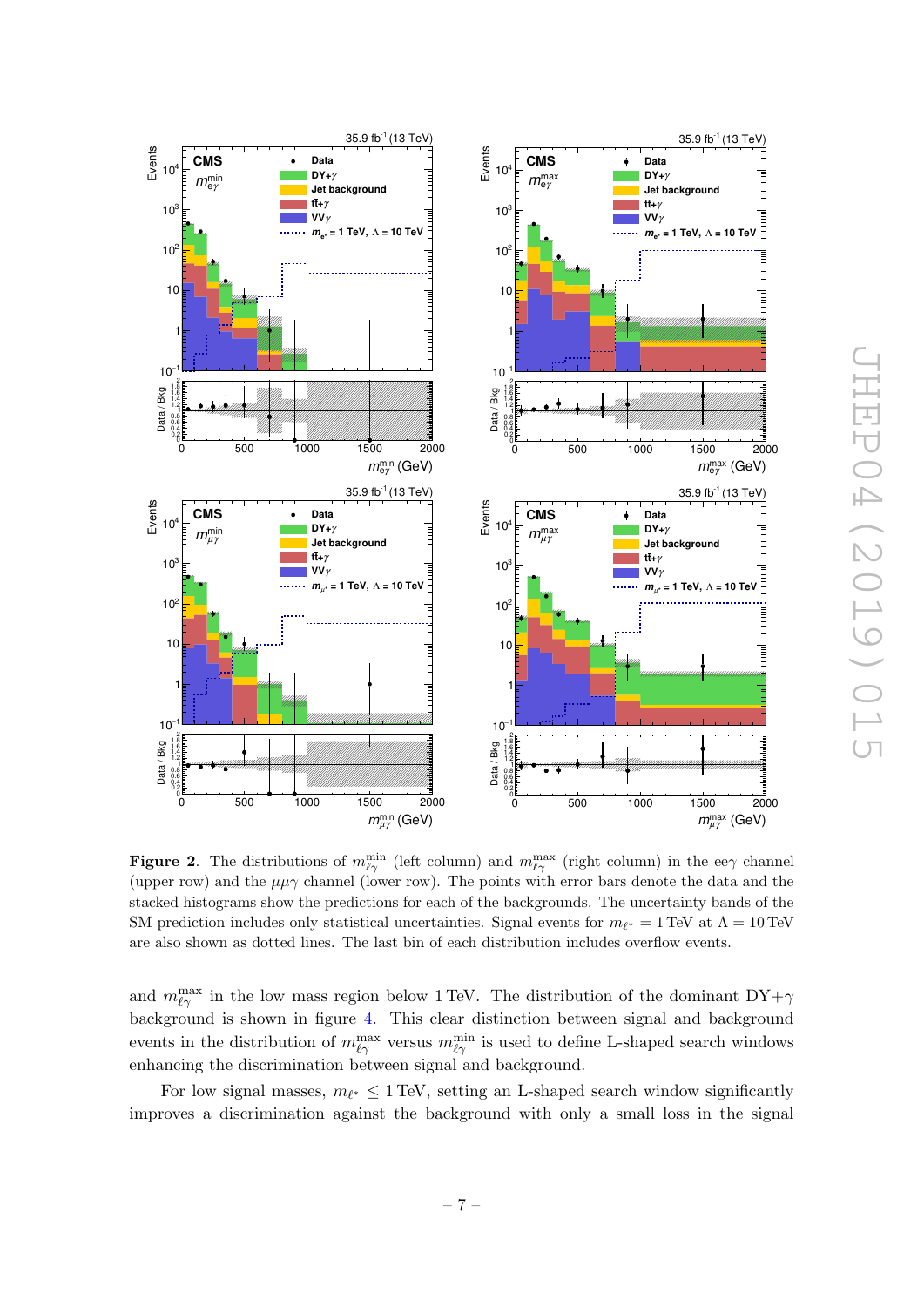<span id="page-8-0"></span>

**Figure 3**. The two-dimensional distributions of  $m_{\ell\gamma}^{\text{max}}$  versus  $m_{\ell\gamma}^{\text{min}}$  of excited electrons with a mass of 500 GeV (left) and of excited muons with a mass of 750 GeV (right), after the event selection, normalized to the expected signal cross section at  $\Lambda = 10$  TeV. The red dashed lines denote the boundary of the L-shaped search window.

<span id="page-8-1"></span>

**Figure 4.** The two-dimensional distributions of  $m_{\ell\gamma}^{\text{max}}$  versus  $m_{\ell\gamma}^{\text{min}}$  of DY+ $\gamma$  background events in the eeγ (left) and  $\mu\mu\gamma$  (right) channels, after the event selection, normalized to the cross section for  $DY+\gamma$  production.

acceptance. Therefore, the search window for  $m_{\ell^*} \leq 1$  TeV is set to be a narrow L-shape centered at  $m_{\ell^*}$ , consisting of lower and upper thresholds of  $m_{\ell\gamma}^{\min}$  and  $m_{\ell\gamma}^{\max}$  as shown in figure [3.](#page-8-0) The thresholds are optimized for the best expected exclusion limit, which also provides the optimal discovery potential. The impact of the energy scale and resolution uncertainties on the signal acceptance is taken into account for the optimization. The optimized thresholds have values that are within  $\pm 8\%$  of the simulated mass for e<sup>\*</sup>, and within ranges that vary from  $\pm 4.5\%$  to  $\pm 8\%$  of the simulated mass for  $\mu^*$ .

The search windows defined for  $m_{\ell^*} > 1$  TeV, where the background contribution is expected to be negligible, only impose the lower  $m_{\ell\gamma}^{\rm max}$  threshold of 1 TeV, thereby maximizing the signal acceptance.

The product of signal acceptance and efficiency  $(A \epsilon_{sig})$  has been measured from the simulated signal samples, and ranges from 30 to 49% and from 33 to 59% for excited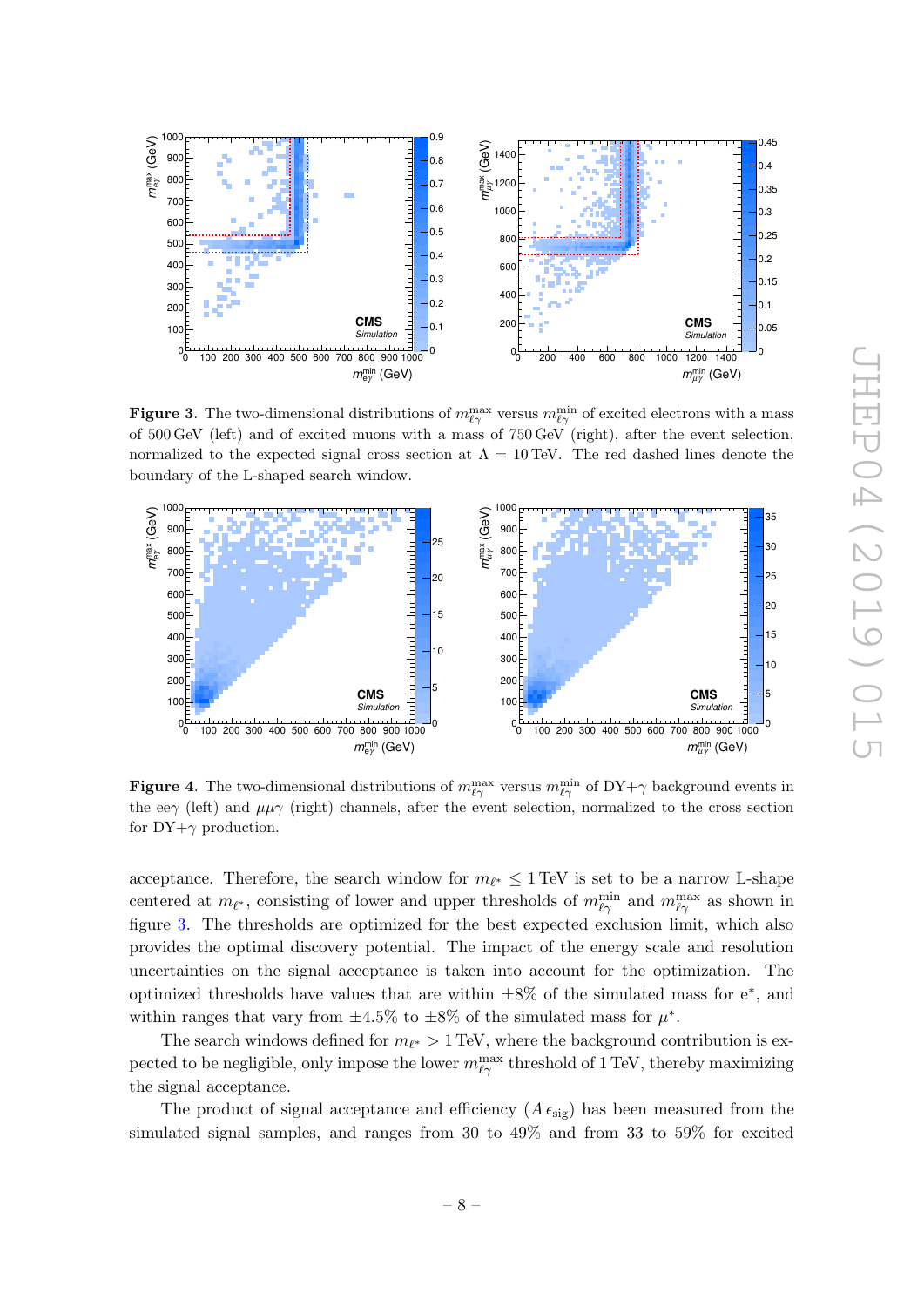<span id="page-9-1"></span>

Figure 5. The product of signal acceptance and efficiency as a function of the generated resonance mass for the eeγ (lower) and  $\mu\mu\gamma$  (upper) channels. Each marker denotes the value measured from the simulated signal sample at a given mass point, and the lines represent polynomial fits to the measured values.

electrons and muons, respectively. The relatively low values of  $A \epsilon_{sig}$  at low masses mainly result from lepton and photon  $p_T$  thresholds. To determine  $A \epsilon_{sig}$  for mass points other than those of the simulated samples, a polynomial fit to the dependence on  $m_{\ell^*}$  is used for interpolation, as shown in figure [5.](#page-9-1)

#### <span id="page-9-0"></span>7 Systematic uncertainties

The systematic uncertainties in the signal and the background yields are summarized in table [1.](#page-10-1) The statistical uncertainties in the data and the simulated samples used for the background estimation are dominant. These uncertainties are expected to be reduced in future by producing simulated samples enriched with high  $p<sub>T</sub>$  photons. The statistical uncertainties in the simulated signal samples used to measure  $A \epsilon_{sig}$  are negligible and therefore not considered in the analysis. The values of the systematic uncertainties for the jet background estimate coming from control samples in data are also large compared to other systematic uncertainties, but their impact on the sensitivity of the search is small since the jet background makes up only 5–15% of the total background.

The integrated luminosity has been measured with a precision of 2.5% [\[44\]](#page-17-13). The effect of pileup modeling on the selection efficiency is measured to be less than a percent over all mass points, and a 1% uncertainty is assigned for it. Systematic uncertainties in the signal selection efficiency include uncertainties arising from the trigger selection, lepton identification [\[39\]](#page-17-8) and photon identification [\[40,](#page-17-9) [41\]](#page-17-10). Various sources of potential biases in the selection efficiency measurements are considered to determine such uncertainties. Uncertainties in the  $e/\gamma$  energy scale and resolution, and muon momentum scale and resolution translate into uncertainties in the signal acceptance. The effect on the signal acceptance is evaluated by shifting and smearing the  $p<sub>T</sub>$  of each object by  $\pm 1$  standard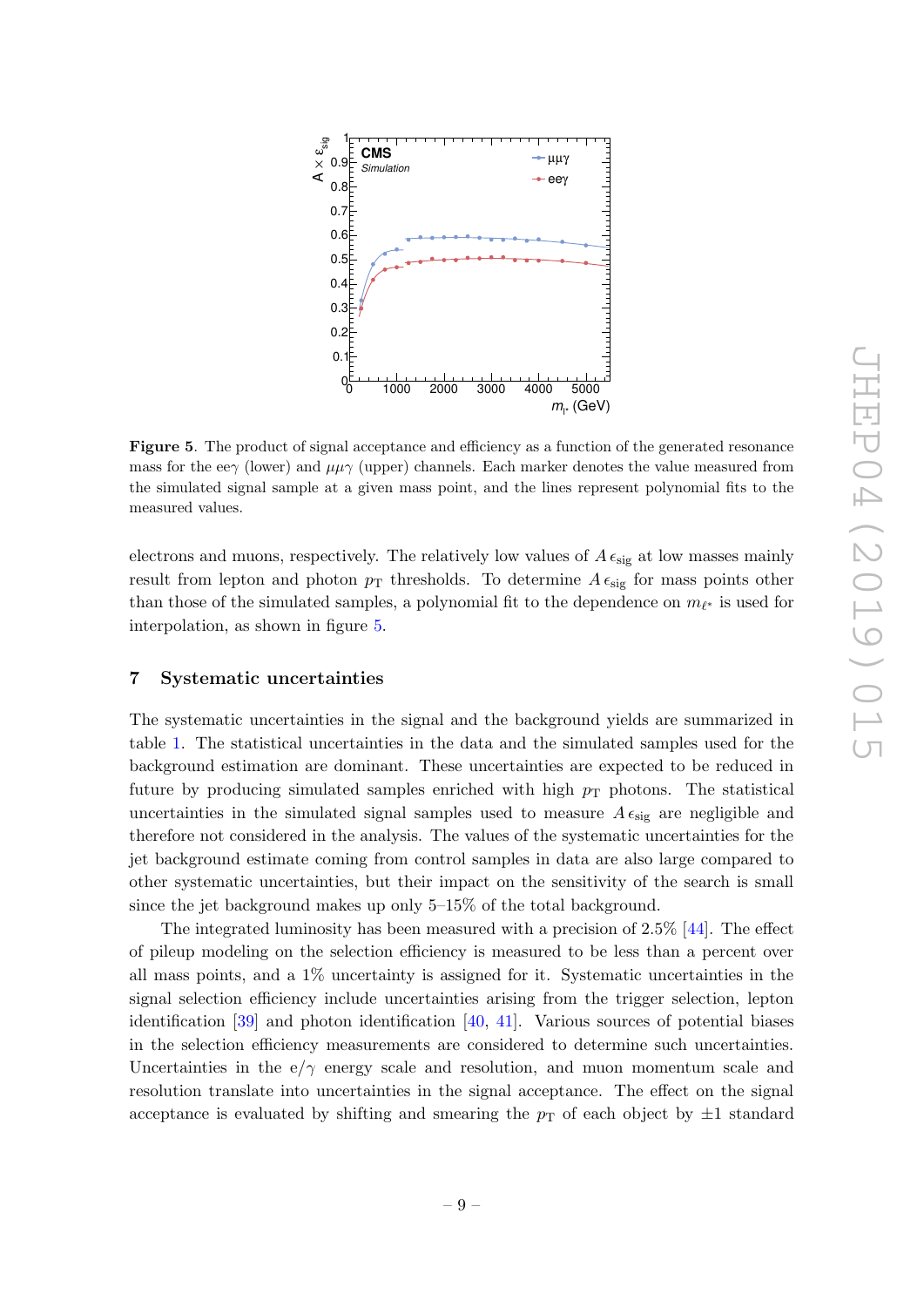<span id="page-10-1"></span>

| Source                               |                | ee $\gamma$ channel $(\%)$ |           | $\mu\mu\gamma$ channel (%)  |                            |           |
|--------------------------------------|----------------|----------------------------|-----------|-----------------------------|----------------------------|-----------|
|                                      | Signal         | Prompt $\gamma$ bkg        | Jet bkg   |                             | Signal Prompt $\gamma$ bkg | Jet bkg   |
| Integrated luminosity                | 2.5            | 2.5                        |           | 2.5                         | 2.5                        |           |
| Pileup                               |                | 1                          |           | 1                           | 1                          |           |
| Trigger                              |                | 1                          |           | $\mathcal{D}_{\mathcal{L}}$ | $\mathfrak{D}$             |           |
| Lepton efficiency                    | 2.5            | 2.5                        |           | $\mathcal{D}$               | $\overline{2}$             |           |
| Photon efficiency                    | 1.5            | 1.5                        |           | $1.5\,$                     | 1.5                        |           |
| $e/\gamma$ energy scale & resolution | $\overline{2}$ | $\overline{2}$             |           | 2.5                         | 2.5                        |           |
| $\mu$ momentum scale & resolution    |                |                            |           | $\mathcal{D}_{\mathcal{L}}$ | $\overline{2}$             |           |
| PDF & scales                         | $\overline{2}$ | 10                         |           | $\mathcal{D}$               | 10                         |           |
| Jet bkg estimate                     |                |                            | $54 - 90$ |                             |                            | $54 - 90$ |
| Sample size                          |                | $8 - 44$                   | $5 - 47$  |                             | $10 - 25$                  | $6 - 58$  |

**Table 1.** Summary of the systematic uncertainties (in  $\%$ ) in the signal yield, the prompt photon background prediction, and the jet background prediction.

deviation. Although the fraction of energy affected by the  $e/\gamma$  energy scale and resolution uncertainties is larger for ee $\gamma$  events than for  $\mu\mu\gamma$  events, because the mass window is narrower and the mass resolution is worse, the impact on the acceptance is measured to be stronger in the latter case.

Systematic uncertainties in the signal acceptance and background cross sections due to the PDF choice have been estimated by following the PDF4LHC prescription [\[45\]](#page-17-14). Renormalization and factorization scale uncertainties are evaluated by varying the scales up and down by a factor of 2, both simultaneously and independently. The maximum change observed among the corresponding variations in the signal and the background yields is taken as an estimate of the associated systematic uncertainty. Uncertainties of 2 and 10% are assigned for the PDF and scale uncertainties in the signal acceptance and the background yields, respectively.

For the jet background estimate, the following uncertainties are taken into account: statistical uncertainties in the jet-to-photon misidentification rate measurement  $(8-72\%)$ , systematic uncertainties in the template distributions used for the misidentification rate measurement (20%), and systematic uncertainties based on the discrepancies observed in the closure tests for the jet background determination procedure performed on simulated samples (50%). The total systematic uncertainty in the jet background prediction is evaluated by summing these uncertainties in quadrature and amounts to 54%, increasing to 90% for masses above 1 TeV.

#### <span id="page-10-0"></span>8 Results

Within the uncertainties, the data are found to be consistent with the background prediction as summarized in tables [2](#page-11-0) and [3.](#page-12-0) We set 95% confidence level (CL) upper limits on the production cross sections of excited electrons and excited muons, and corresponding lower limits on the compositeness scale  $\Lambda$ , as a function of the excited lepton mass using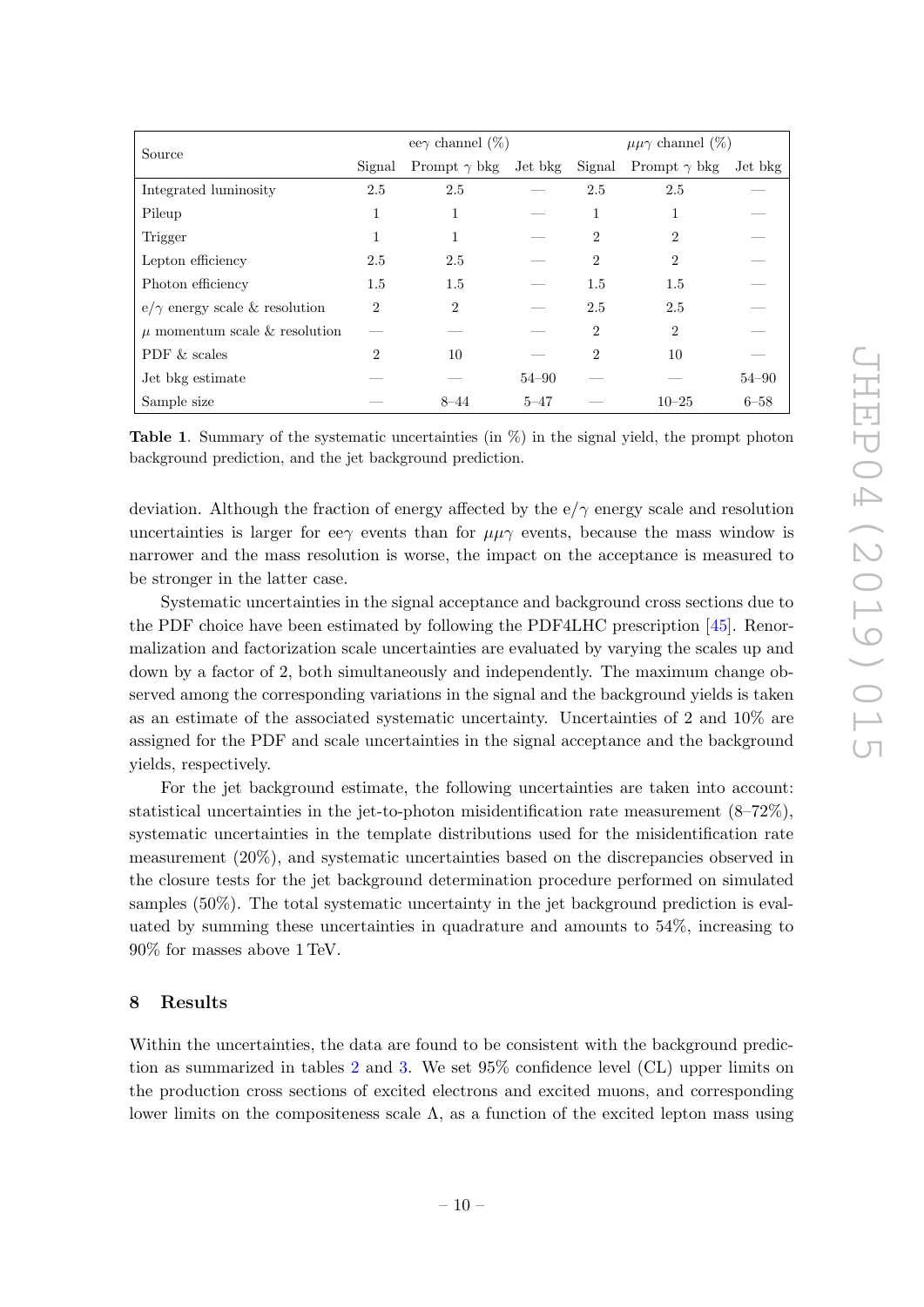| $_{\rm e^*}$ (GeV) | Window (GeV) | $N_{\rm data}$ | $N_{\mathrm{prompt}}$  | $N_{\rm jet}$          | A $\epsilon_{\rm sig}$ |
|--------------------|--------------|----------------|------------------------|------------------------|------------------------|
| 250                | $230 - 270$  | 84             | $74.4 \pm 6.8 \pm 8.0$ | $12.5 \pm 0.7 \pm 6.9$ | 0.30                   |
| 275                | $253 - 297$  | 80             | $50.9 \pm 6.0 \pm 5.4$ | $10.0 \pm 0.6 \pm 5.5$ | 0.32                   |
| 300                | 276-324      | 68             | $44.7 \pm 5.5 \pm 4.8$ | $7.6 \pm 0.5 \pm 4.2$  | 0.33                   |
| 330                | $304 - 356$  | 51             | $40.4 \pm 4.7 \pm 4.3$ | $5.9 \pm 0.5 \pm 3.3$  | 0.35                   |
| 360                | 331-389      | 39             | $28.1 \pm 3.8 \pm 3.0$ | $4.0 \pm 0.4 \pm 2.2$  | 0.36                   |
| 400                | 368-432      | 27             | $19.4 \pm 3.0 \pm 2.1$ | $3.3 \pm 0.3 \pm 1.8$  | 0.38                   |
| 450                | $414 - 486$  | 17             | $15.8 \pm 2.5 \pm 1.7$ | $2.8 \pm 0.4 \pm 1.6$  | 0.40                   |
| 500                | $460 - 540$  | 16             | $12.3 \pm 1.9 \pm 1.3$ | $2.3 \pm 0.3 \pm 1.3$  | 0.42                   |
| 550                | 506-594      | 15             | $8.2 \pm 1.7 \pm 0.9$  | $1.6 \pm 0.2 \pm 0.9$  | 0.43                   |
| 600                | $552 - 648$  | 10             | $7.6 \pm 1.8 \pm 0.8$  | $1.2 \pm 0.2 \pm 0.7$  | 0.44                   |
| 650                | 598-702      | 6              | $4.9 \pm 1.3 \pm 0.5$  | $0.8 \pm 0.2 \pm 0.5$  | 0.45                   |
| 700                | 644-756      | 9              | $3.6 \pm 1.4 \pm 0.4$  | $0.5 \pm 0.1 \pm 0.3$  | 0.45                   |
| 750                | 690-810      | $\overline{5}$ | $3.4 \pm 1.3 \pm 0.4$  | $0.3 \pm 0.1 \pm 0.2$  | 0.46                   |
| 800                | 736-864      | 1              | $2.9 \pm 1.1 \pm 0.3$  | $0.3 \pm 0.1 \pm 0.2$  | 0.46                   |
| 900                | 828-972      | $\mathbf{1}$   | $1.5 \pm 0.6 \pm 0.2$  | $0.1 \pm 0.1 \pm 0.1$  | 0.47                   |
| 1000               | $920 - 1080$ | $\mathbf{1}$   | $0.8 \pm 0.8 \pm 0.1$  | $0.1 \pm 0.1 \pm 0.1$  | 0.47                   |
| >1000              | $\geq 1058$  | $\mathbf{1}$   | $1.4 \pm 0.5 \pm 0.2$  | $0.1 \pm 0.1 \pm 0.1$  | 0.49                   |
|                    |              |                |                        |                        |                        |

<span id="page-11-0"></span> $m_{\rm e^*}$ 

**Table 2.** The observed yield and the SM prediction in the search window of the given  $m_{\ell^*}$  in the eeγ channel. The symbols  $N_{data}$ ,  $N_{prompt}$ , and  $N_{jet}$  represent the number of events in data, the prompt photon background prediction, and the jet background estimate, respectively, together with statistical and systematical uncertainties.

a single-bin counting method  $[46]$ . The limits are computed with the modified frequentist  $CL<sub>s</sub>$  method [\[47,](#page-17-16) [48\]](#page-17-17), with a likelihood ratio used as a test statistic. The systematic uncertainties are treated as nuisance parameters with log-normal priors. The limits are set in the mass range between 0.25 and 5.0 TeV.

Figure [6](#page-13-1) shows the 95% CL upper limits on the product of the signal cross section and branching fraction to  $\ell\ell\gamma$  final states,  $\sigma \mathcal{B}(\ell^* \to \ell\gamma)$  and lower limits on  $\Lambda$ , as a function of the resonance mass. The observed limits are denoted by the solid black lines and the expected limits for the background-only hypothesis are represented by the dashed black lines. The 68 and 95% CL ranges are shown with the green and yellow bands, respectively. The observed limits on the signal cross section range from 3.7 to 0.2 fb as a function of  $m_{\ell^*}$ and are consistent with the expected limits. The fluctuations of the expected limits and the uncertainty bands, which appear for  $m_{\ell^*} < 1$  TeV, are consequences of the statistical fluctuations from the limited number of simulated events passing the event selection. The dashed lines in the left plots in figure [6](#page-13-1) represent the theoretical cross sections including the NLO QCD correction factors for  $\Lambda = m_{\ell^*}$ , 10, 15, and 25 TeV, in the sequence on the plot from bottom to top.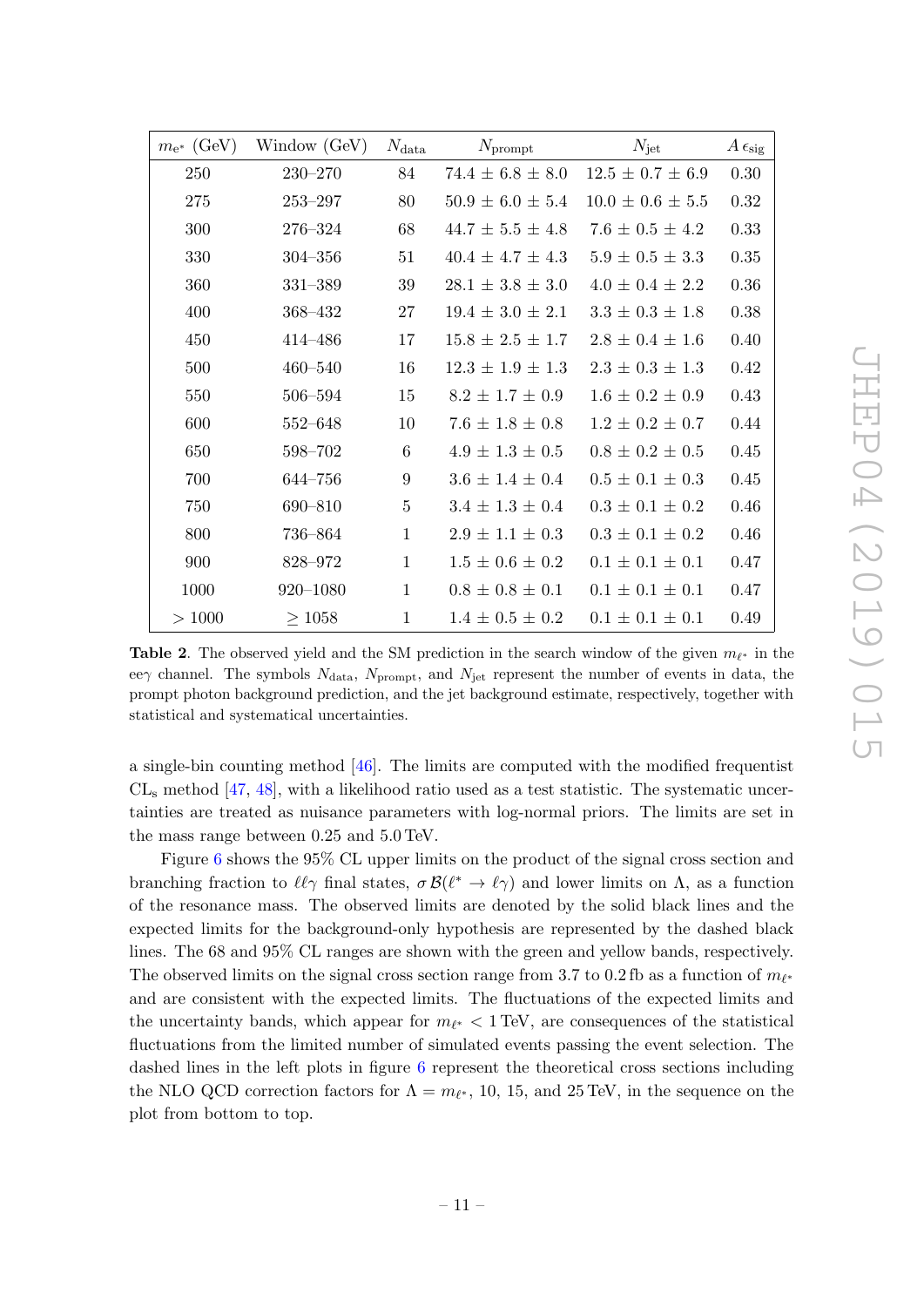<span id="page-12-0"></span>

| $m_{\mu^*}$ (GeV) | Window (GeV) | $N_{\rm data}$   | $N_{\text{prompt}}$    | $N_{\rm jet}$         | $A \epsilon_{\text{sig}}$ |
|-------------------|--------------|------------------|------------------------|-----------------------|---------------------------|
| 250               | $238 - 262$  | 41               | $43.8 \pm 4.9 \pm 4.9$ | $8.7 \pm 0.6 \pm 4.8$ | 0.33                      |
| 275               | $261 - 289$  | 38               | $42.8 \pm 5.0 \pm 4.8$ | $6.8 \pm 0.5 \pm 3.8$ | 0.35                      |
| 300               | 284-316      | 47               | $35.4 \pm 4.6 \pm 4.0$ | $6.5 \pm 0.6 \pm 3.6$ | 0.37                      |
| 330               | $312 - 348$  | 23               | $33.1 \pm 3.9 \pm 3.7$ | $5.1 \pm 0.5 \pm 2.8$ | 0.39                      |
| 360               | $340 - 380$  | 24               | $25.8 \pm 3.0 \pm 2.9$ | $3.7 \pm 0.4 \pm 2.0$ | 0.41                      |
| 400               | 376-424      | 26               | $22.8 \pm 3.0 \pm 2.6$ | $2.2 \pm 0.3 \pm 1.2$ | 0.44                      |
| 450               | $422 - 478$  | 17               | $15.1 \pm 2.3 \pm 1.7$ | $1.8 \pm 0.3 \pm 1.0$ | 0.46                      |
| 500               | $467 - 533$  | 14               | $9.8 \pm 1.6 \pm 1.1$  | $1.8 \pm 0.3 \pm 1.0$ | 0.48                      |
| 550               | 512-588      | 11               | $10.8 \pm 1.8 \pm 1.2$ | $1.0 \pm 0.2 \pm 0.5$ | 0.49                      |
| 600               | 556-644      | 8                | $5.8 \pm 1.2 \pm 0.7$  | $0.7 \pm 0.2 \pm 0.4$ | 0.51                      |
| 650               | $600 - 700$  | 10               | $6.8 \pm 1.1 \pm 0.8$  | $0.6 \pm 0.1 \pm 0.3$ | 0.52                      |
| 700               | 644-756      | $5\,$            | $5.8 \pm 1.0 \pm 0.7$  | $0.4 \pm 0.1 \pm 0.2$ | 0.52                      |
| 750               | 690-810      | 6                | $5.1 \pm 1.0 \pm 0.6$  | $0.3 \pm 0.1 \pm 0.2$ | 0.53                      |
| 800               | 736-864      | $\boldsymbol{3}$ | $4.5 \pm 1.0 \pm 0.5$  | $0.2 \pm 0.1 \pm 0.1$ | 0.53                      |
| 900               | 828-972      | $\overline{2}$   | $3.1 \pm 0.8 \pm 0.4$  | $0.1 \pm 0.1 \pm 0.1$ | 0.54                      |
| 1000              | $920 - 1080$ | $\theta$         | $1.1 \pm 0.3 \pm 0.1$  | $0.1 \pm 0.0 \pm 0.1$ | 0.54                      |
| >1000             | $\geq 1058$  | 3                | $1.5 \pm 0.3 \pm 0.2$  | $0.0 \pm 0.0 \pm 0.0$ | 0.59                      |

JHEP04(2019)015 JHEP04(2019)015

**Table 3.** The observed yield and the SM prediction in the search window of the given  $m_{\ell^*}$  in the  $\mu\mu\gamma$  channel. The symbols  $N_{\text{data}}$ ,  $N_{\text{prompt}}$ , and  $N_{\text{jet}}$  represent the number of events in data, the prompt photon background prediction, and the jet background estimate, respectively, together with statistical and systematical uncertainties.

<span id="page-12-1"></span>

| Channel        |          | Observed (expected) limit Observed (expected) limit                                               |  |  |
|----------------|----------|---------------------------------------------------------------------------------------------------|--|--|
|                |          | on $m_{\ell^*}$ for $m_{\ell^*} = \Lambda$ , TeV on $\Lambda$ for $m_{\ell^*} \approx 1$ TeV, TeV |  |  |
| $ee\gamma$     | 3.9(3.8) | 25(23)                                                                                            |  |  |
| $\mu\mu\gamma$ | 3.8(3.9) | 25(23)                                                                                            |  |  |

**Table 4.** Summary of the observed (expected) lower limits on  $m_{\ell^*}$ , assuming  $\Lambda = m_{\ell^*}$ , and the best observed (expected) lower limits on  $\Lambda$  in the mass range 0.5–1.0 TeV.

The lower limit on  $m_{\ell^*}$  depends on  $\Lambda$  since both  $m_{\ell^*}$  and  $\Lambda$  are free parameters in the reference model. The observation excludes  $m_{\ell^*} < 3.9$  (3.8) TeV for excited electrons (muons) in the case where  $\Lambda = m_{\ell^*}$ . The exclusion on  $\Lambda$  ranges from 15 to 25 TeV in the mass range  $m_{\ell^*}$  between 0.25 and 1.0 TeV, and decreases with increasing mass up to approximately 4 TeV for  $m_{\ell^*} > 1.0$  TeV. The best observed limit on  $\Lambda$  is obtained in the mass range between 0.5 and 1.0 TeV, excluding  $\Lambda$  below 25 TeV for both excited electrons and muons. A summary of representative exclusion limits is given in table [4.](#page-12-1)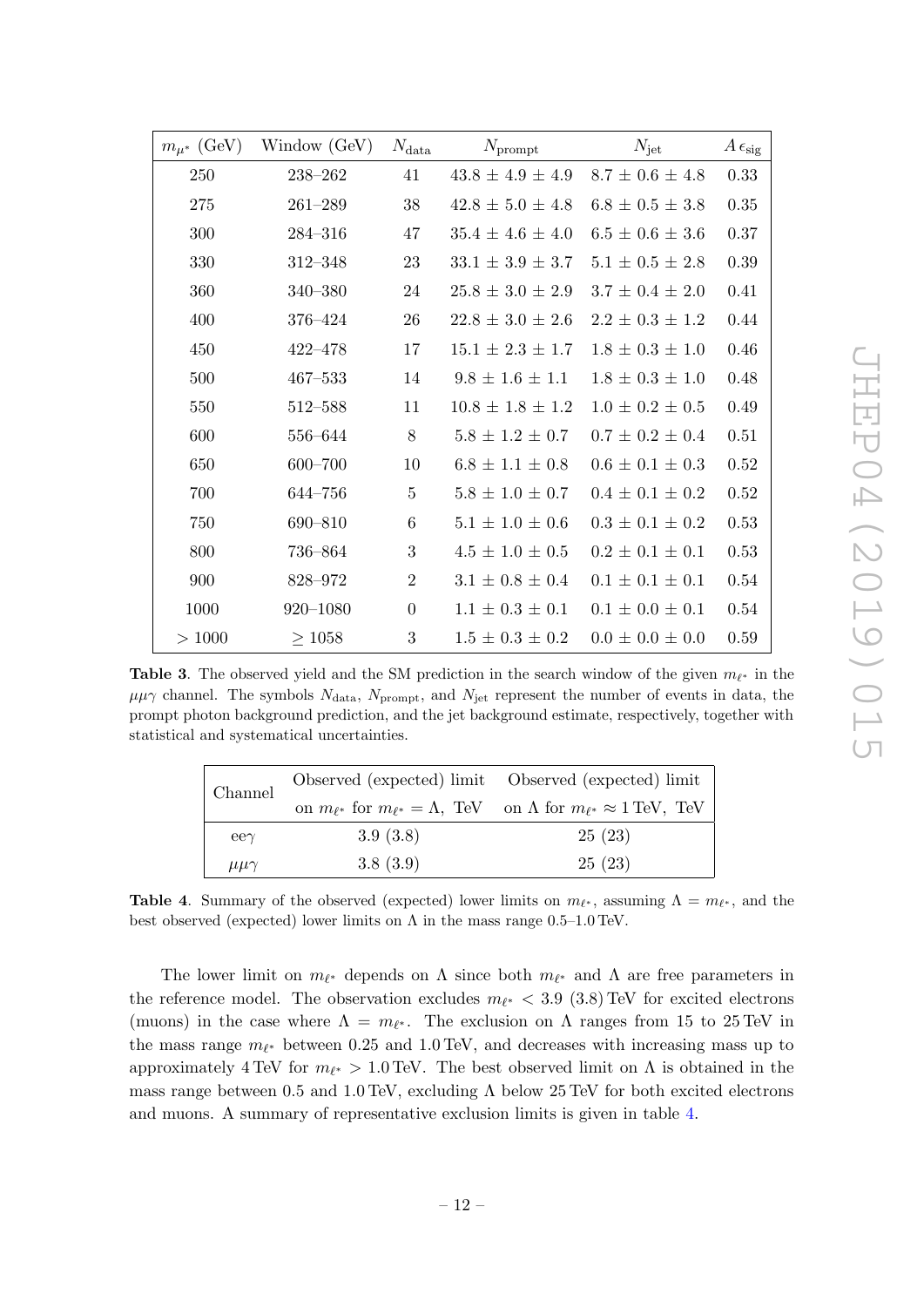<span id="page-13-1"></span>

Figure 6. Observed (solid) and expected (dashed) 95% CL upper limits on the product of the production cross section and branching fraction (left column) and lower limits on the compositeness scale (right column) as a function of signal mass  $m_{\ell^*}$ , together with the 68% (green, inner) and 95% (yellow, outer) quantiles of the expected limit, for  $e^*$  (upper row) and  $\mu^*$  (lower row).

# <span id="page-13-0"></span>9 Summary

A search has been presented for excited electrons and muons in  $\ell\ell\gamma$  final states at the LHC. The search is based on a data sample corresponding to an integrated luminosity of  $35.9\,\text{fb}^{-1}$  of proton-proton collisions at a center-of-mass energy of 13 TeV, collected with the CMS detector in 2016. No significant excess over the standard model prediction is observed in the data, and 95% confidence level upper and lower limits are set on the product of the signal production cross section and branching fraction to  $\ell\ell\gamma$  final states and the compositeness scale, respectively, as a function of the excited lepton mass. The observed limits on the product of the signal cross section and the branching fraction range from 3.7 to 0.2 fb as a function of  $m_{\ell^*}$ . Excited electrons and muons are excluded for masses below 3.9 and 3.8 TeV, respectively, under the assumption that the excited lepton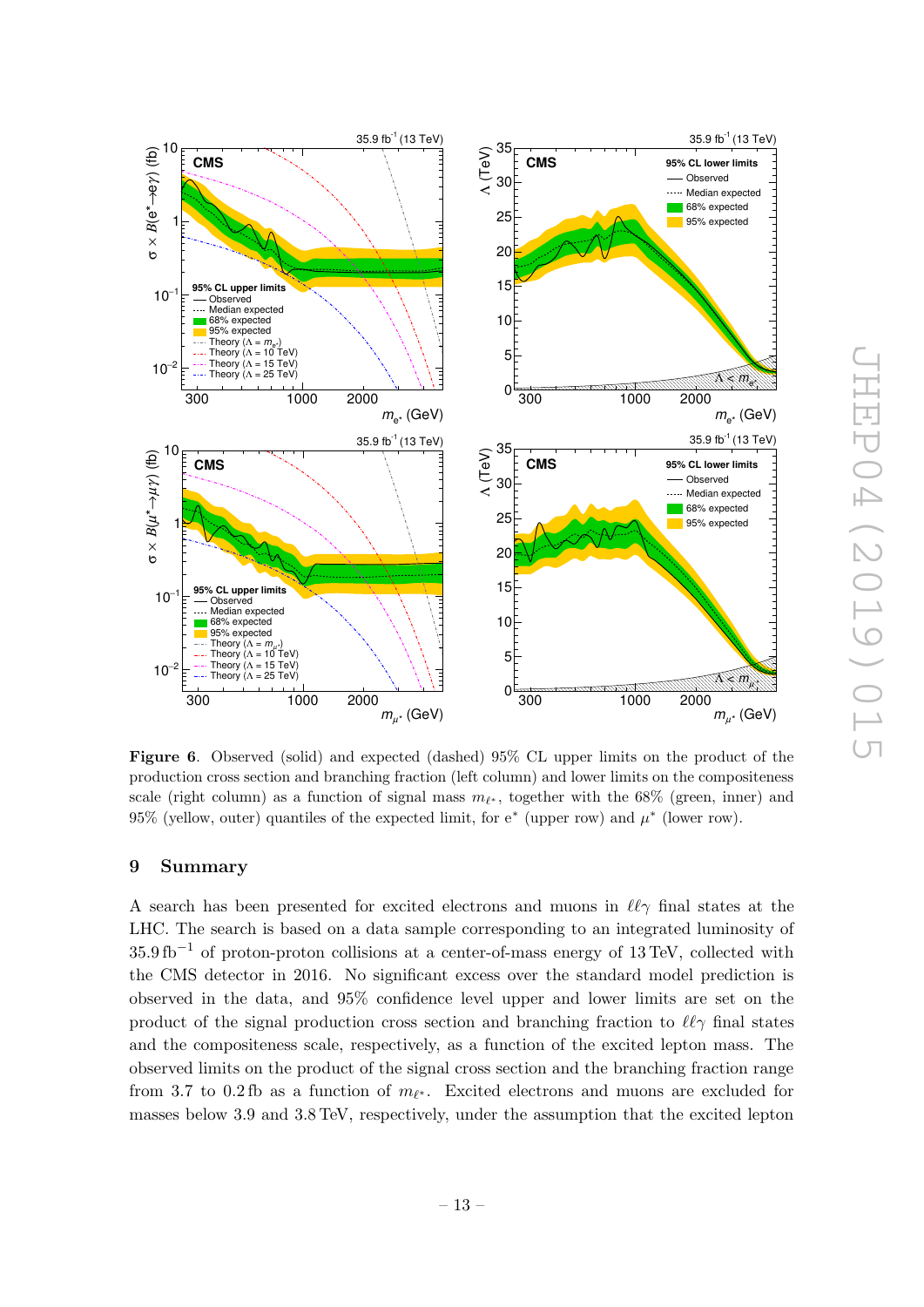mass equals the compositeness scale. The best observed limit on the compositeness scale is obtained with an excited lepton mass of around 1.0 TeV, excluding a compositeness scale below 25 TeV for both excited electrons and muons. These are the first results of a search at  $\sqrt{s} = 13 \text{ TeV}$  for excited leptons and also the most stringent limits on the excited lepton mass and the compositeness scale to date.

#### Acknowledgments

We congratulate our colleagues in the CERN accelerator departments for the excellent performance of the LHC and thank the technical and administrative staffs at CERN and at other CMS institutes for their contributions to the success of the CMS effort. In addition, we gratefully acknowledge the computing centers and personnel of the Worldwide LHC Computing Grid for delivering so effectively the computing infrastructure essential to our analyses. Finally, we acknowledge the enduring support for the construction and operation of the LHC and the CMS detector provided by the following funding agencies: BMBWF and FWF (Austria); FNRS and FWO (Belgium); CNPq, CAPES, FAPERJ, FAPERGS, and FAPESP (Brazil); MES (Bulgaria); CERN; CAS, MoST, and NSFC (China); COL-CIENCIAS (Colombia); MSES and CSF (Croatia); RPF (Cyprus); SENESCYT (Ecuador); MoER, ERC IUT, and ERDF (Estonia); Academy of Finland, MEC, and HIP (Finland); CEA and CNRS/IN2P3 (France); BMBF, DFG, and HGF (Germany); GSRT (Greece); NKFIA (Hungary); DAE and DST (India); IPM (Iran); SFI (Ireland); INFN (Italy); MSIP and NRF (Republic of Korea); MES (Latvia); LAS (Lithuania); MOE and UM (Malaysia); BUAP, CINVESTAV, CONACYT, LNS, SEP, and UASLP-FAI (Mexico); MOS (Montenegro); MBIE (New Zealand); PAEC (Pakistan); MSHE and NSC (Poland); FCT (Portugal); JINR (Dubna); MON, RosAtom, RAS, RFBR, and NRC KI (Russia); MESTD (Serbia); SEIDI, CPAN, PCTI, and FEDER (Spain); MOSTR (Sri Lanka); Swiss Funding Agencies (Switzerland); MST (Taipei); ThEPCenter, IPST, STAR, and NSTDA (Thailand); TUBITAK and TAEK (Turkey); NASU and SFFR (Ukraine); STFC (United Kingdom); DOE and NSF (U.S.A.).

Individuals have received support from the Marie-Curie program and the European Research Council and Horizon 2020 Grant, contract No. 675440 (European Union); the Leventis Foundation; the A.P. Sloan Foundation; the Alexander von Humboldt Foundation; the Belgian Federal Science Policy Office; the Fonds pour la Formation à la Recherche dans l'Industrie et dans l'Agriculture (FRIA-Belgium); the Agentschap voor Innovatie door Wetenschap en Technologie (IWT-Belgium); the F.R.S.-FNRS and FWO (Belgium) under the "Excellence of Science — EOS" — be.h project n. 30820817; the Ministry of Education, Youth and Sports (MEYS) of the Czech Republic; the Lendület ("Momentum") Program and the János Bolyai Research Scholarship of the Hungarian Academy of Sciences, the New National Excellence Program UNKP, the NKFIA research grants 123842, 123959, 124845, 124850 and 125105 (Hungary); the Council of Science and Industrial Research, India; the HOMING PLUS program of the Foundation for Polish Science, cofinanced from European Union, Regional Development Fund, the Mobility Plus program of the Ministry of Science and Higher Education, the National Science Center (Poland), contracts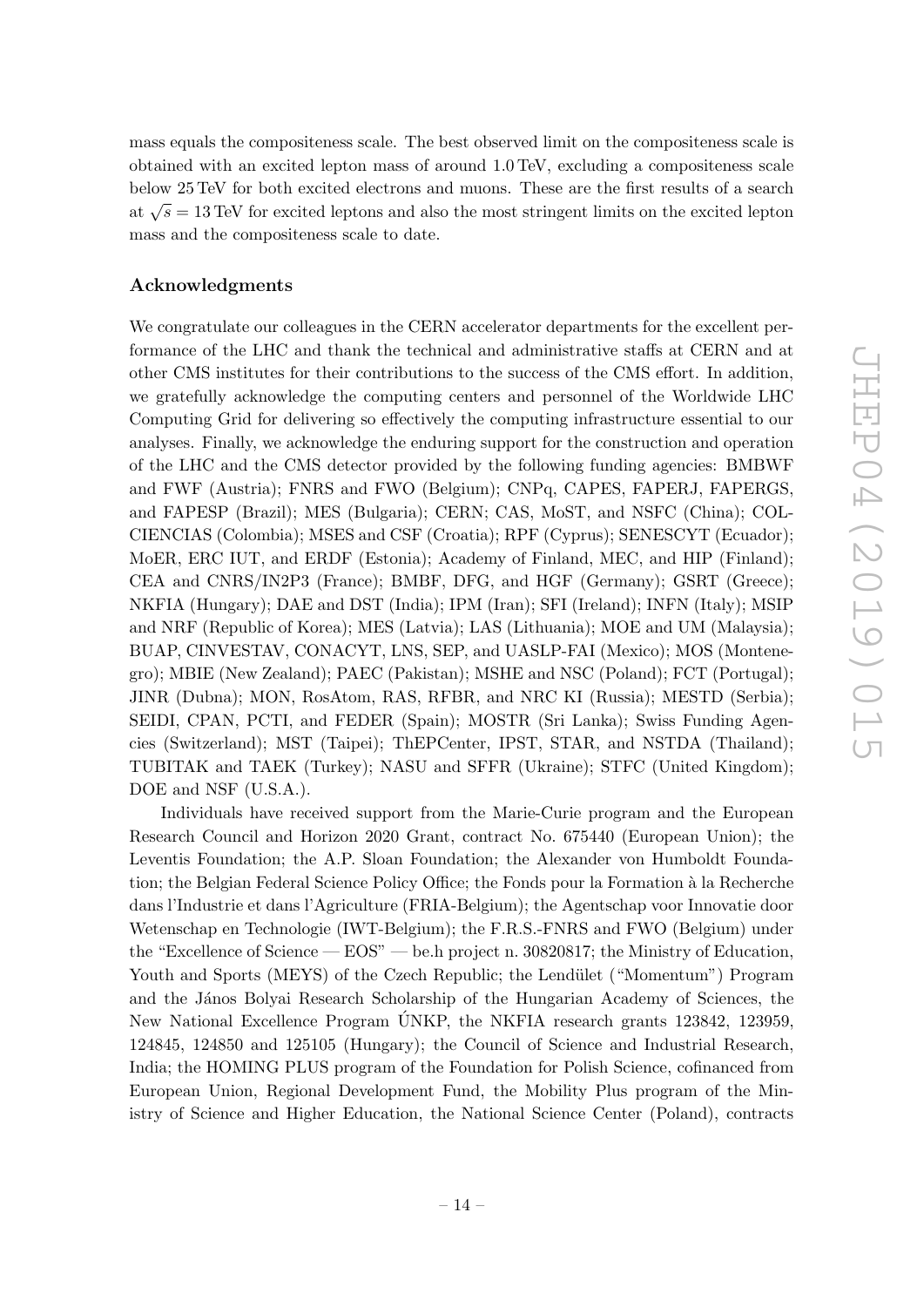Harmonia 2014/14/M/ST2/00428, Opus 2014/13/B/ST2/02543, 2014/15/B/ST2/03998, and 2015/19/B/ST2/02861, Sonata-bis 2012/07/E/ST2/01406; the National Priorities Research Program by Qatar National Research Fund; the Programa Estatal de Fomento de la Investigación Científica y Técnica de Excelencia María de Maeztu, grant MDM-2015-0509 and the Programa Severo Ochoa del Principado de Asturias; the Thalis and Aristeia programs cofinanced by EU-ESF and the Greek NSRF; the Rachadapisek Sompot Fund for Postdoctoral Fellowship, Chulalongkorn University and the Chulalongkorn Academic into Its 2nd Century Project Advancement Project (Thailand); the Welch Foundation, contract C-1845; and the Weston Havens Foundation (U.S.A.).

Open Access. This article is distributed under the terms of the Creative Commons Attribution License [\(CC-BY 4.0\)](https://creativecommons.org/licenses/by/4.0/), which permits any use, distribution and reproduction in any medium, provided the original author(s) and source are credited.

#### References

- <span id="page-15-0"></span>[1] O.W. Greenberg and C.A. Nelson, Composite Models of Leptons, [Phys. Rev.](https://doi.org/10.1103/PhysRevD.10.2567) D 10 (1974) [2567](https://doi.org/10.1103/PhysRevD.10.2567) [IN[SPIRE](https://inspirehep.net/search?p=find+J+%22Phys.Rev.,D10,2567%22)].
- [2] J.C. Pati, A. Salam and J.A. Strathdee, Are Quarks Composite?, [Phys. Lett.](https://doi.org/10.1016/0370-2693(75)90042-8) B 59 (1975) [265](https://doi.org/10.1016/0370-2693(75)90042-8) [IN[SPIRE](https://inspirehep.net/search?p=find+J+%22Phys.Lett.,B59,265%22)].
- [3] O.W. Greenberg and J. Sucher, A Quantum Structure Dynamic Model of Quarks, Leptons, Weak Vector Bosons and Higgs Mesons, *[Phys. Lett.](https://doi.org/10.1016/0370-2693(81)90113-1)* **B 99** (1981) 339 [IN[SPIRE](https://inspirehep.net/search?p=find+J+%22Phys.Lett.,B99,339%22)].
- [4] H. Terazawa, M. Yasue, K. Akama and M. Hayashi, Observable Effects of the Possible Substructure of Leptons and Quarks, [Phys. Lett.](https://doi.org/10.1016/0370-2693(82)91075-9) **B 112** (1982) 387 [IN[SPIRE](https://inspirehep.net/search?p=find+J+%22Phys.Lett.,B112,387%22)].
- [5] M. Abolins et al., Testing the compositeness of quarks and leptons, in proceedings of the 1982 DPF Summer Study on Elementary Particle Physics and Future Facilities (Snowmass 82), Snowmass, Colorado, U.S.A., 28 June–16 July 1982, eConf C 8206282 (1982) 274 [IN[SPIRE](https://inspirehep.net/search?p=find+J+%22eConf,C8206282,274%22)] and online pdf version at [http://inspirehep.net/record/185862/files/fermilab-conf-82-113-t.pdf.](http://inspirehep.net/record/185862/files/fermilab-conf-82-113-t.pdf)
- [6] E. Eichten, K.D. Lane and M.E. Peskin, New Tests for Quark and Lepton Substructure, [Phys. Rev. Lett.](https://doi.org/10.1103/PhysRevLett.50.811) **50** (1983) 811 [IN[SPIRE](https://inspirehep.net/search?p=find+J+%22Phys.Rev.Lett.,50,811%22)].
- [7] H. Harari, Composite Models for Quarks and Leptons, [Phys. Rept.](https://doi.org/10.1016/0370-1573(84)90207-2) 104 (1984) 159 [IN[SPIRE](https://inspirehep.net/search?p=find+J+%22Phys.Rept.,104,159%22)].
- <span id="page-15-2"></span>[8] U. Baur, M. Spira and P.M. Zerwas, Excited Quark and Lepton Production at Hadron Colliders, [Phys. Rev.](https://doi.org/10.1103/PhysRevD.42.815) D 42 (1990) 815 [IN[SPIRE](https://inspirehep.net/search?p=find+J+%22Phys.Rev.,D42,815%22)].
- [9] S. Bhattacharya, S.S. Chauhan, B.C. Choudhary and D. Choudhury, Search for excited quarks in  $q\bar{q} \rightarrow \gamma\gamma$  at the LHC, Phys. Rev. **D 76** [\(2007\) 115017](https://doi.org/10.1103/PhysRevD.76.115017) [[arXiv:0705.3472](https://arxiv.org/abs/0705.3472)] [IN[SPIRE](https://inspirehep.net/search?p=find+EPRINT+arXiv:0705.3472)].
- <span id="page-15-1"></span>[10] S. Bhattacharya, S.S. Chauhan, B.C. Choudhary and D. Choudhury, Quark Excitations Through the Prism of Direct Photon Plus Jet at the LHC, Phys. Rev. D 80 [\(2009\) 015014](https://doi.org/10.1103/PhysRevD.80.015014) [[arXiv:0901.3927](https://arxiv.org/abs/0901.3927)] [IN[SPIRE](https://inspirehep.net/search?p=find+EPRINT+arXiv:0901.3927)].
- <span id="page-15-3"></span>[11] CMS collaboration, Search for excited leptons in pp collisions at  $\sqrt{s} = 7 \text{ TeV}$ , [Phys. Lett.](https://doi.org/10.1016/j.physletb.2013.02.031) **B** 720 [\(2013\) 309](https://doi.org/10.1016/j.physletb.2013.02.031) [[arXiv:1210.2422](https://arxiv.org/abs/1210.2422)] [IN[SPIRE](https://inspirehep.net/search?p=find+EPRINT+arXiv:1210.2422)].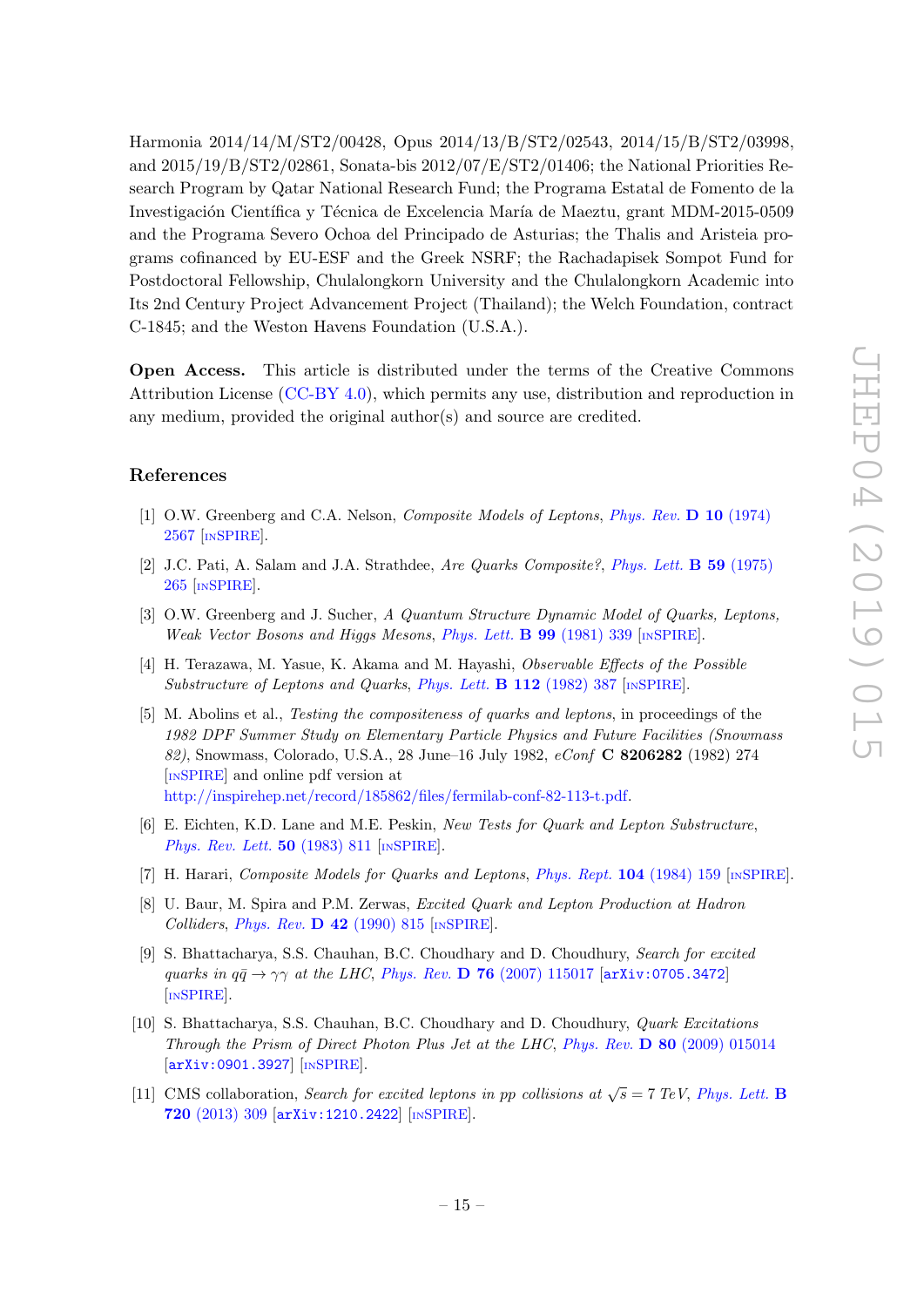- <span id="page-16-0"></span>[12] CMS collaboration, Search for Excited Leptons in Proton-Proton Collisions at  $\sqrt{s} = 8 \text{ TeV}$ , JHEP 03 [\(2016\) 125](https://doi.org/10.1007/JHEP03(2016)125) [[arXiv:1511.01407](https://arxiv.org/abs/1511.01407)] [IN[SPIRE](https://inspirehep.net/search?p=find+EPRINT+arXiv:1511.01407)].
- <span id="page-16-1"></span>[13] ALEPH collaboration, Search for excited leptons at 130–140 GeV, [Phys. Lett.](https://doi.org/10.1016/0370-2693(96)00961-6) **B 385** (1996) [445](https://doi.org/10.1016/0370-2693(96)00961-6) [IN[SPIRE](https://inspirehep.net/search?p=find+J+%22Phys.Lett.,B385,445%22)].
- [14] DELPHI collaboration, Search for composite and exotic fermions at LEP 2, [Eur. Phys. J.](https://doi.org/10.1007/s100529901074) C 8 [\(1999\) 41](https://doi.org/10.1007/s100529901074) [[hep-ex/9811005](https://arxiv.org/abs/hep-ex/9811005)] [IN[SPIRE](https://inspirehep.net/search?p=find+EPRINT+hep-ex/9811005)].
- [15] OPAL collaboration, Search for unstable heavy and excited leptons at LEP 2, [Eur. Phys. J.](https://doi.org/10.1007/s100520000345) C 14 [\(2000\) 73](https://doi.org/10.1007/s100520000345) [[hep-ex/0001056](https://arxiv.org/abs/hep-ex/0001056)] [IN[SPIRE](https://inspirehep.net/search?p=find+EPRINT+hep-ex/0001056)].
- <span id="page-16-2"></span>[16] L3 collaboration, Search for excited leptons at LEP, [Phys. Lett.](https://doi.org/10.1016/j.physletb.2003.05.004) B 568 (2003) 23 [[hep-ex/0306016](https://arxiv.org/abs/hep-ex/0306016)] [IN[SPIRE](https://inspirehep.net/search?p=find+EPRINT+hep-ex/0306016)].
- <span id="page-16-3"></span>[17] H1 collaboration, Search for Excited Electrons in ep Collisions at HERA, [Phys. Lett.](https://doi.org/10.1016/j.physletb.2008.07.014) B 666 [\(2008\) 131](https://doi.org/10.1016/j.physletb.2008.07.014) [[arXiv:0805.4530](https://arxiv.org/abs/0805.4530)] [IN[SPIRE](https://inspirehep.net/search?p=find+EPRINT+arXiv:0805.4530)].
- <span id="page-16-4"></span>[18] CDF collaboration, Search for excited and exotic electrons in the e $\gamma$  decay channel in pp collisions at  $\sqrt{s} = 1.96$  TeV, [Phys. Rev. Lett.](https://doi.org/10.1103/PhysRevLett.94.101802) **94** (2005) 101802 [[hep-ex/0410013](https://arxiv.org/abs/hep-ex/0410013)] [IN[SPIRE](https://inspirehep.net/search?p=find+EPRINT+hep-ex/0410013)].
- [19] CDF collaboration, Search for excited and exotic muons in the  $\mu\gamma$  decay channel in  $p\bar{p}$ collisions at  $\sqrt{s} = 1.96$  TeV, [Phys. Rev. Lett.](https://doi.org/10.1103/PhysRevLett.97.191802) **97** (2006) 191802 [[hep-ex/0606043](https://arxiv.org/abs/hep-ex/0606043)] [IN[SPIRE](https://inspirehep.net/search?p=find+EPRINT+hep-ex/0606043)].
- [20] D0 collaboration, Search for excited muons in  $p\bar{p}$  collisions at  $\sqrt{s} = 1.96 \text{ TeV}$ , [Phys. Rev.](https://doi.org/10.1103/PhysRevD.73.111102) D 73 [\(2006\) 111102](https://doi.org/10.1103/PhysRevD.73.111102) [[hep-ex/0604040](https://arxiv.org/abs/hep-ex/0604040)] [IN[SPIRE](https://inspirehep.net/search?p=find+EPRINT+hep-ex/0604040)].
- <span id="page-16-5"></span>[21] D0 collaboration, Search for excited electrons in  $p\bar{p}$  collisions at  $\sqrt{s} = 1.96 \text{ TeV}$ , [Phys. Rev.](https://doi.org/10.1103/PhysRevD.77.091102) D 77 [\(2008\) 091102](https://doi.org/10.1103/PhysRevD.77.091102) [[arXiv:0801.0877](https://arxiv.org/abs/0801.0877)] [IN[SPIRE](https://inspirehep.net/search?p=find+EPRINT+arXiv:0801.0877)].
- <span id="page-16-6"></span>[22] ATLAS collaboration, Search for excited leptons in proton-proton collisions at  $\sqrt{s} = 7 \text{ TeV}$ with the ATLAS detector, Phys. Rev.  $\bf{D} 85$  [\(2012\) 072003](https://doi.org/10.1103/PhysRevD.85.072003) [[arXiv:1201.3293](https://arxiv.org/abs/1201.3293)] [IN[SPIRE](https://inspirehep.net/search?p=find+EPRINT+arXiv:1201.3293)].
- <span id="page-16-7"></span>[23] ATLAS collaboration, Search for excited electrons and muons in  $\sqrt{s} = 8 \text{ TeV}$  proton-proton  $collisions\ with\ the\ ATLAS\ detector,\ New\ J.\ Phys.\ 15\ (2013)\ 093011\ [arXiv:1308.1364]$  $collisions\ with\ the\ ATLAS\ detector,\ New\ J.\ Phys.\ 15\ (2013)\ 093011\ [arXiv:1308.1364]$  $collisions\ with\ the\ ATLAS\ detector,\ New\ J.\ Phys.\ 15\ (2013)\ 093011\ [arXiv:1308.1364]$ [IN[SPIRE](https://inspirehep.net/search?p=find+EPRINT+arXiv:1308.1364)].
- <span id="page-16-8"></span>[24] ATLAS collaboration, A search for an excited muon decaying to a muon and two jets in pp collisions at  $\sqrt{s} = 8 \text{ TeV}$  with the ATLAS detector, New J. Phys. 18 [\(2016\) 073021](https://doi.org/10.1088/1367-2630/18/7/073021) [[arXiv:1601.05627](https://arxiv.org/abs/1601.05627)] [IN[SPIRE](https://inspirehep.net/search?p=find+EPRINT+arXiv:1601.05627)].
- <span id="page-16-9"></span>[25] CMS collaboration, The CMS trigger system, 2017 JINST 12 [P01020](https://doi.org/10.1088/1748-0221/12/01/P01020) [[arXiv:1609.02366](https://arxiv.org/abs/1609.02366)] [IN[SPIRE](https://inspirehep.net/search?p=find+EPRINT+arXiv:1609.02366)].
- <span id="page-16-10"></span>[26] CMS collaboration, The CMS Experiment at the CERN LHC, 2008 JINST 3 [S08004](https://doi.org/10.1088/1748-0221/3/08/S08004) [IN[SPIRE](https://inspirehep.net/search?p=find+J+%22JINST,3,S08004%22)].
- <span id="page-16-11"></span>[27] T. Sjöstrand et al., An Introduction to PYTHIA 8.2, [Comput. Phys. Commun.](https://doi.org/10.1016/j.cpc.2015.01.024) 191 (2015) [159](https://doi.org/10.1016/j.cpc.2015.01.024) [[arXiv:1410.3012](https://arxiv.org/abs/1410.3012)] [IN[SPIRE](https://inspirehep.net/search?p=find+EPRINT+arXiv:1410.3012)].
- <span id="page-16-12"></span>[28] CMS collaboration, Event generator tunes obtained from underlying event and multiparton scattering measurements, [Eur. Phys. J.](https://doi.org/10.1140/epjc/s10052-016-3988-x) C 76 (2016) 155  $\left[\text{arXiv:1512.00815}\right]$  $\left[\text{arXiv:1512.00815}\right]$  $\left[\text{arXiv:1512.00815}\right]$  [IN[SPIRE](https://inspirehep.net/search?p=find+EPRINT+arXiv:1512.00815)].
- <span id="page-16-13"></span>[29] S. Majhi, QCD corrections to excited lepton (pair) production at the LHC, [Phys. Rev.](https://doi.org/10.1103/PhysRevD.88.074028) D 88 [\(2013\) 074028](https://doi.org/10.1103/PhysRevD.88.074028) [[arXiv:1210.8307](https://arxiv.org/abs/1210.8307)] [IN[SPIRE](https://inspirehep.net/search?p=find+EPRINT+arXiv:1210.8307)].
- <span id="page-16-14"></span>[30] J. Alwall et al., The automated computation of tree-level and next-to-leading order differential cross sections and their matching to parton shower simulations, JHEP 07 [\(2014\)](https://doi.org/10.1007/JHEP07(2014)079) [079](https://doi.org/10.1007/JHEP07(2014)079) [[arXiv:1405.0301](https://arxiv.org/abs/1405.0301)] [IN[SPIRE](https://inspirehep.net/search?p=find+EPRINT+arXiv:1405.0301)].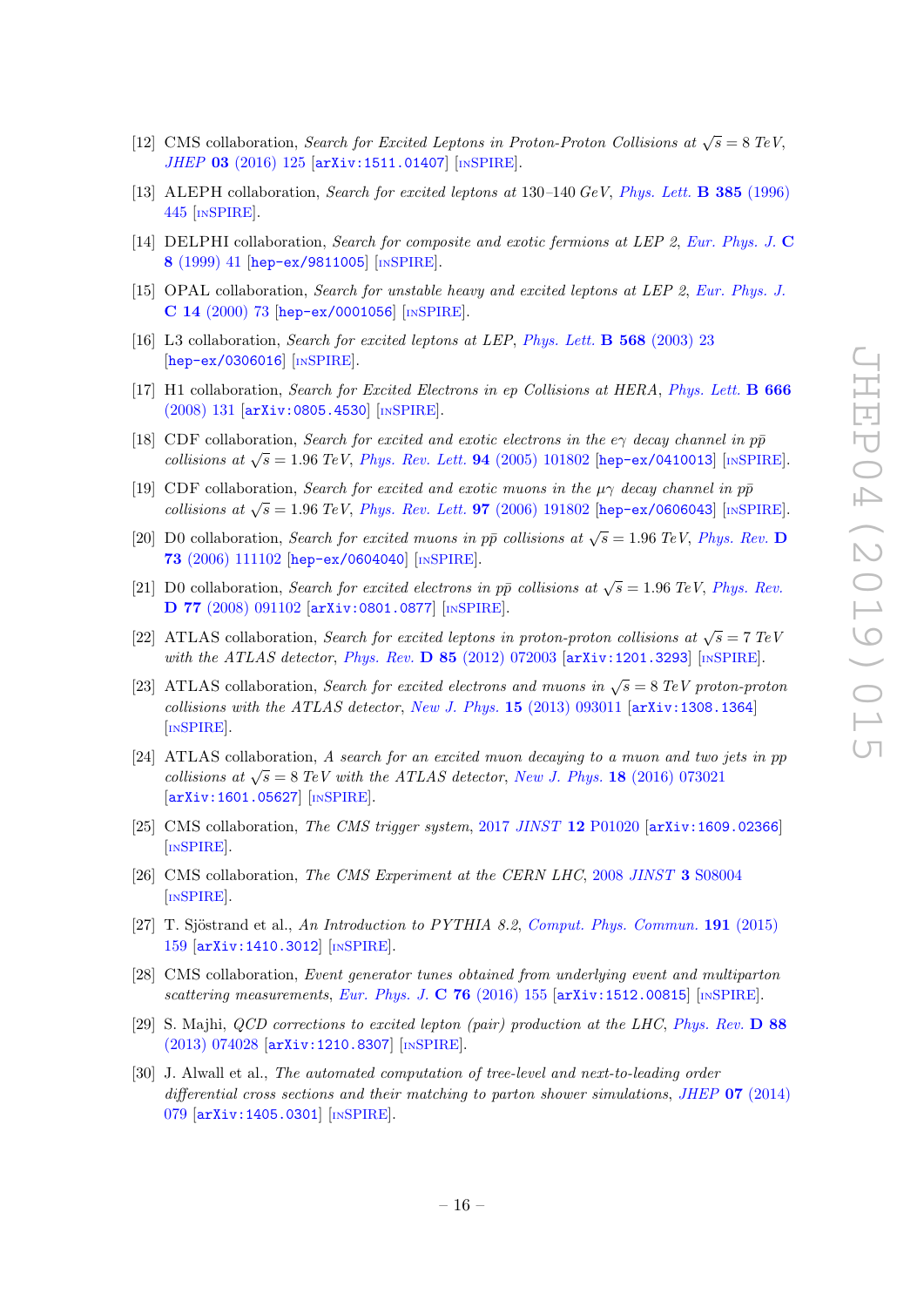- <span id="page-17-0"></span>[31] T. Gehrmann et al.,  $W^+W^-$  Production at Hadron Colliders in Next to Next to Leading Order QCD, [Phys. Rev. Lett.](https://doi.org/10.1103/PhysRevLett.113.212001) 113 (2014) 212001 [[arXiv:1408.5243](https://arxiv.org/abs/1408.5243)] [IN[SPIRE](https://inspirehep.net/search?p=find+EPRINT+arXiv:1408.5243)].
- <span id="page-17-1"></span>[32] J.M. Campbell and R.K. Ellis, MCFM for the Tevatron and the LHC, [Nucl. Phys. Proc.](https://doi.org/10.1016/j.nuclphysBPS.2010.08.011) Suppl. 205–206 [\(2010\) 10](https://doi.org/10.1016/j.nuclphysBPS.2010.08.011) [[arXiv:1007.3492](https://arxiv.org/abs/1007.3492)] [IN[SPIRE](https://inspirehep.net/search?p=find+EPRINT+arXiv:1007.3492)].
- <span id="page-17-2"></span>[33] NNPDF collaboration, *Parton distributions for the LHC Run II, JHEP* 04 [\(2015\) 040](https://doi.org/10.1007/JHEP04(2015)040) [[arXiv:1410.8849](https://arxiv.org/abs/1410.8849)] [IN[SPIRE](https://inspirehep.net/search?p=find+EPRINT+arXiv:1410.8849)].
- <span id="page-17-3"></span>[34] GEANT4 collaboration, *GEANT4: A Simulation toolkit, [Nucl. Instrum. Meth.](https://doi.org/10.1016/S0168-9002(03)01368-8)* A 506 [\(2003\) 250](https://doi.org/10.1016/S0168-9002(03)01368-8) [IN[SPIRE](https://inspirehep.net/search?p=find+J+%22Nucl.Instrum.Meth.,A506,250%22)].
- <span id="page-17-4"></span>[35] CMS collaboration, Particle-flow reconstruction and global event description with the CMS detector, 2017 JINST 12 [P10003](https://doi.org/10.1088/1748-0221/12/10/P10003) [[arXiv:1706.04965](https://arxiv.org/abs/1706.04965)] [IN[SPIRE](https://inspirehep.net/search?p=find+EPRINT+arXiv:1706.04965)].
- <span id="page-17-5"></span>[36] M. Cacciari, G.P. Salam and G. Soyez, The anti- $k_t$  jet clustering algorithm, JHEP 04 [\(2008\)](https://doi.org/10.1088/1126-6708/2008/04/063) [063](https://doi.org/10.1088/1126-6708/2008/04/063) [[arXiv:0802.1189](https://arxiv.org/abs/0802.1189)] [IN[SPIRE](https://inspirehep.net/search?p=find+EPRINT+arXiv:0802.1189)].
- <span id="page-17-6"></span>[37] M. Cacciari, G.P. Salam and G. Soyez, FastJet User Manual, [Eur. Phys. J.](https://doi.org/10.1140/epjc/s10052-012-1896-2) C 72 (2012) [1896](https://doi.org/10.1140/epjc/s10052-012-1896-2) [[arXiv:1111.6097](https://arxiv.org/abs/1111.6097)] [IN[SPIRE](https://inspirehep.net/search?p=find+EPRINT+arXiv:1111.6097)].
- <span id="page-17-7"></span>[38] CMS collaboration, Performance of Electron Reconstruction and Selection with the CMS Detector in Proton-Proton Collisions at  $\sqrt{s} = 8 \text{ TeV}$ , 2015 JINST 10 [P06005](https://doi.org/10.1088/1748-0221/10/06/P06005) [[arXiv:1502.02701](https://arxiv.org/abs/1502.02701)] [IN[SPIRE](https://inspirehep.net/search?p=find+EPRINT+arXiv:1502.02701)].
- <span id="page-17-8"></span>[39] CMS collaboration, Performance of the CMS muon detector and muon reconstruction with proton-proton collisions at  $\sqrt{s} = 13 \text{ TeV}$ , 2018 JINST 13 [P06015](https://doi.org/10.1088/1748-0221/13/06/P06015) [[arXiv:1804.04528](https://arxiv.org/abs/1804.04528)] [IN[SPIRE](https://inspirehep.net/search?p=find+EPRINT+arXiv:1804.04528)].
- <span id="page-17-9"></span>[40] CMS collaboration, Performance of Photon Reconstruction and Identification with the CMS Detector in Proton-Proton Collisions at  $\sqrt{s} = 8 \text{ TeV}$ , 2015 JINST 10 [P08010](https://doi.org/10.1088/1748-0221/10/08/P08010) [[arXiv:1502.02702](https://arxiv.org/abs/1502.02702)] [IN[SPIRE](https://inspirehep.net/search?p=find+EPRINT+arXiv:1502.02702)].
- <span id="page-17-10"></span>[41] CMS collaboration, *Electron and photon performance in CMS with the full 2016 data sample*, [CMS-DP-2017-004](http://cds.cern.ch/record/2255497) (2017).
- <span id="page-17-11"></span>[42] CMS collaboration, Search for Resonances in the Dilepton Mass Distribution in pp Collisions at  $\sqrt{s}$  = 7 TeV, JHEP **05** [\(2011\) 093](https://doi.org/10.1007/JHEP05(2011)093) [[arXiv:1103.0981](https://arxiv.org/abs/1103.0981)] [IN[SPIRE](https://inspirehep.net/search?p=find+EPRINT+arXiv:1103.0981)].
- <span id="page-17-12"></span>[43] CMS collaboration, Search for high-mass resonances in dilepton final states in proton-proton collisions at  $\sqrt{s} = 13 \; TeV$ , JHEP 06 [\(2018\) 120](https://doi.org/10.1007/JHEP06(2018)120) [[arXiv:1803.06292](https://arxiv.org/abs/1803.06292)] [IN[SPIRE](https://inspirehep.net/search?p=find+EPRINT+arXiv:1803.06292)].
- <span id="page-17-13"></span>[44] CMS collaboration, CMS Luminosity Measurements for the 2016 Data Taking Period, [CMS-PAS-LUM-17-001](http://cds.cern.ch/record/2257069) (2017) [IN[SPIRE](https://inspirehep.net/search?p=find+R+%22CMS-PAS-LUM-17-001%22)].
- <span id="page-17-14"></span>[45] J. Butterworth et al., PDF4LHC recommendations for LHC Run II, [J. Phys.](https://doi.org/10.1088/0954-3899/43/2/023001) G 43 (2016) [023001](https://doi.org/10.1088/0954-3899/43/2/023001) [[arXiv:1510.03865](https://arxiv.org/abs/1510.03865)] [IN[SPIRE](https://inspirehep.net/search?p=find+EPRINT+arXiv:1510.03865)].
- <span id="page-17-15"></span>[46] ATLAS, CMS collaborations and the LHC Higgs Combination Group, Procedure for the LHC Higgs boson search combination in Summer 2011, [ATL-PHYS-PUB-2011-11](http://cds.cern.ch/record/1379837) (2011) [\[CMS-NOTE-2011-005\]](http://cds.cern.ch/record/1379837).
- <span id="page-17-16"></span>[47] T. Junk, Confidence level computation for combining searches with small statistics, [Nucl.](https://doi.org/10.1016/S0168-9002(99)00498-2) [Instrum. Meth.](https://doi.org/10.1016/S0168-9002(99)00498-2) A 434 (1999) 435 [[hep-ex/9902006](https://arxiv.org/abs/hep-ex/9902006)] [IN[SPIRE](https://inspirehep.net/search?p=find+EPRINT+hep-ex/9902006)].
- <span id="page-17-17"></span>[48] A.L. Read, Presentation of search results: The CL, technique, J. Phys. **G 28** [\(2002\) 2693](https://doi.org/10.1088/0954-3899/28/10/313) [IN[SPIRE](https://inspirehep.net/search?p=find+J+%22J.Phys.,G28,2693%22)].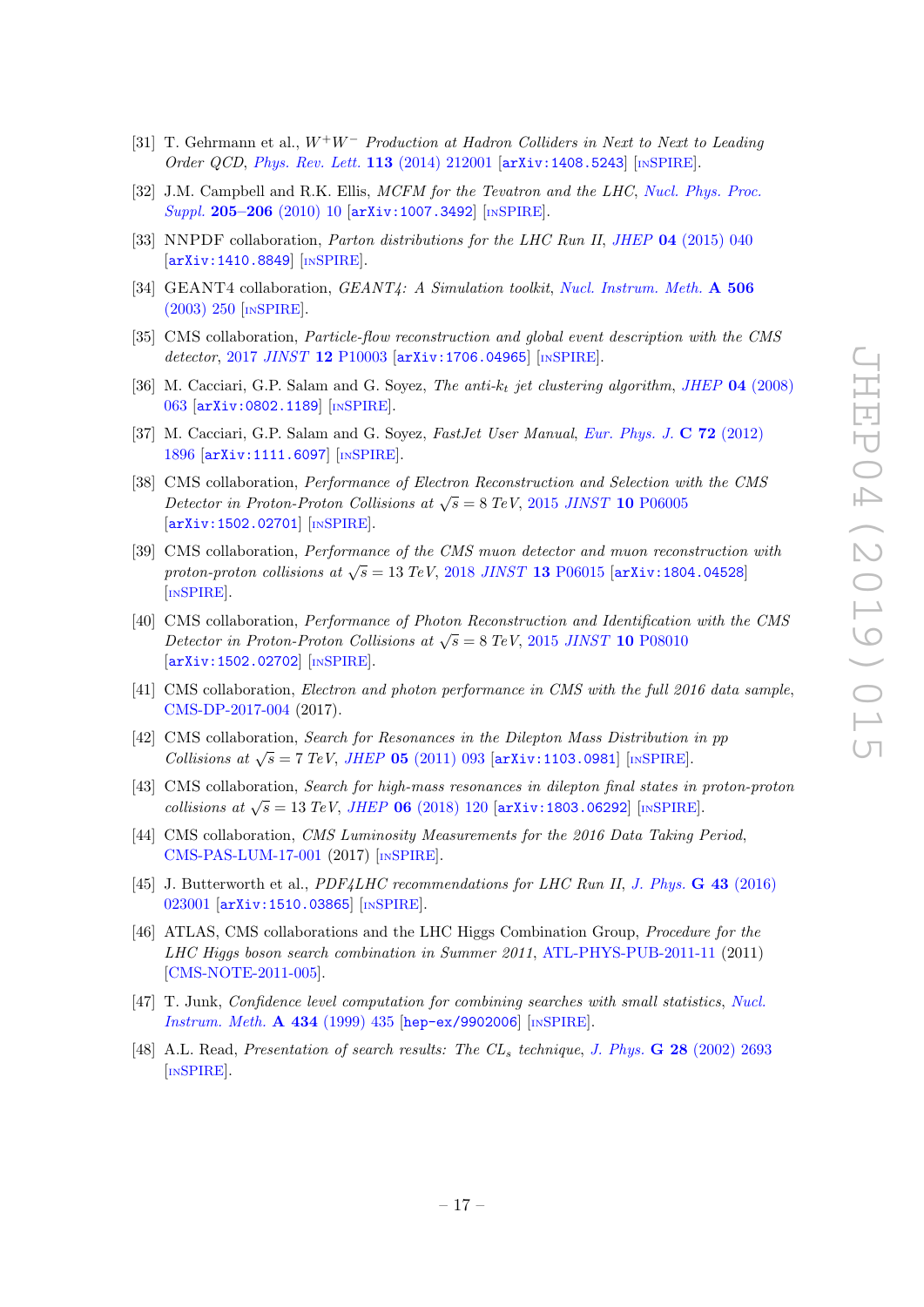#### The CMS collaboration

#### <span id="page-18-0"></span>Yerevan Physics Institute, Yerevan, Armenia

A.M. Sirunyan, A. Tumasyan

#### Institut für Hochenergiephysik, Wien, Austria

W. Adam, F. Ambrogi, E. Asilar, T. Bergauer, J. Brandstetter, M. Dragicevic, J. Erö,

A. Escalante Del Valle, M. Flechl, R. Frühwirth<sup>1</sup>, V.M. Ghete, J. Hrubec, M. Jeitler<sup>1</sup>,

N. Krammer, I. Krätschmer, D. Liko, T. Madlener, I. Mikulec, N. Rad, H. Rohringer,

J. Schieck<sup>1</sup>, R. Schöfbeck, M. Spanring, D. Spitzbart, A. Taurok, W. Waltenberger,

J. Wittmann, C.-E. Wulz<sup>1</sup>, M. Zarucki

#### Institute for Nuclear Problems, Minsk, Belarus

V. Chekhovsky, V. Mossolov, J. Suarez Gonzalez

#### Universiteit Antwerpen, Antwerpen, Belgium

E.A. De Wolf, D. Di Croce, X. Janssen, J. Lauwers, M. Pieters, H. Van Haevermaet, P. Van Mechelen, N. Van Remortel

#### Vrije Universiteit Brussel, Brussel, Belgium

S. Abu Zeid, F. Blekman, J. D'Hondt, J. De Clercq, K. Deroover, G. Flouris, D. Lontkovskyi, S. Lowette, I. Marchesini, S. Moortgat, L. Moreels, Q. Python, K. Skovpen, S. Tavernier, W. Van Doninck, P. Van Mulders, I. Van Parijs

#### Universit´e Libre de Bruxelles, Bruxelles, Belgium

D. Beghin, B. Bilin, H. Brun, B. Clerbaux, G. De Lentdecker, H. Delannoy, B. Dorney, G. Fasanella, L. Favart, R. Goldouzian, A. Grebenyuk, A.K. Kalsi, T. Lenzi, J. Luetic,

N. Postiau, E. Starling, L. Thomas, C. Vander Velde, P. Vanlaer, D. Vannerom, Q. Wang

#### Ghent University, Ghent, Belgium

T. Cornelis, D. Dobur, A. Fagot, M. Gul, I. Khvastunov<sup>2</sup>, D. Poyraz, C. Roskas, D. Trocino, M. Tytgat, W. Verbeke, B. Vermassen, M. Vit, N. Zaganidis

#### Université Catholique de Louvain, Louvain-la-Neuve, Belgium

H. Bakhshiansohi, O. Bondu, S. Brochet, G. Bruno, C. Caputo, P. David, C. Delaere, M. Delcourt, A. Giammanco, G. Krintiras, V. Lemaitre, A. Magitteri, K. Piotrzkowski, A. Saggio, M. Vidal Marono, S. Wertz, J. Zobec

#### Centro Brasileiro de Pesquisas Fisicas, Rio de Janeiro, Brazil

F.L. Alves, G.A. Alves, M. Correa Martins Junior, G. Correia Silva, C. Hensel, A. Moraes, M.E. Pol, P. Rebello Teles

#### Universidade do Estado do Rio de Janeiro, Rio de Janeiro, Brazil

E. Belchior Batista Das Chagas, W. Carvalho, J. Chinellato<sup>3</sup>, E. Coelho, E.M. Da Costa, G.G. Da Silveira<sup>4</sup>, D. De Jesus Damiao, C. De Oliveira Martins, S. Fonseca De Souza, H. Malbouisson, D. Matos Figueiredo, M. Melo De Almeida, C. Mora Herrera, L. Mundim, H. Nogima, W.L. Prado Da Silva, L.J. Sanchez Rosas, A. Santoro, A. Sznajder, M. Thiel, E.J. Tonelli Manganote<sup>3</sup>, F. Torres Da Silva De Araujo, A. Vilela Pereira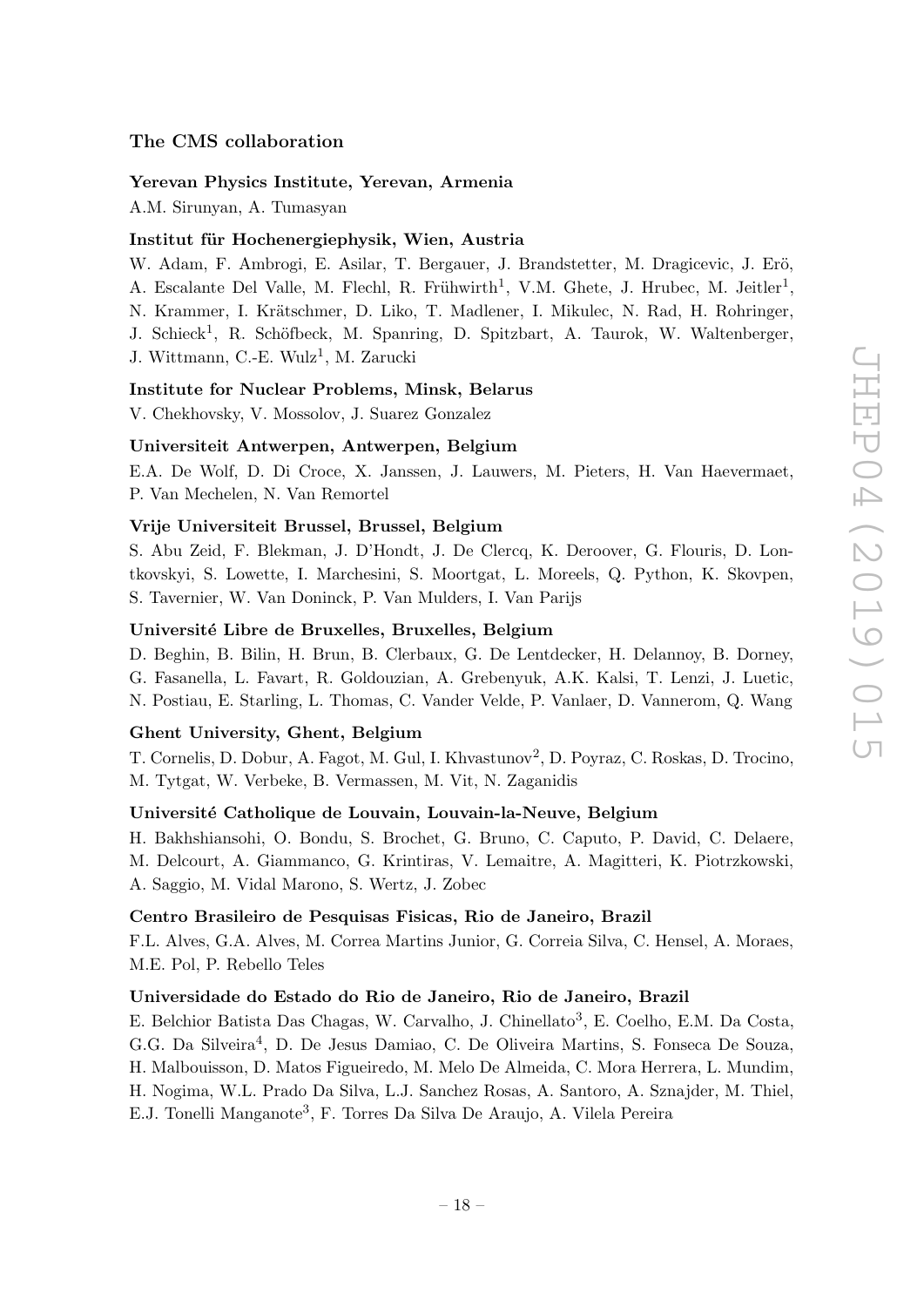# Universidade Estadual Paulista <sup>a</sup>, Universidade Federal do ABC  $^b$ , São Paulo, Brazil

S. Ahuja<sup>a</sup>, C.A. Bernardes<sup>a</sup>, L. Calligaris<sup>a</sup>, T.R. Fernandez Perez Tomei<sup>a</sup>, E.M. Gregores<sup>b</sup>, P.G. Mercadante<sup>b</sup>, S.F. Novaes<sup>a</sup>, SandraS. Padula<sup>a</sup>

# Institute for Nuclear Research and Nuclear Energy, Bulgarian Academy of Sciences, Sofia, Bulgaria

A. Aleksandrov, R. Hadjiiska, P. Iaydjiev, A. Marinov, M. Misheva, M. Rodozov, M. Shopova, G. Sultanov

#### University of Sofia, Sofia, Bulgaria

A. Dimitrov, L. Litov, B. Pavlov, P. Petkov

# Beihang University, Beijing, China

W. Fang<sup>5</sup>, X. Gao<sup>5</sup>, L. Yuan

#### Institute of High Energy Physics, Beijing, China

M. Ahmad, J.G. Bian, G.M. Chen, H.S. Chen, M. Chen, Y. Chen, C.H. Jiang, D. Leggat, H. Liao, Z. Liu, F. Romeo, S.M. Shaheen<sup>6</sup>, A. Spiezia, J. Tao, Z. Wang, E. Yazgan, H. Zhang, S. Zhang<sup>6</sup>, J. Zhao

# State Key Laboratory of Nuclear Physics and Technology, Peking University, Beijing, China

Y. Ban, G. Chen, A. Levin, J. Li, L. Li, Q. Li, Y. Mao, S.J. Qian, D. Wang

Tsinghua University, Beijing, China

Y. Wang

#### Universidad de Los Andes, Bogota, Colombia

C. Avila, A. Cabrera, C.A. Carrillo Montoya, L.F. Chaparro Sierra, C. Florez, C.F. González Hernández, M.A. Segura Delgado

# University of Split, Faculty of Electrical Engineering, Mechanical Engineering and Naval Architecture, Split, Croatia

B. Courbon, N. Godinovic, D. Lelas, I. Puljak, T. Sculac

#### University of Split, Faculty of Science, Split, Croatia

Z. Antunovic, M. Kovac

#### Institute Rudjer Boskovic, Zagreb, Croatia

V. Brigljevic, D. Ferencek, K. Kadija, B. Mesic, A. Starodumov<sup>7</sup>, T. Susa

#### University of Cyprus, Nicosia, Cyprus

M.W. Ather, A. Attikis, M. Kolosova, G. Mavromanolakis, J. Mousa, C. Nicolaou, F. Ptochos, P.A. Razis, H. Rykaczewski

#### Charles University, Prague, Czech Republic

M. Finger<sup>8</sup>, M. Finger  $Jr.^8$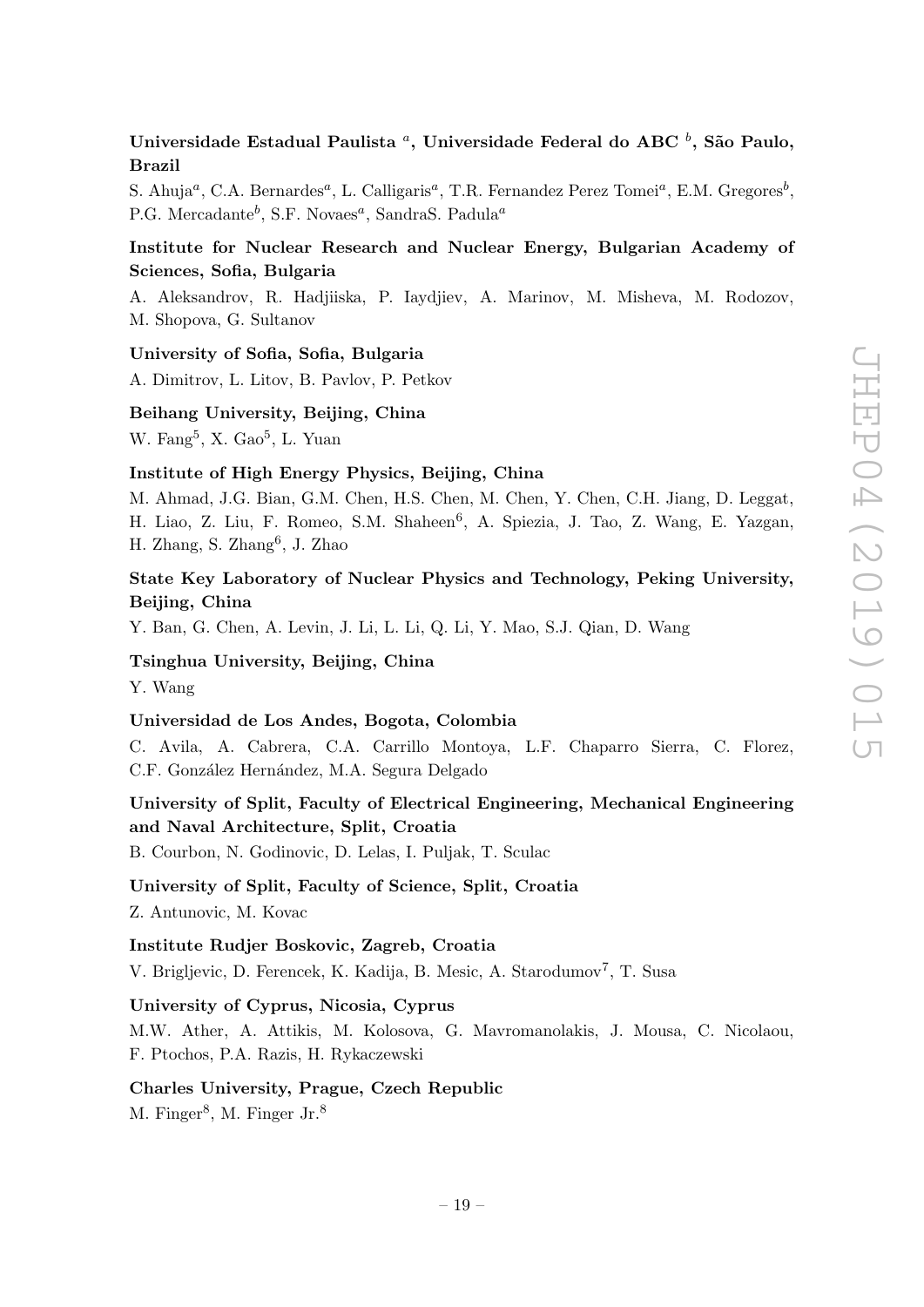#### Escuela Politecnica Nacional, Quito, Ecuador

E. Ayala

#### Universidad San Francisco de Quito, Quito, Ecuador

E. Carrera Jarrin

# Academy of Scientific Research and Technology of the Arab Republic of Egypt, Egyptian Network of High Energy Physics, Cairo, Egypt

Y. Assran<sup>9,10</sup>, S. Elgammal<sup>10</sup>, A. Ellithi Kamel<sup>11</sup>

#### National Institute of Chemical Physics and Biophysics, Tallinn, Estonia

S. Bhowmik, A. Carvalho Antunes De Oliveira, R.K. Dewanjee, K. Ehataht, M. Kadastik, M. Raidal, C. Veelken

#### Department of Physics, University of Helsinki, Helsinki, Finland

P. Eerola, H. Kirschenmann, J. Pekkanen, M. Voutilainen

#### Helsinki Institute of Physics, Helsinki, Finland

J. Havukainen, J.K. Heikkilä, T. Järvinen, V. Karimäki, R. Kinnunen, T. Lampén, K. Lassila-Perini, S. Laurila, S. Lehti, T. Lindén, P. Luukka, T. Mäenpää, H. Siikonen, E. Tuominen, J. Tuominiemi

#### Lappeenranta University of Technology, Lappeenranta, Finland

T. Tuuva

#### IRFU, CEA, Université Paris-Saclay, Gif-sur-Yvette, France

M. Besancon, F. Couderc, M. Dejardin, D. Denegri, J.L. Faure, F. Ferri, S. Ganjour, A. Givernaud, P. Gras, G. Hamel de Monchenault, P. Jarry, C. Leloup, E. Locci, J. Malcles, G. Negro, J. Rander, A. Rosowsky, M.Ö. Sahin, M. Titov

# Laboratoire Leprince-Ringuet, Ecole polytechnique, CNRS/IN2P3, Université Paris-Saclay, Palaiseau, France

A. Abdulsalam12, C. Amendola, I. Antropov, F. Beaudette, P. Busson, C. Charlot, R. Granier de Cassagnac, I. Kucher, A. Lobanov, J. Martin Blanco, C. Martin Perez, M. Nguyen, C. Ochando, G. Ortona, P. Paganini, P. Pigard, J. Rembser, R. Salerno, J.B. Sauvan, Y. Sirois, A.G. Stahl Leiton, A. Zabi, A. Zghiche

#### Universit´e de Strasbourg, CNRS, IPHC UMR 7178, Strasbourg, France

J.-L. Agram<sup>13</sup>, J. Andrea, D. Bloch, J.-M. Brom, E.C. Chabert, V. Cherepanov, C. Collard, E. Conte<sup>13</sup>, J.-C. Fontaine<sup>13</sup>, D. Gelé, U. Goerlach, M. Jansová, A.-C. Le Bihan, N. Tonon, P. Van Hove

# Centre de Calcul de l'Institut National de Physique Nucleaire et de Physique des Particules, CNRS/IN2P3, Villeurbanne, France

S. Gadrat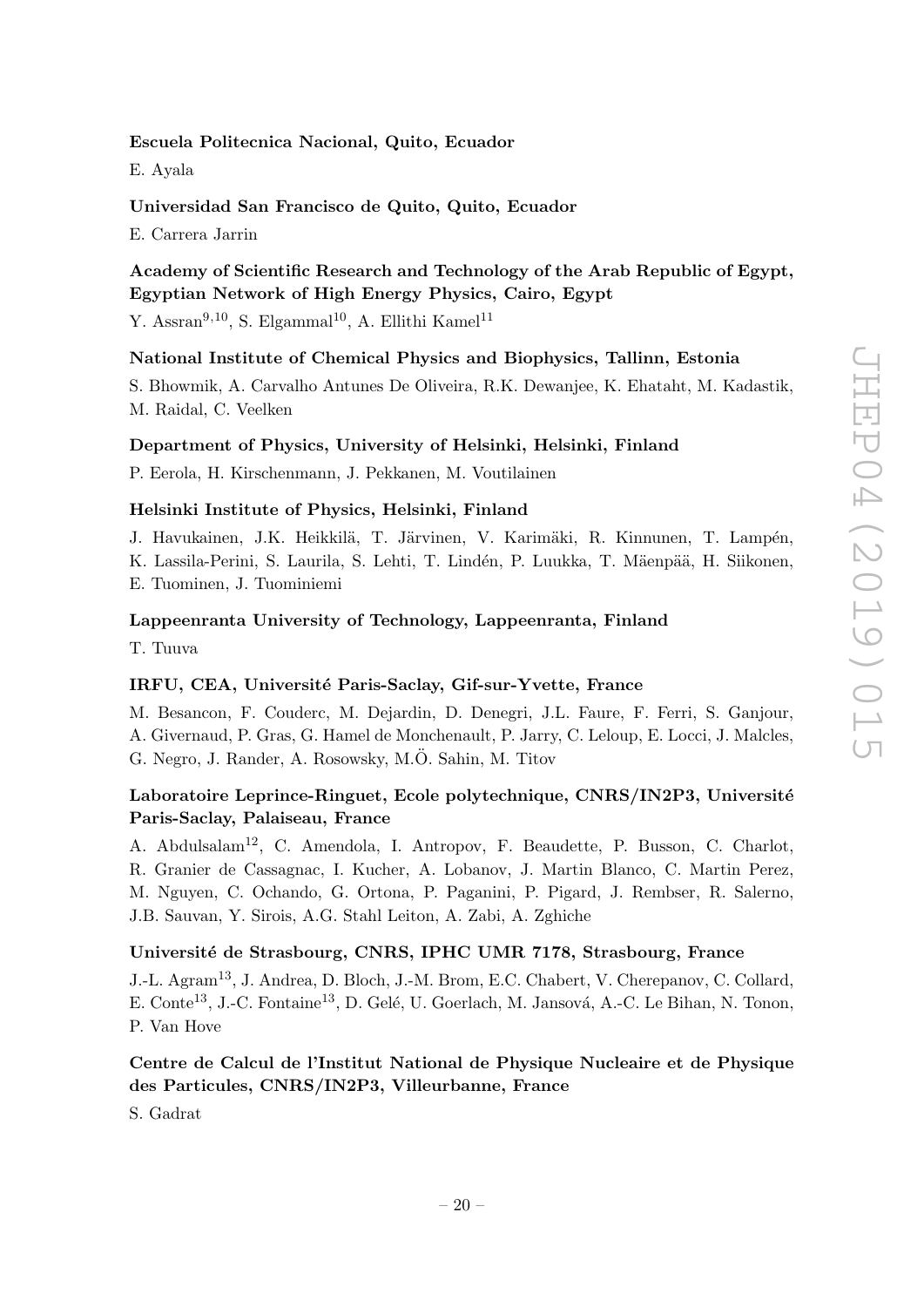# Université de Lyon, Université Claude Bernard Lyon 1, CNRS-IN2P3, Institut de Physique Nucléaire de Lyon, Villeurbanne, France

S. Beauceron, C. Bernet, G. Boudoul, N. Chanon, R. Chierici, D. Contardo, P. Depasse, H. El Mamouni, J. Fay, L. Finco, S. Gascon, M. Gouzevitch, G. Grenier, B. Ille, F. Lagarde, I.B. Laktineh, H. Lattaud, M. Lethuillier, L. Mirabito, S. Perries, A. Popov<sup>14</sup>, V. Sordini, G. Touquet, M. Vander Donckt, S. Viret

#### Georgian Technical University, Tbilisi, Georgia

T. Toriashvili<sup>15</sup>

# Tbilisi State University, Tbilisi, Georgia

Z. Tsamalaidze<sup>8</sup>

#### RWTH Aachen University, I. Physikalisches Institut, Aachen, Germany

C. Autermann, L. Feld, M.K. Kiesel, K. Klein, M. Lipinski, M. Preuten, M.P. Rauch, C. Schomakers, J. Schulz, M. Teroerde, B. Wittmer

#### RWTH Aachen University, III. Physikalisches Institut A, Aachen, Germany

A. Albert, D. Duchardt, M. Erdmann, S. Erdweg, T. Esch, R. Fischer, S. Ghosh, A. Güth, T. Hebbeker, C. Heidemann, K. Hoepfner, H. Keller, L. Mastrolorenzo, M. Merschmeyer, A. Meyer, P. Millet, S. Mukherjee, T. Pook, M. Radziej, H. Reithler, M. Rieger, A. Schmidt, D. Teyssier, S. Thüer

#### RWTH Aachen University, III. Physikalisches Institut B, Aachen, Germany

G. Flügge, O. Hlushchenko, T. Kress, T. Müller, A. Nehrkorn, A. Nowack, C. Pistone, O. Pooth, D. Roy, H. Sert, A. Stahl<sup>16</sup>

#### Deutsches Elektronen-Synchrotron, Hamburg, Germany

M. Aldaya Martin, T. Arndt, C. Asawatangtrakuldee, I. Babounikau, K. Beernaert, O. Behnke, U. Behrens, A. Bermúdez Martínez, D. Bertsche, A.A. Bin Anuar, K. Borras<sup>17</sup>, V. Botta, A. Campbell, P. Connor, C. Contreras-Campana, V. Danilov, A. De Wit, M.M. Defranchis, C. Diez Pardos, D. Dom´ınguez Damiani, G. Eckerlin, T. Eichhorn, A. Elwood, E. Eren, E. Gallo<sup>18</sup>, A. Geiser, J.M. Grados Luyando, A. Grohsjean, M. Guthoff, M. Haranko, A. Harb, J. Hauk, H. Jung, M. Kasemann, J. Keaveney, C. Kleinwort, J. Knolle, D. Krücker, W. Lange, A. Lelek, T. Lenz, J. Leonard, K. Lipka, W. Lohmann<sup>19</sup>, R. Mankel, I.-A. Melzer-Pellmann, A.B. Meyer, M. Meyer, M. Missiroli, G. Mittag, J. Mnich, V. Myronenko, S.K. Pflitsch, D. Pitzl, A. Raspereza, M. Savitskyi, P. Saxena, P. Schütze, C. Schwanenberger, R. Shevchenko, A. Singh, H. Tholen, O. Turkot, A. Vagnerini, G.P. Van Onsem, R. Walsh, Y. Wen, K. Wichmann, C. Wissing, O. Zenaiev

#### University of Hamburg, Hamburg, Germany

R. Aggleton, S. Bein, L. Benato, A. Benecke, V. Blobel, T. Dreyer, A. Ebrahimi, E. Garutti, D. Gonzalez, P. Gunnellini, J. Haller, A. Hinzmann, A. Karavdina, G. Kasieczka, R. Klanner, R. Kogler, N. Kovalchuk, S. Kurz, V. Kutzner, J. Lange, D. Marconi, J. Multhaup, M. Niedziela, C.E.N. Niemeyer, D. Nowatschin, A. Perieanu, A. Reimers, O. Rieger, C. Scharf, P. Schleper, S. Schumann, J. Schwandt, J. Sonneveld, H. Stadie, G. Steinbrück, F.M. Stober, M. Stöver, A. Vanhoefer, B. Vormwald, I. Zoi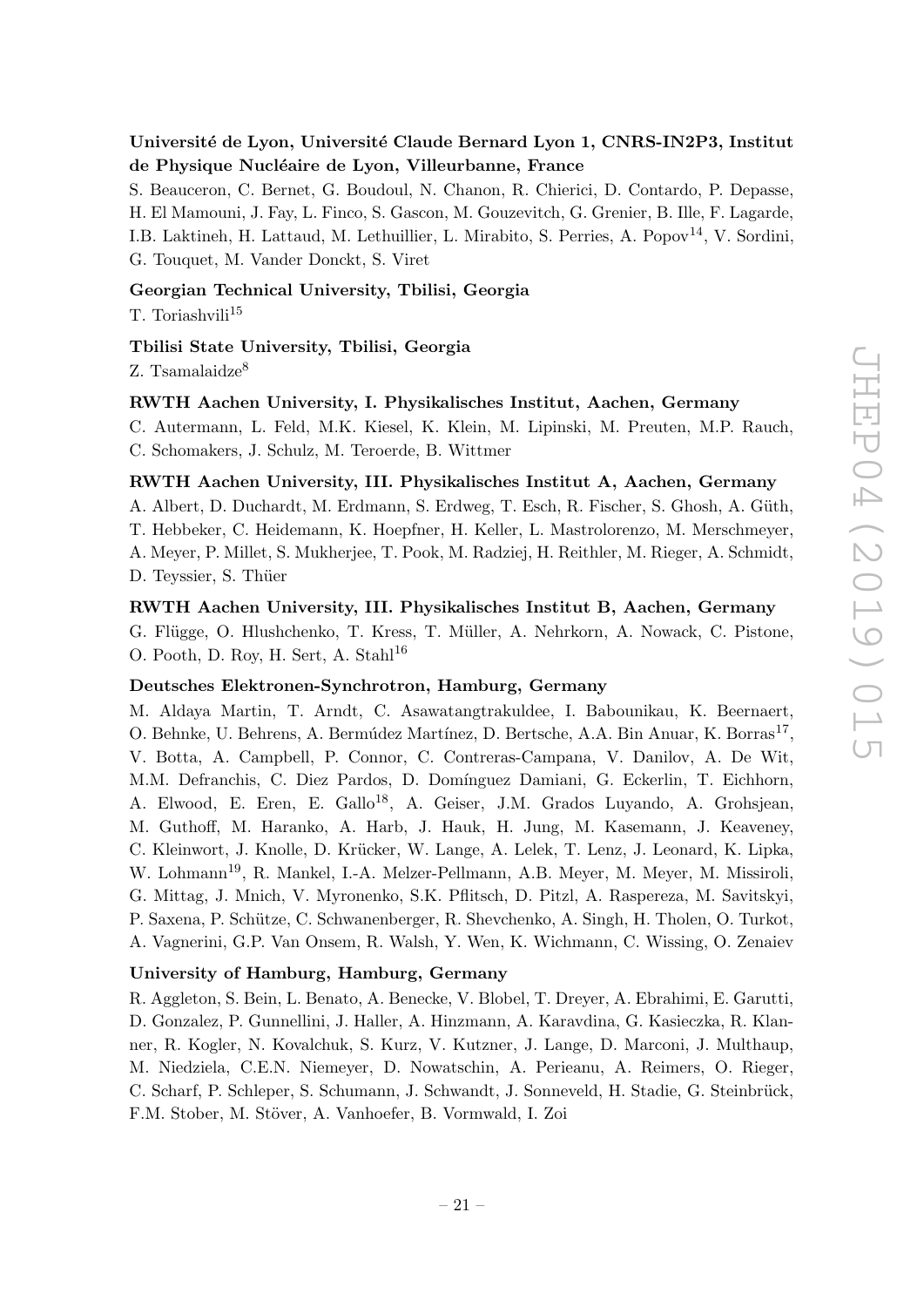#### Karlsruher Institut fuer Technologie, Karlsruhe, Germany

M. Akbiyik, C. Barth, M. Baselga, S. Baur, E. Butz, R. Caspart, T. Chwalek, F. Colombo, W. De Boer, A. Dierlamm, K. El Morabit, N. Faltermann, B. Freund, M. Giffels, M.A. Harrendorf, F. Hartmann<sup>16</sup>, S.M. Heindl, U. Husemann, I. Katkov<sup>14</sup>, S. Kudella, S. Mitra, M.U. Mozer, Th. Müller, M. Musich, M. Plagge, G. Quast, K. Rabbertz, M. Schröder, I. Shvetsov, H.J. Simonis, R. Ulrich, S. Wayand, M. Weber, T. Weiler, C. Wöhrmann, R. Wolf

# Institute of Nuclear and Particle Physics (INPP), NCSR Demokritos, Aghia Paraskevi, Greece

G. Anagnostou, G. Daskalakis, T. Geralis, A. Kyriakis, D. Loukas, G. Paspalaki

#### National and Kapodistrian University of Athens, Athens, Greece

G. Karathanasis, P. Kontaxakis, A. Panagiotou, I. Papavergou, N. Saoulidou, E. Tziaferi, K. Vellidis

# National Technical University of Athens, Athens, Greece

K. Kousouris, I. Papakrivopoulos, G. Tsipolitis

#### University of Ioánnina, Ioánnina, Greece

I. Evangelou, C. Foudas, P. Gianneios, P. Katsoulis, P. Kokkas, S. Mallios, N. Manthos, I. Papadopoulos, E. Paradas, J. Strologas, F.A. Triantis, D. Tsitsonis

# MTA-ELTE Lendület CMS Particle and Nuclear Physics Group, Eötvös Loránd University, Budapest, Hungary

M. Bartók<sup>20</sup>, M. Csanad, N. Filipovic, P. Major, M.I. Nagy, G. Pasztor, O. Surányi, G.I. Veres

#### Wigner Research Centre for Physics, Budapest, Hungary

G. Bencze, C. Hajdu, D. Horvath<sup>21</sup>, Á. Hunyadi, F. Sikler, T.Á. Vámi, V. Veszpremi, G. Vesztergombi†

# Institute of Nuclear Research ATOMKI, Debrecen, Hungary

N. Beni, S. Czellar, J. Karancsi<sup>20</sup>, A. Makovec, J. Molnar, Z. Szillasi

Institute of Physics, University of Debrecen, Debrecen, Hungary P. Raics, Z.L. Trocsanyi, B. Ujvari

#### Indian Institute of Science (IISc), Bangalore, India

S. Choudhury, J.R. Komaragiri, P.C. Tiwari

# National Institute of Science Education and Research, HBNI, Bhubaneswar, India

S. Bahinipati<sup>23</sup>, C. Kar, P. Mal, K. Mandal, A. Nayak<sup>24</sup>, D.K. Sahoo<sup>23</sup>, S.K. Swain

#### Panjab University, Chandigarh, India

S. Bansal, S.B. Beri, V. Bhatnagar, S. Chauhan, R. Chawla, N. Dhingra, R. Gupta, A. Kaur, M. Kaur, S. Kaur, P. Kumari, M. Lohan, A. Mehta, K. Sandeep, S. Sharma, J.B. Singh, A.K. Virdi, G. Walia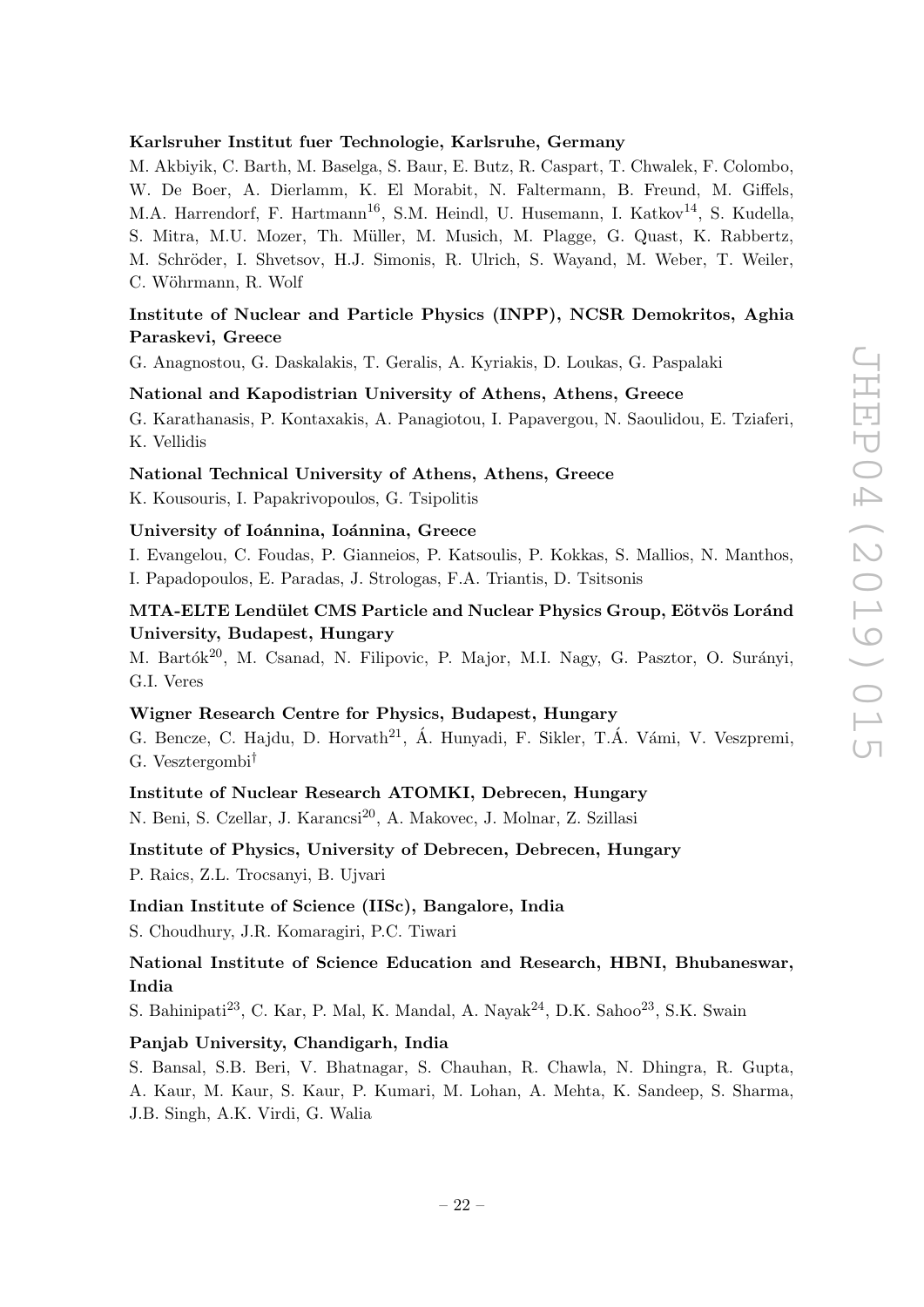#### University of Delhi, Delhi, India

A. Bhardwaj, B.C. Choudhary, R.B. Garg, M. Gola, S. Keshri, Ashok Kumar, S. Malhotra, M. Naimuddin, P. Priyanka, K. Ranjan, Aashaq Shah, R. Sharma

#### Saha Institute of Nuclear Physics, HBNI, Kolkata, India

R. Bhardwaj<sup>25</sup>, M. Bharti<sup>25</sup>, R. Bhattacharya, S. Bhattacharya, U. Bhawandeep<sup>25</sup>, D. Bhowmik, S. Dey, S. Dutt<sup>25</sup>, S. Dutta, S. Ghosh, K. Mondal, S. Nandan, A. Purohit, P.K. Rout, A. Roy, S. Roy Chowdhury, G. Saha, S. Sarkar, M. Sharan, B. Singh<sup>25</sup>, S. Thakur<sup>25</sup>

# Indian Institute of Technology Madras, Madras, India

P.K. Behera

#### Bhabha Atomic Research Centre, Mumbai, India

R. Chudasama, D. Dutta, V. Jha, V. Kumar, P.K. Netrakanti, L.M. Pant, P. Shukla

#### Tata Institute of Fundamental Research-A, Mumbai, India

T. Aziz, M.A. Bhat, S. Dugad, G.B. Mohanty, N. Sur, B. Sutar, RavindraKumar Verma

#### Tata Institute of Fundamental Research-B, Mumbai, India

S. Banerjee, S. Bhattacharya, S. Chatterjee, P. Das, M. Guchait, Sa. Jain, S. Karmakar, S. Kumar, M. Maity26, G. Majumder, K. Mazumdar, N. Sahoo, T. Sarkar<sup>26</sup>

#### Indian Institute of Science Education and Research (IISER), Pune, India

S. Chauhan, S. Dube, V. Hegde, A. Kapoor, K. Kothekar, S. Pandey, A. Rane, A. Rastogi, S. Sharma

#### Institute for Research in Fundamental Sciences (IPM), Tehran, Iran

S. Chenarani<sup>27</sup>, E. Eskandari Tadavani, S.M. Etesami<sup>27</sup>, M. Khakzad, M. Mohammadi Najafabadi, M. Naseri, F. Rezaei Hosseinabadi, B. Safarzadeh<sup>28</sup>, M. Zeinali

#### University College Dublin, Dublin, Ireland

M. Felcini, M. Grunewald

# INFN Sezione di Bari <sup>a</sup>, Università di Bari  $^b$ , Politecnico di Bari  $^c$ , Bari, Italy

M. Abbrescia<sup>a,b</sup>, C. Calabria<sup>a,b</sup>, A. Colaleo<sup>a</sup>, D. Creanza<sup>a,c</sup>, L. Cristella<sup>a,b</sup>, N. De Filippis<sup>a,c</sup>, M. De Palma<sup>a,b</sup>, A. Di Florio<sup>a,b</sup>, F. Errico<sup>a,b</sup>, L. Fiore<sup>a</sup>, A. Gelmi<sup>a,b</sup>, G. Iaselli<sup>a,c</sup>, M. Ince<sup>a,b</sup>, S. Lezki<sup>a,b</sup>, G. Maggi<sup>a,c</sup>, M. Maggi<sup>a</sup>, G. Miniello<sup>a,b</sup>, S. My<sup>a,b</sup>, S. Nuzzo<sup>a,b</sup>, A. Pompili<sup>a,b</sup>, G. Pugliese<sup>a,c</sup>, R. Radogna<sup>a</sup>, A. Ranieri<sup>a</sup>, G. Selvaggi<sup>a,b</sup>, A. Sharma<sup>a</sup>, L. Silvestris<sup>a</sup>, R. Venditti<sup>a</sup>, P. Verwilligen<sup>a</sup>, G. Zito<sup>a</sup>

# INFN Sezione di Bologna  $^a,$  Università di Bologna  $^b,$  Bologna, Italy

G. Abbiendi<sup>a</sup>, C. Battilana<sup>a,b</sup>, D. Bonacorsi<sup>a,b</sup>, L. Borgonovi<sup>a,b</sup>, S. Braibant-Giacomelli<sup>a,b</sup>, R. Campanini<sup>a,b</sup>, P. Capiluppi<sup>a,b</sup>, A. Castro<sup>a,b</sup>, F.R. Cavallo<sup>a</sup>, S.S. Chhibra<sup>a,b</sup>, C. Ciocca<sup>a</sup>, G. Codispoti<sup>a,b</sup>, M. Cuffiani<sup>a,b</sup>, G.M. Dallavalle<sup>a</sup>, F. Fabbri<sup>a</sup>, A. Fanfani<sup>a,b</sup>, E. Fontanesi, P. Giacomelli<sup>a</sup>, C. Grandi<sup>a</sup>, L. Guiducci<sup>a,b</sup>, F. Iemmi<sup>a,b</sup>, S. Lo Meo<sup>a</sup>, S. Marcellini<sup>a</sup>, G. Masetti<sup>a</sup>, A. Montanari<sup>a</sup>, F.L. Navarria<sup>a,b</sup>, A. Perrotta<sup>a</sup>, F. Primavera<sup>a,b,16</sup>, T. Rovelli<sup>a,b</sup>, G.P. Siroli<sup>a,b</sup>, N. Tosi<sup>a</sup>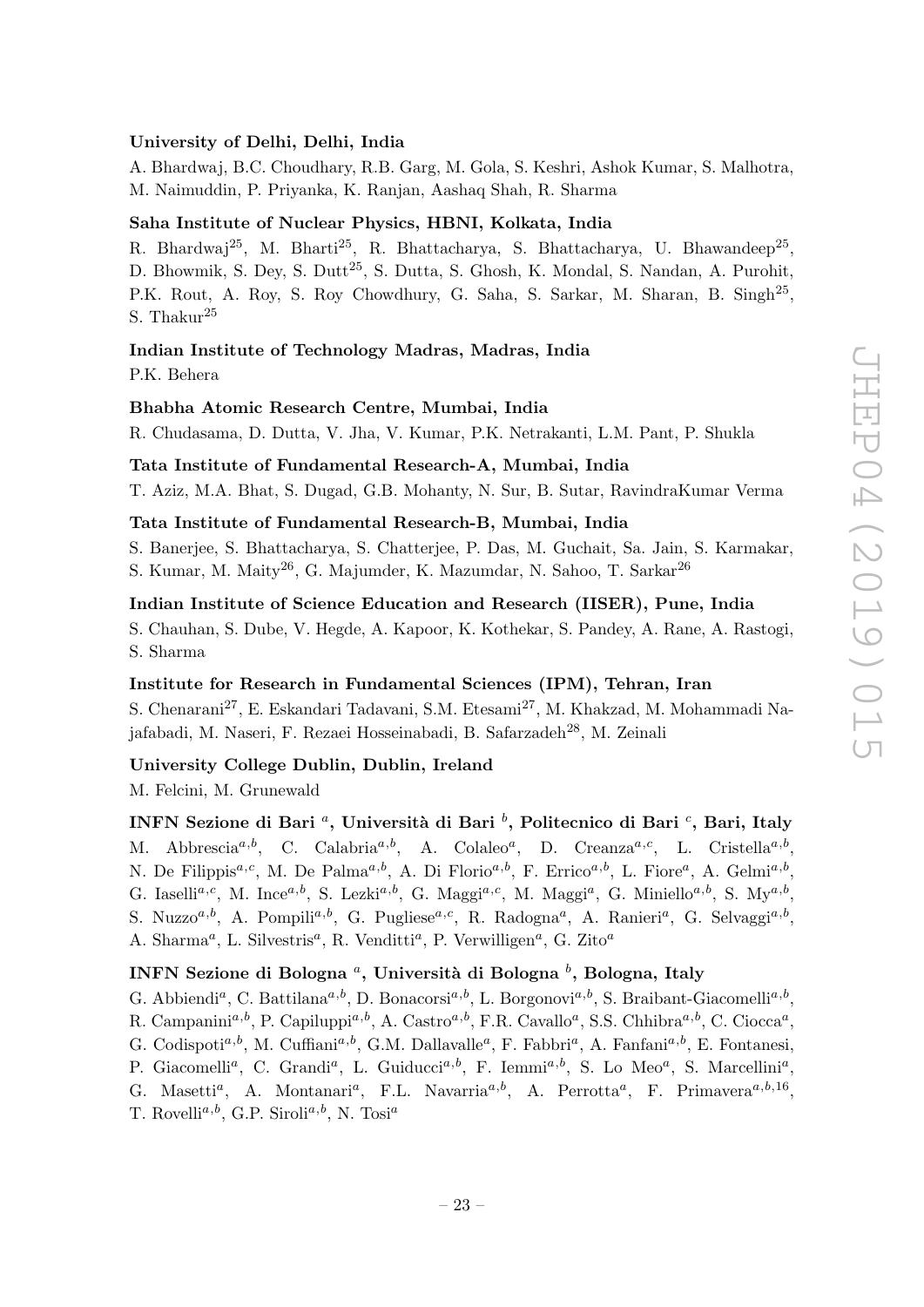# INFN Sezione di Catania <sup>a</sup>, Università di Catania  $^b,$  Catania, Italy

S. Albergo<sup>a,b</sup>, A. Di Mattia<sup>a</sup>, R. Potenza<sup>a,b</sup>, A. Tricomi<sup>a,b</sup>, C. Tuve<sup>a,b</sup>

# INFN Sezione di Firenze  $^a,$  Università di Firenze  $^b,$  Firenze, Italy

G. Barbagli<sup>a</sup>, K. Chatterjee<sup>a,b</sup>, V. Ciulli<sup>a,b</sup>, C. Civinini<sup>a</sup>, R. D'Alessandro<sup>a,b</sup>, E. Focardi<sup>a,b</sup>,

G. Latino, P. Lenzi<sup>a,b</sup>, M. Meschini<sup>a</sup>, S. Paoletti<sup>a</sup>, L. Russo<sup>a, 29</sup>, G. Sguazzoni<sup>a</sup>, D. Strom<sup>a</sup>,

L. Viliani<sup>a</sup>

#### INFN Laboratori Nazionali di Frascati, Frascati, Italy

L. Benussi, S. Bianco, F. Fabbri, D. Piccolo

# INFN Sezione di Genova <sup>a</sup>, Università di Genova  $^b,$  Genova, Italy

F. Ferro<sup>a</sup>, R. Mulargia<sup>a,b</sup>, F. Ravera<sup>a,b</sup>, E. Robutti<sup>a</sup>, S. Tosi<sup>a,b</sup>

# INFN Sezione di Milano-Bicocca <sup>a</sup>, Università di Milano-Bicocca <sup>b</sup>, Milano, Italy

A. Benaglia<sup>a</sup>, A. Beschi<sup>b</sup>, F. Brivio<sup>a,b</sup>, V. Ciriolo<sup>a,b,16</sup>, S. Di Guida<sup>a,d,16</sup>, M.E. Dinardo<sup>a,b</sup>, S. Fiorendi<sup>a,b</sup>, S. Gennai<sup>a</sup>, A. Ghezzi<sup>a,b</sup>, P. Govoni<sup>a,b</sup>, M. Malberti<sup>a,b</sup>, S. Malvezzi<sup>a</sup>, D. Menasce<sup>a</sup>, F. Monti, L. Moroni<sup>a</sup>, M. Paganoni<sup>a,b</sup>, D. Pedrini<sup>a</sup>, S. Ragazzi<sup>a,b</sup>, T. Tabarelli de Fatis<sup>a,b</sup>, D. Zuolo<sup>a,b</sup>

# INFN Sezione di Napoli <sup>a</sup>, Università di Napoli 'Federico II'  $^b$ , Napoli, Italy, Università della Basilicata  $^c$ , Potenza, Italy, Università G. Marconi  $^d$ , Roma, Italy

S. Buontempo<sup>a</sup>, N. Cavallo<sup>a,c</sup>, A. De Iorio<sup>a,b</sup>, A. Di Crescenzo<sup>a,b</sup>, F. Fabozzi<sup>a,c</sup>, F. Fienga<sup>a</sup>, G. Galati<sup>a</sup>, A.O.M. Iorio<sup>a,b</sup>, W.A. Khan<sup>a</sup>, L. Lista<sup>a</sup>, S. Meola<sup>a,d,16</sup>, P. Paolucci<sup>a,16</sup>, C. Sciacca<sup>a,b</sup>, E. Voevodina<sup>a,b</sup>

# INFN Sezione di Padova  $^a$ , Università di Padova  $^b$ , Padova, Italy, Università di Trento  $^c$ , Trento, Italy

P. Azzi<sup>a</sup>, N. Bacchetta<sup>a</sup>, D. Bisello<sup>a,b</sup>, A. Boletti<sup>a,b</sup>, A. Bragagnolo, R. Carlin<sup>a,b</sup>, P. Checchia<sup>a</sup>, P. De Castro Manzano<sup>a</sup>, T. Dorigo<sup>a</sup>, F. Gasparini<sup>a,b</sup>, U. Gasparini<sup>a,b</sup>, A. Gozzelino<sup>a</sup>, S.Y. Hoh, S. Lacaprara<sup>a</sup>, P. Lujan, M. Margoni<sup>a,b</sup>, A.T. Meneguzzo<sup>a,b</sup>, J. Pazzini<sup>a,b</sup>, N. Pozzobon<sup>a,b</sup>, P. Ronchese<sup>a,b</sup>, R. Rossin<sup>a,b</sup>, F. Simonetto<sup>a,b</sup>, A. Tiko, E. Torassa<sup>a</sup>, M. Tosi<sup>a,b</sup>, S. Ventura<sup>a</sup>, M. Zanetti<sup>a,b</sup>, P. Zotto<sup>a,b</sup>, G. Zumerle<sup>a,b</sup>

# INFN Sezione di Pavia  $^a,$  Università di Pavia  $^b,$  Pavia, Italy

A. Braghieri<sup>a</sup>, A. Magnani<sup>a</sup>, P. Montagna<sup>a,b</sup>, S.P. Ratti<sup>a,b</sup>, V. Re<sup>a</sup>, M. Ressegotti<sup>a,b</sup>, C. Riccardi<sup>a,b</sup>, P. Salvini<sup>a</sup>, I. Vai<sup>a,b</sup>, P. Vitulo<sup>a,b</sup>

# INFN Sezione di Perugia <sup>a</sup>, Università di Perugia  $^b$ , Perugia, Italy

M. Biasini<sup>a,b</sup>, G.M. Bilei<sup>a</sup>, C. Cecchi<sup>a,b</sup>, D. Ciangottini<sup>a,b</sup>, L. Fanò<sup>a,b</sup>, P. Lariccia<sup>a,b</sup>, R. Leonardi<sup>a, b</sup>, E. Manoni<sup>a</sup>, G. Mantovani<sup>a, b</sup>, V. Mariani<sup>a, b</sup>, M. Menichelli<sup>a</sup>, A. Rossi<sup>a, b</sup>, A. Santocchia<sup>a,b</sup>, D. Spiga<sup>a</sup>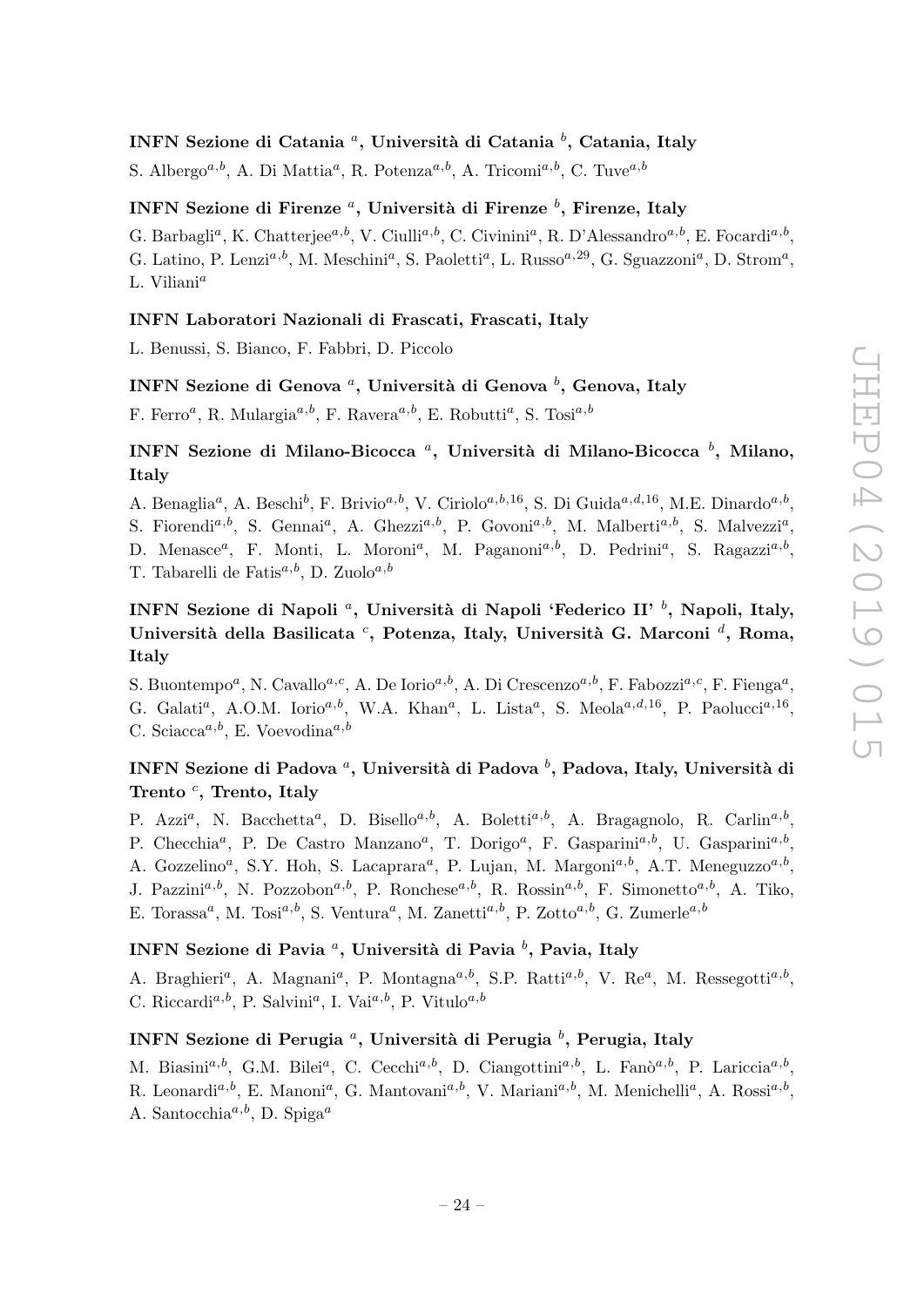# INFN Sezione di Pisa <sup>a</sup>, Università di Pisa <sup>b</sup>, Scuola Normale Superiore di Pisa <sup>c</sup>, Pisa, Italy

K. Androsov<sup>a</sup>, P. Azzurri<sup>a</sup>, G. Bagliesi<sup>a</sup>, L. Bianchini<sup>a</sup>, T. Boccali<sup>a</sup>, L. Borrello, R. Castaldi<sup>a</sup>, M.A. Ciocci<sup>a,b</sup>, R. Dell'Orso<sup>a</sup>, G. Fedi<sup>a</sup>, F. Fiori<sup>a,c</sup>, L. Giannini<sup>a,c</sup>, A. Giassi<sup>a</sup>, M.T. Grippo<sup>a</sup>, F. Ligabue<sup>a,c</sup>, E. Manca<sup>a,c</sup>, G. Mandorli<sup>a,c</sup>, A. Messineo<sup>a,b</sup>, F. Palla<sup>a</sup>, A. Rizzi<sup>a,b</sup>, G. Rolandi<sup>30</sup>, P. Spagnolo<sup>a</sup>, R. Tenchini<sup>a</sup>, G. Tonelli<sup>a,b</sup>, A. Venturi<sup>a</sup>, P.G. Verdini $^a$ 

# INFN Sezione di Roma <sup>a</sup>, Sapienza Università di Roma  $^b$ , Rome, Italy

L. Barone<sup>a,b</sup>, F. Cavallari<sup>a</sup>, M. Cipriani<sup>a,b</sup>, D. Del Re<sup>a,b</sup>, E. Di Marco<sup>a,b</sup>, M. Diemoz<sup>a</sup>, S. Gelli<sup>a,b</sup>, E. Longo<sup>a,b</sup>, B. Marzocchi<sup>a,b</sup>, P. Meridiani<sup>a</sup>, G. Organtini<sup>a,b</sup>, F. Pandolfi<sup>a</sup>, R. Paramatti<sup>a,b</sup>, F. Preiato<sup>a,b</sup>, S. Rahatlou<sup>a,b</sup>, C. Rovelli<sup>a</sup>, F. Santanastasio<sup>a,b</sup>

# INFN Sezione di Torino <sup>a</sup>, Università di Torino <sup>b</sup>, Torino, Italy, Università del Piemonte Orientale  $^c$ , Novara, Italy

N. Amapane<sup>a,b</sup>, R. Arcidiacono<sup>a,c</sup>, S. Argiro<sup>a,b</sup>, M. Arneodo<sup>a,c</sup>, N. Bartosik<sup>a</sup>, R. Bellan<sup>a,b</sup>, C. Biino<sup>a</sup>, A. Cappati<sup>a,b</sup>, N. Cartiglia<sup>a</sup>, F. Cenna<sup>a,b</sup>, S. Cometti<sup>a</sup>, M. Costa<sup>a,b</sup>, R. Covarelli<sup>a,b</sup>, N. Demaria<sup>a</sup>, B. Kiani<sup>a,b</sup>, C. Mariotti<sup>a</sup>, S. Maselli<sup>a</sup>, E. Migliore<sup>a,b</sup>, V. Monaco<sup>a,b</sup>, E. Monteil<sup>a,b</sup>, M. Monteno<sup>a</sup>, M.M. Obertino<sup>a,b</sup>, L. Pacher<sup>a,b</sup>, N. Pastrone<sup>a</sup>, M. Pelliccioni<sup>a</sup>, G.L. Pinna Angioni<sup>a,b</sup>, A. Romero<sup>a,b</sup>, M. Ruspa<sup>a,c</sup>, R. Sacchi<sup>a,b</sup>, R. Salvatico<sup>a,b</sup>, K. Shchelina<sup>a,b</sup>, V. Sola<sup>a</sup>, A. Solano<sup>a,b</sup>, D. Soldi<sup>a,b</sup>, A. Staiano<sup>a</sup>

# INFN Sezione di Trieste <sup>a</sup>, Università di Trieste  $^b$ , Trieste, Italy

S. Belforte<sup>a</sup>, V. Candelise<sup>a,b</sup>, M. Casarsa<sup>a</sup>, F. Cossutti<sup>a</sup>, A. Da Rold<sup>a,b</sup>, G. Della Ricca<sup>a,b</sup>, F. Vazzoler<sup>a,b</sup>, A. Zanetti<sup>a</sup>

# Kyungpook National University, Daegu, Korea

B. Kim, D.H. Kim, G.N. Kim, M.S. Kim, J. Lee, S. Lee, S.W. Lee, C.S. Moon, Y.D. Oh, S.I. Pak, S. Sekmen, D.C. Son, Y.C. Yang

# Chonnam National University, Institute for Universe and Elementary Particles, Kwangju, Korea

H. Kim, D.H. Moon, G. Oh

#### Hanyang University, Seoul, Korea

B. Francois, J. Goh<sup>31</sup>, T.J. Kim

#### Korea University, Seoul, Korea

S. Cho, S. Choi, Y. Go, D. Gyun, S. Ha, B. Hong, Y. Jo, K. Lee, K.S. Lee, S. Lee, J. Lim, S.K. Park, Y. Roh

Sejong University, Seoul, Korea H.S. Kim

#### Seoul National University, Seoul, Korea

J. Almond, J. Kim, J.S. Kim, H. Lee, K. Lee, K. Nam, S.B. Oh, B.C. Radburn-Smith, S.h. Seo, U.K. Yang, H.D. Yoo, G.B. Yu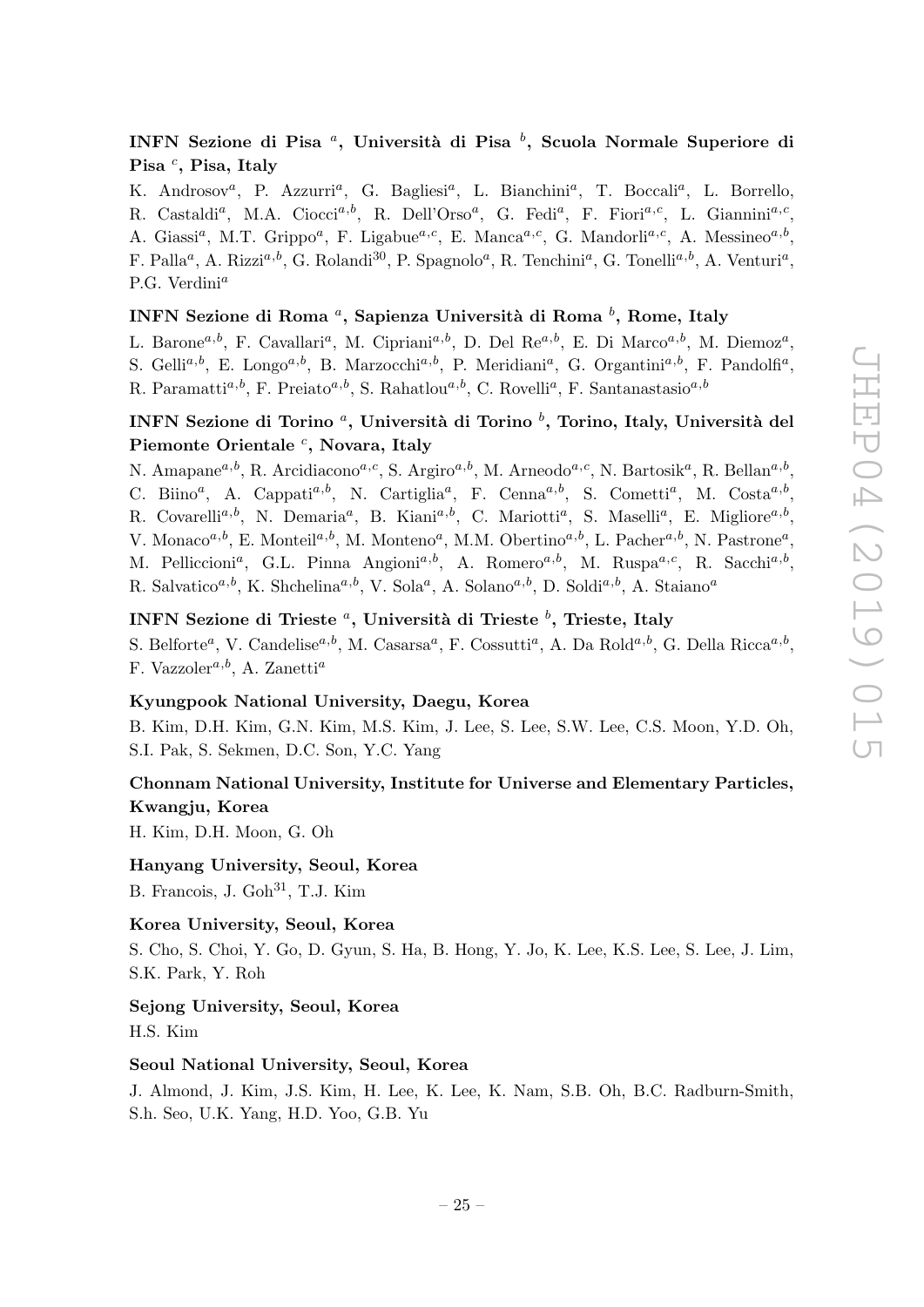#### University of Seoul, Seoul, Korea

D. Jeon, H. Kim, J.H. Kim, J.S.H. Lee, I.C. Park

Sungkyunkwan University, Suwon, Korea Y. Choi, C. Hwang, J. Lee, I. Yu

Vilnius University, Vilnius, Lithuania

V. Dudenas, A. Juodagalvis, J. Vaitkus

# National Centre for Particle Physics, Universiti Malaya, Kuala Lumpur, Malaysia

I. Ahmed, Z.A. Ibrahim, M.A.B. Md Ali<sup>32</sup>, F. Mohamad Idris<sup>33</sup>, W.A.T. Wan Abdullah, M.N. Yusli, Z. Zolkapli

#### Universidad de Sonora (UNISON), Hermosillo, Mexico

J.F. Benitez, A. Castaneda Hernandez, J.A. Murillo Quijada

# Centro de Investigacion y de Estudios Avanzados del IPN, Mexico City, Mexico H. Castilla-Valdez, E. De La Cruz-Burelo, M.C. Duran-Osuna, I. Heredia-De La Cruz<sup>34</sup>, R. Lopez-Fernandez, J. Mejia Guisao, R.I. Rabadan-Trejo, M. Ramirez-Garcia, G. Ramirez-Sanchez, R. Reyes-Almanza, A. Sanchez-Hernandez

#### Universidad Iberoamericana, Mexico City, Mexico

S. Carrillo Moreno, C. Oropeza Barrera, F. Vazquez Valencia

# Benemerita Universidad Autonoma de Puebla, Puebla, Mexico J. Eysermans, I. Pedraza, H.A. Salazar Ibarguen, C. Uribe Estrada

# Universidad Autónoma de San Luis Potosí, San Luis Potosí, Mexico A. Morelos Pineda

# University of Auckland, Auckland, New Zealand

D. Krofcheck

#### University of Canterbury, Christchurch, New Zealand

S. Bheesette, P.H. Butler

#### National Centre for Physics, Quaid-I-Azam University, Islamabad, Pakistan

A. Ahmad, M. Ahmad, M.I. Asghar, Q. Hassan, H.R. Hoorani, A. Saddique, M.A. Shah, M. Shoaib, M. Waqas

#### National Centre for Nuclear Research, Swierk, Poland

H. Bialkowska, M. Bluj, B. Boimska, T. Frueboes, M. Górski, M. Kazana, M. Szleper, P. Traczyk, P. Zalewski

# Institute of Experimental Physics, Faculty of Physics, University of Warsaw, Warsaw, Poland

K. Bunkowski, A. Byszuk35, K. Doroba, A. Kalinowski, M. Konecki, J. Krolikowski, M. Misiura, M. Olszewski, A. Pyskir, M. Walczak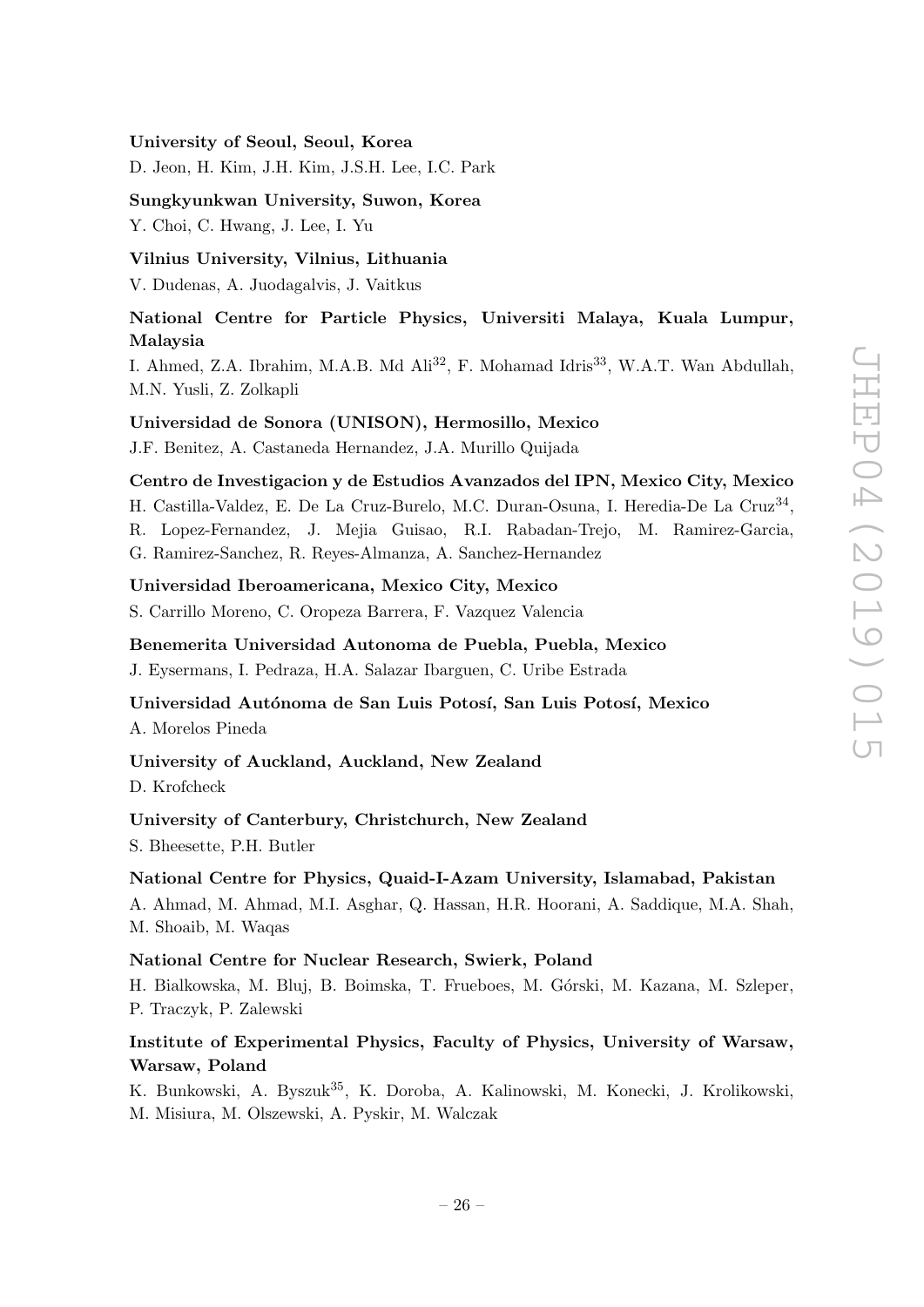# Laboratório de Instrumentação e Física Experimental de Partículas, Lisboa, Portugal

M. Araujo, P. Bargassa, C. Beirão Da Cruz E Silva, A. Di Francesco, P. Faccioli, B. Galinhas, M. Gallinaro, J. Hollar, N. Leonardo, J. Seixas, G. Strong, O. Toldaiev, J. Varela

#### Joint Institute for Nuclear Research, Dubna, Russia

S. Afanasiev, P. Bunin, M. Gavrilenko, I. Golutvin, I. Gorbunov, A. Kamenev, V. Karjavine, A. Lanev, A. Malakhov, V. Matveev<sup>36,37</sup>, P. Moisenz, V. Palichik, V. Perelygin, S. Shmatov, S. Shulha, N. Skatchkov, V. Smirnov, N. Voytishin, A. Zarubin

#### Petersburg Nuclear Physics Institute, Gatchina (St. Petersburg), Russia

V. Golovtsov, Y. Ivanov, V. Kim38, E. Kuznetsova39, P. Levchenko, V. Murzin, V. Oreshkin, I. Smirnov, D. Sosnov, V. Sulimov, L. Uvarov, S. Vavilov, A. Vorobyev

#### Institute for Nuclear Research, Moscow, Russia

Yu. Andreev, A. Dermenev, S. Gninenko, N. Golubev, A. Karneyeu, M. Kirsanov, N. Krasnikov, A. Pashenkov, D. Tlisov, A. Toropin

#### Institute for Theoretical and Experimental Physics, Moscow, Russia

V. Epshteyn, V. Gavrilov, N. Lychkovskaya, V. Popov, I. Pozdnyakov, G. Safronov, A. Spiridonov, A. Stepennov, V. Stolin, M. Toms, E. Vlasov, A. Zhokin

#### Moscow Institute of Physics and Technology, Moscow, Russia

T. Aushev

# National Research Nuclear University 'Moscow Engineering Physics Institute' (MEPhI), Moscow, Russia

R. Chistov<sup>40</sup>, M. Danilov<sup>40</sup>, P. Parygin, D. Philippov, S. Polikarpov<sup>40</sup>, E. Tarkovskii

# P.N. Lebedev Physical Institute, Moscow, Russia

V. Andreev, M. Azarkin, I. Dremin<sup>37</sup>, M. Kirakosyan, A. Terkulov

# Skobeltsyn Institute of Nuclear Physics, Lomonosov Moscow State University, Moscow, Russia

A. Baskakov, A. Belyaev, E. Boos, V. Bunichev, M. Dubinin<sup>41</sup>, L. Dudko, A. Ershov, A. Gribushin, V. Klyukhin, O. Kodolova, I. Lokhtin, I. Miagkov, S. Obraztsov, S. Petrushanko, V. Savrin

# Novosibirsk State University (NSU), Novosibirsk, Russia

A. Barnyakov<sup>42</sup>, V. Blinov<sup>42</sup>, T. Dimova<sup>42</sup>, L. Kardapoltsev<sup>42</sup>, Y. Skovpen<sup>42</sup>

# Institute for High Energy Physics of National Research Centre 'Kurchatov Institute', Protvino, Russia

I. Azhgirey, I. Bayshev, S. Bitioukov, D. Elumakhov, A. Godizov, V. Kachanov, A. Kalinin, D. Konstantinov, P. Mandrik, V. Petrov, R. Ryutin, S. Slabospitskii, A. Sobol, S. Troshin, N. Tyurin, A. Uzunian, A. Volkov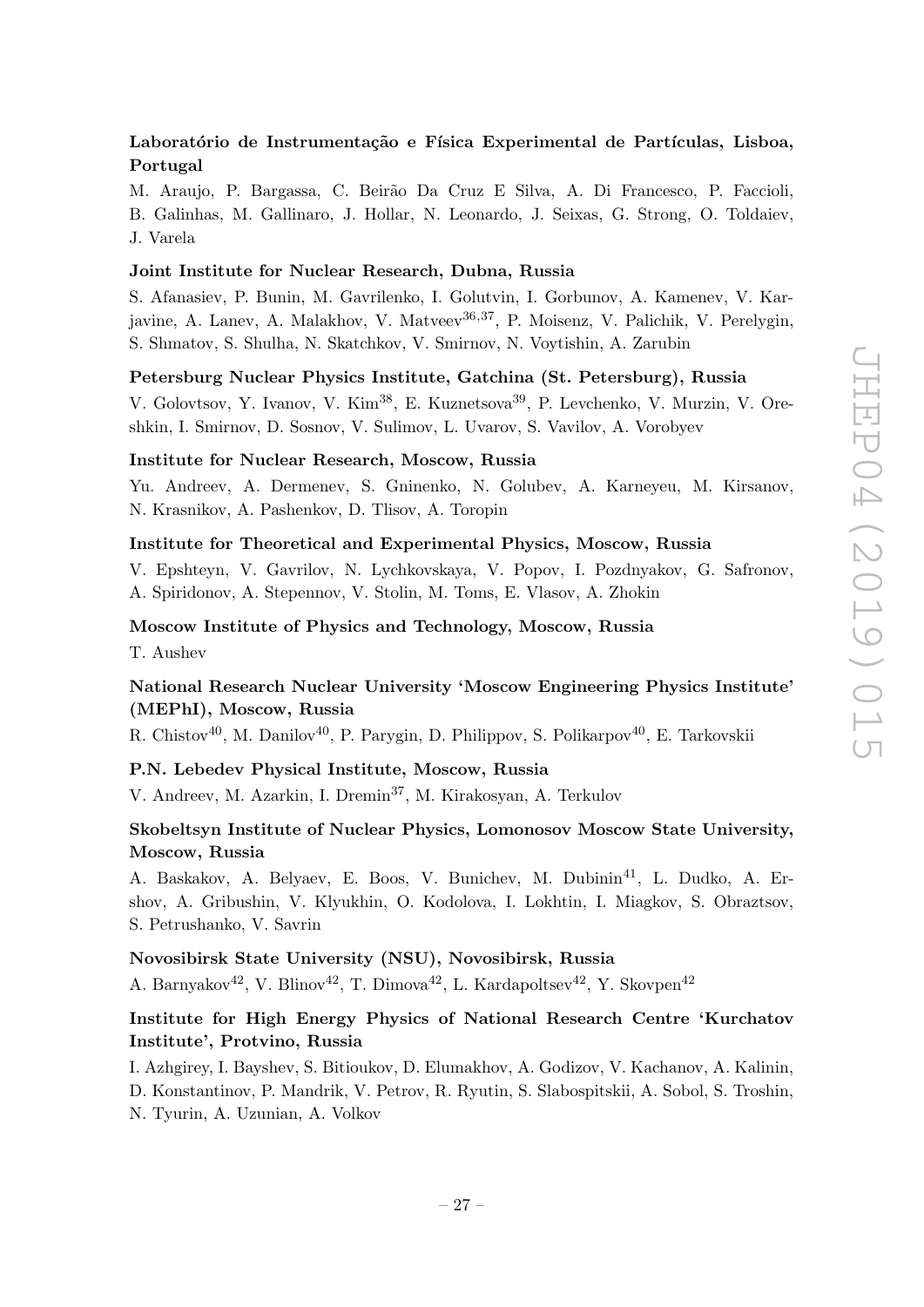#### National Research Tomsk Polytechnic University, Tomsk, Russia

A. Babaev, S. Baidali, V. Okhotnikov

# University of Belgrade, Faculty of Physics and Vinca Institute of Nuclear Sciences, Belgrade, Serbia

P. Adzic43, P. Cirkovic, D. Devetak, M. Dordevic, J. Milosevic

# Centro de Investigaciones Energéticas Medioambientales y Tecnológicas (CIEMAT), Madrid, Spain

J. Alcaraz Maestre, A. Álvarez Fernández, I. Bachiller, M. Barrio Luna, J.A. Brochero Cifuentes, M. Cerrada, N. Colino, B. De La Cruz, A. Delgado Peris, C. Fernandez Bedoya, J.P. Fern´andez Ramos, J. Flix, M.C. Fouz, O. Gonzalez Lopez, S. Goy Lopez, J.M. Hernandez, M.I. Josa, D. Moran, A. Pérez-Calero Yzquierdo, J. Puerta Pelayo, I. Redondo, L. Romero, M.S. Soares, A. Triossi

#### Universidad Autónoma de Madrid, Madrid, Spain

C. Albajar, J.F. de Trocóniz

# Universidad de Oviedo, Oviedo, Spain

J. Cuevas, C. Erice, J. Fernandez Menendez, S. Folgueras, I. Gonzalez Caballero, J.R. González Fernández, E. Palencia Cortezon, V. Rodríguez Bouza, S. Sanchez Cruz, P. Vischia, J.M. Vizan Garcia

# Instituto de Física de Cantabria (IFCA), CSIC-Universidad de Cantabria, Santander, Spain

I.J. Cabrillo, A. Calderon, B. Chazin Quero, J. Duarte Campderros, M. Fernandez, P.J. Fernández Manteca, A. García Alonso, J. Garcia-Ferrero, G. Gomez, A. Lopez Virto, J. Marco, C. Martinez Rivero, P. Martinez Ruiz del Arbol, F. Matorras, J. Piedra Gomez, C. Prieels, T. Rodrigo, A. Ruiz-Jimeno, L. Scodellaro, N. Trevisani, I. Vila, R. Vilar Cortabitarte

University of Ruhuna, Department of Physics, Matara, Sri Lanka N. Wickramage

#### CERN, European Organization for Nuclear Research, Geneva, Switzerland

D. Abbaneo, B. Akgun, E. Auffray, G. Auzinger, P. Baillon, A.H. Ball, D. Barney, J. Bendavid, M. Bianco, A. Bocci, C. Botta, E. Brondolin, T. Camporesi, M. Cepeda, G. Cerminara, E. Chapon, Y. Chen, G. Cucciati, D. d'Enterria, A. Dabrowski, N. Daci, V. Daponte, A. David, A. De Roeck, N. Deelen, M. Dobson, M. Dünser, N. Dupont, A. Elliott-Peisert, P. Everaerts, F. Fallavollita<sup>44</sup>, D. Fasanella, G. Franzoni, J. Fulcher, W. Funk, D. Gigi, A. Gilbert, K. Gill, F. Glege, M. Gruchala, M. Guilbaud, D. Gulhan, J. Hegeman, C. Heidegger, V. Innocente, A. Jafari, P. Janot, O. Karacheban<sup>19</sup>, J. Kieseler, A. Kornmayer, M. Krammer<sup>1</sup>, C. Lange, P. Lecoq, C. Lourenço, L. Malgeri, M. Mannelli, A. Massironi, F. Meijers, J.A. Merlin, S. Mersi, E. Meschi, P. Milenovic45, F. Moortgat, M. Mulders, J. Ngadiuba, S. Nourbakhsh, S. Orfanelli, L. Orsini, F. Pantaleo<sup>16</sup>, L. Pape, E. Perez, M. Peruzzi, A. Petrilli, G. Petrucciani, A. Pfeiffer, M. Pierini, F.M. Pitters, D. Rabady, A. Racz, T. Reis, M. Rovere, H. Sakulin, C. Schäfer, C. Schwick, M. Selvaggi,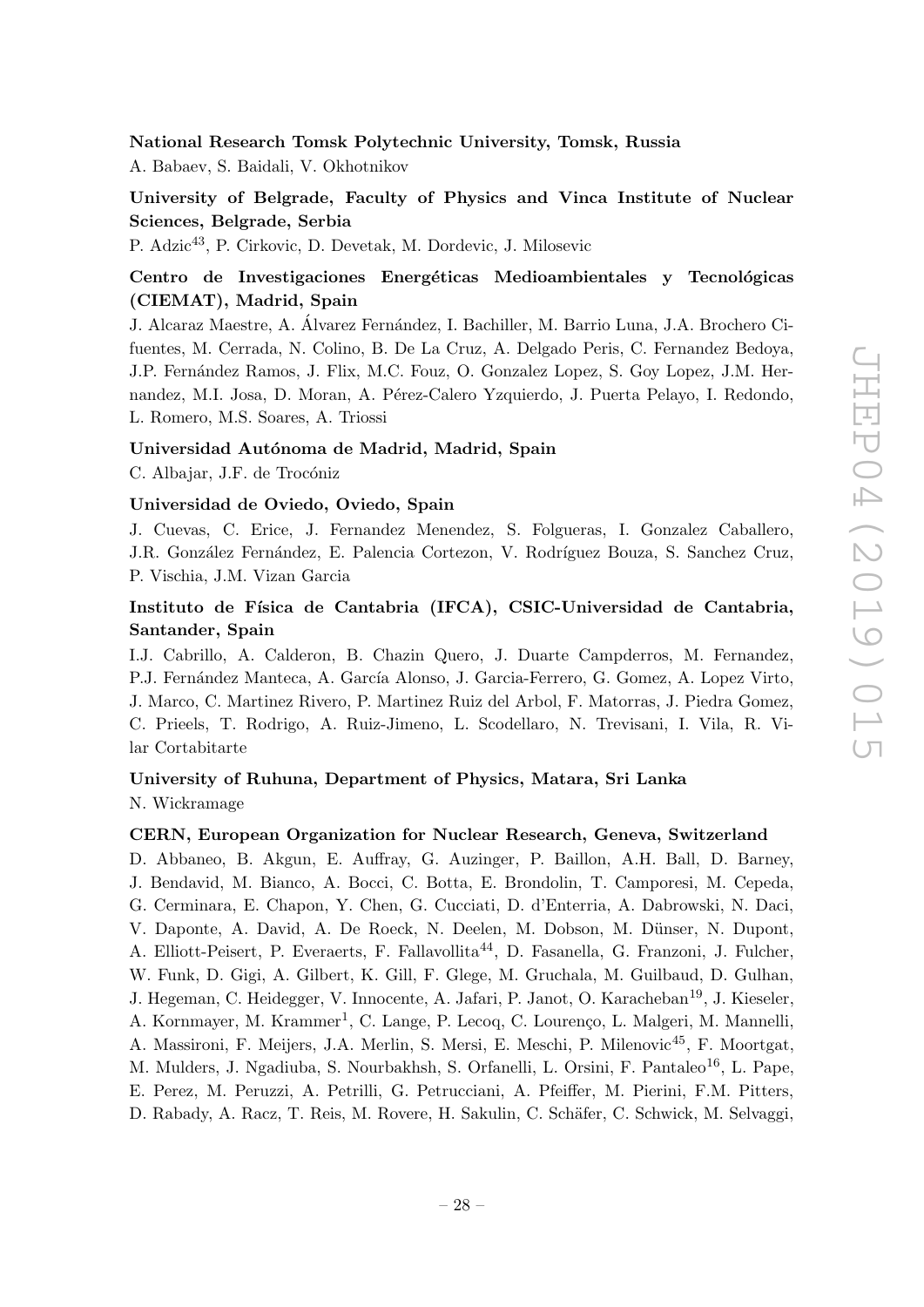A. Sharma, P. Silva, P. Sphicas<sup>46</sup>, A. Stakia, J. Steggemann, D. Treille, A. Tsirou, V. Veckalns47, M. Verzetti, W.D. Zeuner

#### Paul Scherrer Institut, Villigen, Switzerland

L. Caminada48, K. Deiters, W. Erdmann, R. Horisberger, Q. Ingram, H.C. Kaestli, D. Kotlinski, U. Langenegger, T. Rohe, S.A. Wiederkehr

# ETH Zurich — Institute for Particle Physics and Astrophysics (IPA), Zurich, Switzerland

M. Backhaus, L. Bäni, P. Berger, N. Chernyavskaya, G. Dissertori, M. Dittmar, M. Donegà, C. Dorfer, T.A. G´omez Espinosa, C. Grab, D. Hits, T. Klijnsma, W. Lustermann, R.A. Manzoni, M. Marionneau, M.T. Meinhard, F. Micheli, P. Musella, F. Nessi-Tedaldi, J. Pata, F. Pauss, G. Perrin, L. Perrozzi, S. Pigazzini, M. Quittnat, C. Reissel, D. Ruini, D.A. Sanz Becerra, M. Schönenberger, L. Shchutska, V.R. Tavolaro, K. Theofilatos, M.L. Vesterbacka Olsson, R. Wallny, D.H. Zhu

#### Universität Zürich, Zurich, Switzerland

T.K. Aarrestad, C. Amsler<sup>49</sup>, D. Brzhechko, M.F. Canelli, A. De Cosa, R. Del Burgo, S. Donato, C. Galloni, T. Hreus, B. Kilminster, S. Leontsinis, I. Neutelings, G. Rauco, P. Robmann, D. Salerno, K. Schweiger, C. Seitz, Y. Takahashi, A. Zucchetta

#### National Central University, Chung-Li, Taiwan

T.H. Doan, R. Khurana, C.M. Kuo, W. Lin, A. Pozdnyakov, S.S. Yu

#### National Taiwan University (NTU), Taipei, Taiwan

P. Chang, Y. Chao, K.F. Chen, P.H. Chen, W.-S. Hou, Arun Kumar, Y.F. Liu, R.-S. Lu, E. Paganis, A. Psallidas, A. Steen

# Chulalongkorn University, Faculty of Science, Department of Physics, Bangkok, Thailand

B. Asavapibhop, N. Srimanobhas, N. Suwonjandee

# Cukurova University, Physics Department, Science and Art Faculty, Adana, **Turkey**

M.N. Bakirci<sup>50</sup>, A. Bat, F. Boran, S. Damarseckin, Z.S. Demiroglu, F. Dolek, C. Dozen, S. Girgis, G. Gokbulut, Y. Guler, E. Gurpinar, I. Hos<sup>51</sup>, C. Isik, E.E. Kangal<sup>52</sup>, O. Kara, A. Kayis Topaksu, U. Kiminsu, M. Oglakci, G. Onengut, K. Ozdemir<sup>53</sup>, A. Polatoz, D. Sunar Cerci<sup>54</sup>, B. Tali<sup>54</sup>, U.G. Tok, H. Topakli<sup>50</sup>, S. Turkcapar, I.S. Zorbakir, C. Zorbilmez

# Middle East Technical University, Physics Department, Ankara, Turkey B. Isildak<sup>55</sup>, G. Karapinar<sup>56</sup>, M. Yalvac, M. Zeyrek

#### Bogazici University, Istanbul, Turkey

I.O. Atakisi, E. Gülmez, M. Kaya<sup>57</sup>, O. Kaya<sup>58</sup>, S. Ozkorucuklu<sup>59</sup>, S. Tekten, E.A. Yetkin<sup>60</sup>

#### Istanbul Technical University, Istanbul, Turkey

M.N. Agaras, A. Cakir, K. Cankocak, Y. Komurcu, S. Sen<sup>61</sup>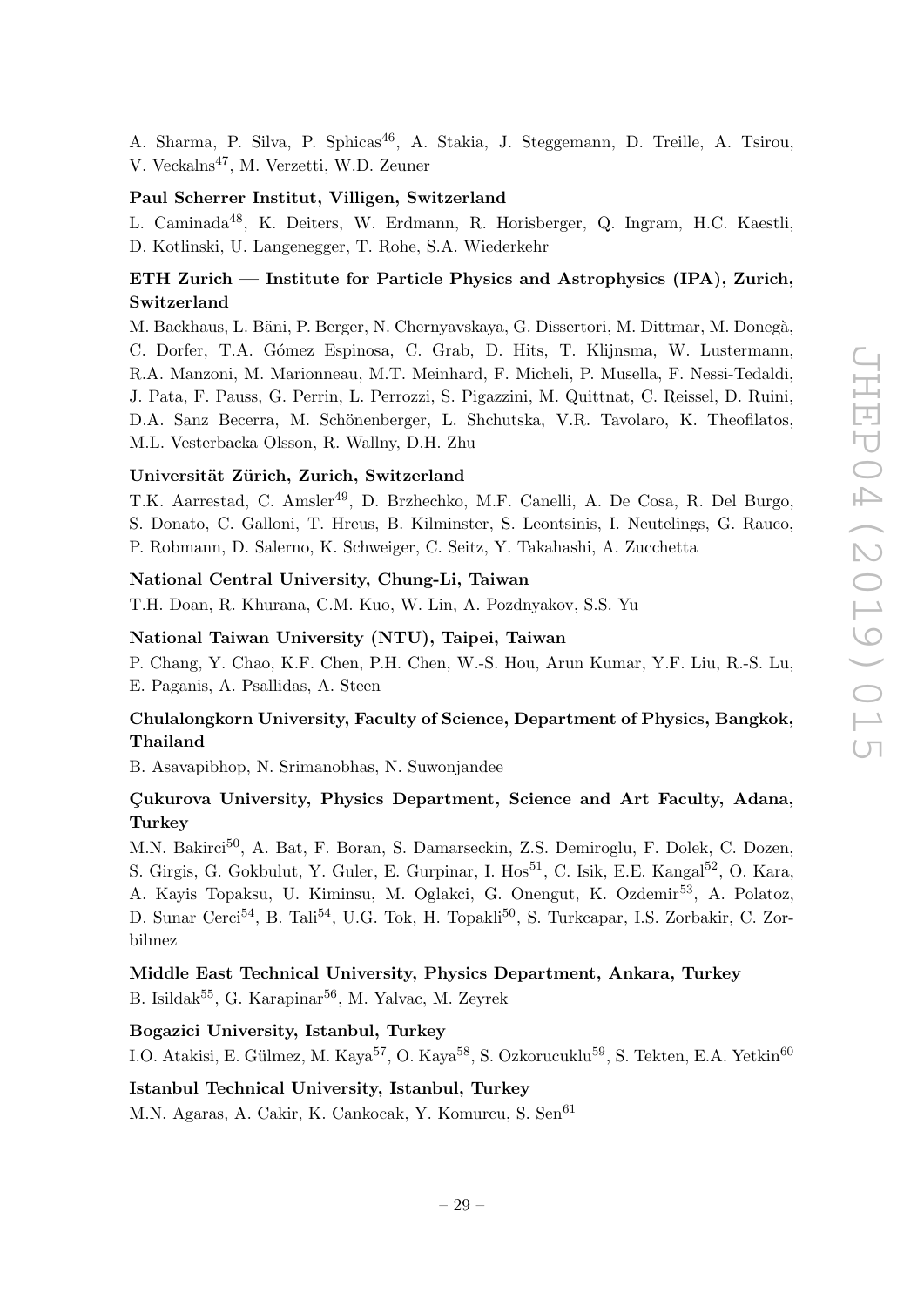# Institute for Scintillation Materials of National Academy of Science of Ukraine, Kharkov, Ukraine

B. Grynyov

# National Scientific Center, Kharkov Institute of Physics and Technology, Kharkov, Ukraine

L. Levchuk

#### University of Bristol, Bristol, United Kingdom

F. Ball, J.J. Brooke, D. Burns, E. Clement, D. Cussans, O. Davignon, H. Flacher, J. Goldstein, G.P. Heath, H.F. Heath, L. Kreczko, D.M. Newbold<sup>62</sup>, S. Paramesvaran, B. Penning, T. Sakuma, D. Smith, V.J. Smith, J. Taylor, A. Titterton

#### Rutherford Appleton Laboratory, Didcot, United Kingdom

K.W. Bell, A. Belyaev<sup>63</sup>, C. Brew, R.M. Brown, D. Cieri, D.J.A. Cockerill, J.A. Coughlan, K. Harder, S. Harper, J. Linacre, K. Manolopoulos, E. Olaiya, D. Petyt, C.H. Shepherd-Themistocleous, A. Thea, I.R. Tomalin, T. Williams, W.J. Womersley

#### Imperial College, London, United Kingdom

R. Bainbridge, P. Bloch, J. Borg, S. Breeze, O. Buchmuller, A. Bundock, D. Colling, P. Dauncey, G. Davies, M. Della Negra, R. Di Maria, G. Hall, G. Iles, T. James, M. Komm, C. Laner, L. Lyons, A.-M. Magnan, S. Malik, A. Martelli, J. Nash<sup>64</sup>, A. Nikitenko<sup>7</sup>, V. Palladino, M. Pesaresi, D.M. Raymond, A. Richards, A. Rose, E. Scott, C. Seez, A. Shtipliyski, G. Singh, M. Stoye, T. Strebler, S. Summers, A. Tapper, K. Uchida, T. Virdee<sup>16</sup>, N. Wardle, D. Winterbottom, J. Wright, S.C. Zenz

#### Brunel University, Uxbridge, United Kingdom

J.E. Cole, P.R. Hobson, A. Khan, P. Kyberd, C.K. Mackay, A. Morton, I.D. Reid, L. Teodorescu, S. Zahid

#### Baylor University, Waco, U.S.A.

K. Call, J. Dittmann, K. Hatakeyama, H. Liu, C. Madrid, B. McMaster, N. Pastika, C. Smith

#### Catholic University of America, Washington, DC, U.S.A.

R. Bartek, A. Dominguez

#### The University of Alabama, Tuscaloosa, U.S.A.

A. Buccilli, S.I. Cooper, C. Henderson, P. Rumerio, C. West

#### Boston University, Boston, U.S.A.

D. Arcaro, T. Bose, D. Gastler, D. Pinna, D. Rankin, C. Richardson, J. Rohlf, L. Sulak, D. Zou

#### Brown University, Providence, U.S.A.

G. Benelli, X. Coubez, D. Cutts, M. Hadley, J. Hakala, U. Heintz, J.M. Hogan<sup>65</sup>, K.H.M. Kwok, E. Laird, G. Landsberg, J. Lee, Z. Mao, M. Narain, S. Sagir<sup>66</sup>, R. Syarif, E. Usai, D. Yu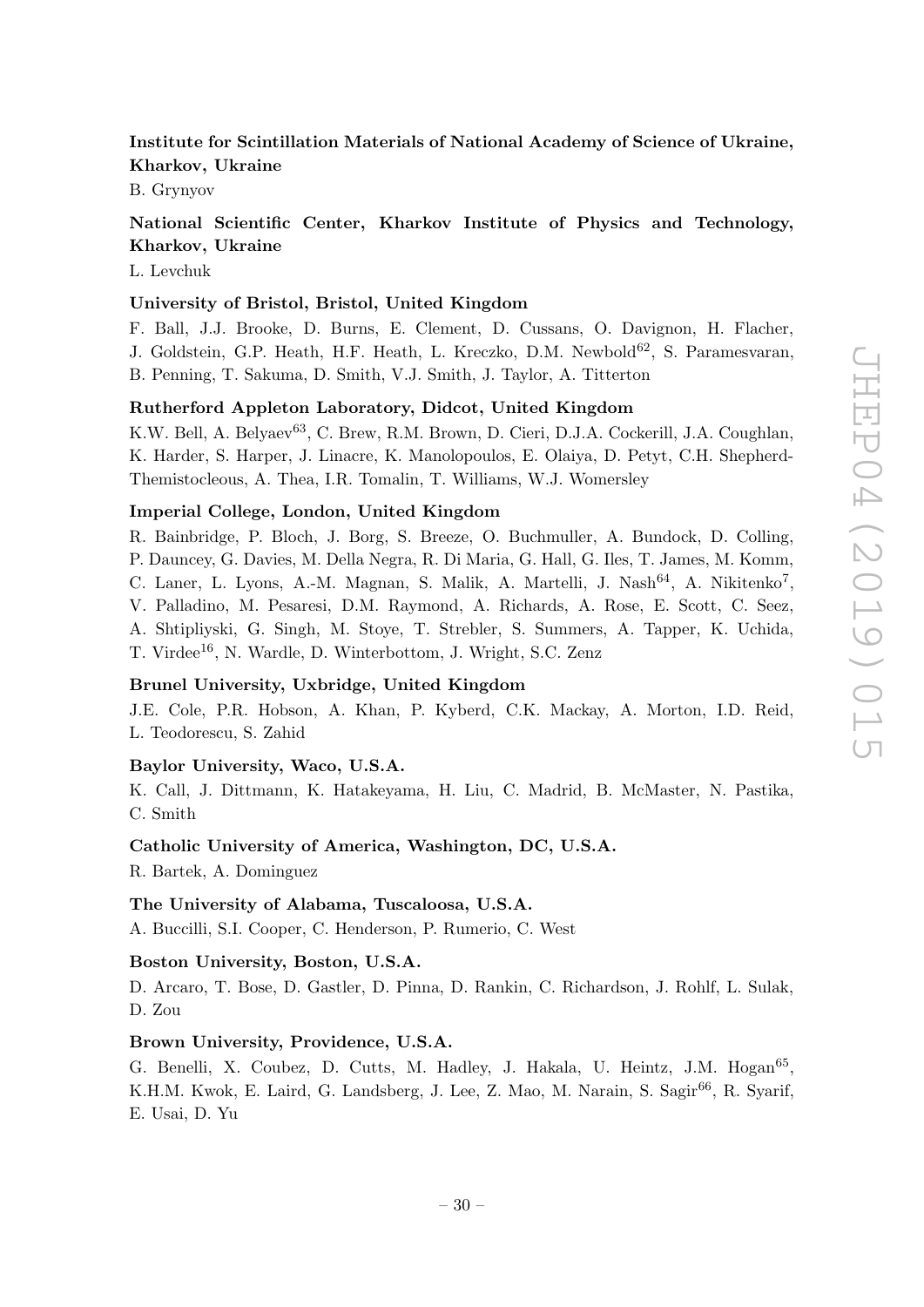#### University of California, Davis, Davis, U.S.A.

R. Band, C. Brainerd, R. Breedon, D. Burns, M. Calderon De La Barca Sanchez,

M. Chertok, J. Conway, R. Conway, P.T. Cox, R. Erbacher, C. Flores, G. Funk, W. Ko,

O. Kukral, R. Lander, M. Mulhearn, D. Pellett, J. Pilot, S. Shalhout, M. Shi, D. Stolp,

D. Taylor, K. Tos, M. Tripathi, Z. Wang, F. Zhang

#### University of California, Los Angeles, U.S.A.

M. Bachtis, C. Bravo, R. Cousins, A. Dasgupta, A. Florent, J. Hauser, M. Ignatenko, N. Mccoll, S. Regnard, D. Saltzberg, C. Schnaible, V. Valuev

#### University of California, Riverside, Riverside, U.S.A.

E. Bouvier, K. Burt, R. Clare, J.W. Gary, S.M.A. Ghiasi Shirazi, G. Hanson, G. Karapostoli, E. Kennedy, F. Lacroix, O.R. Long, M. Olmedo Negrete, M.I. Paneva, W. Si, L. Wang, H. Wei, S. Wimpenny, B.R. Yates

#### University of California, San Diego, La Jolla, U.S.A.

J.G. Branson, P. Chang, S. Cittolin, M. Derdzinski, R. Gerosa, D. Gilbert, B. Hashemi, A. Holzner, D. Klein, G. Kole, V. Krutelyov, J. Letts, M. Masciovecchio, D. Olivito, S. Padhi, M. Pieri, M. Sani, V. Sharma, S. Simon, M. Tadel, A. Vartak, S. Wasserbaech<sup>67</sup>, J. Wood, F. Würthwein, A. Yagil, G. Zevi Della Porta

# University of California, Santa Barbara — Department of Physics, Santa Barbara, U.S.A.

N. Amin, R. Bhandari, C. Campagnari, M. Citron, V. Dutta, M. Franco Sevilla, L. Gouskos, R. Heller, J. Incandela, A. Ovcharova, H. Qu, J. Richman, D. Stuart, I. Suarez, S. Wang, J. Yoo

# California Institute of Technology, Pasadena, U.S.A.

D. Anderson, A. Bornheim, J.M. Lawhorn, N. Lu, H.B. Newman, T.Q. Nguyen, M. Spiropulu, J.R. Vlimant, R. Wilkinson, S. Xie, Z. Zhang, R.Y. Zhu

# Carnegie Mellon University, Pittsburgh, U.S.A.

M.B. Andrews, T. Ferguson, T. Mudholkar, M. Paulini, M. Sun, I. Vorobiev, M. Weinberg

#### University of Colorado Boulder, Boulder, U.S.A.

J.P. Cumalat, W.T. Ford, F. Jensen, A. Johnson, E. MacDonald, T. Mulholland, R. Patel, A. Perloff, K. Stenson, K.A. Ulmer, S.R. Wagner

#### Cornell University, Ithaca, U.S.A.

J. Alexander, J. Chaves, Y. Cheng, J. Chu, A. Datta, K. Mcdermott, N. Mirman, J.R. Patterson, D. Quach, A. Rinkevicius, A. Ryd, L. Skinnari, L. Soffi, S.M. Tan, Z. Tao, J. Thom, J. Tucker, P. Wittich, M. Zientek

#### Fermi National Accelerator Laboratory, Batavia, U.S.A.

S. Abdullin, M. Albrow, M. Alyari, G. Apollinari, A. Apresyan, A. Apyan, S. Banerjee, L.A.T. Bauerdick, A. Beretvas, J. Berryhill, P.C. Bhat, K. Burkett, J.N. Butler, A. Canepa, G.B. Cerati, H.W.K. Cheung, F. Chlebana, M. Cremonesi, J. Duarte, V.D. Elvira, J. Freeman, Z. Gecse, E. Gottschalk, L. Gray, D. Green, S. Grünendahl, O. Gutsche,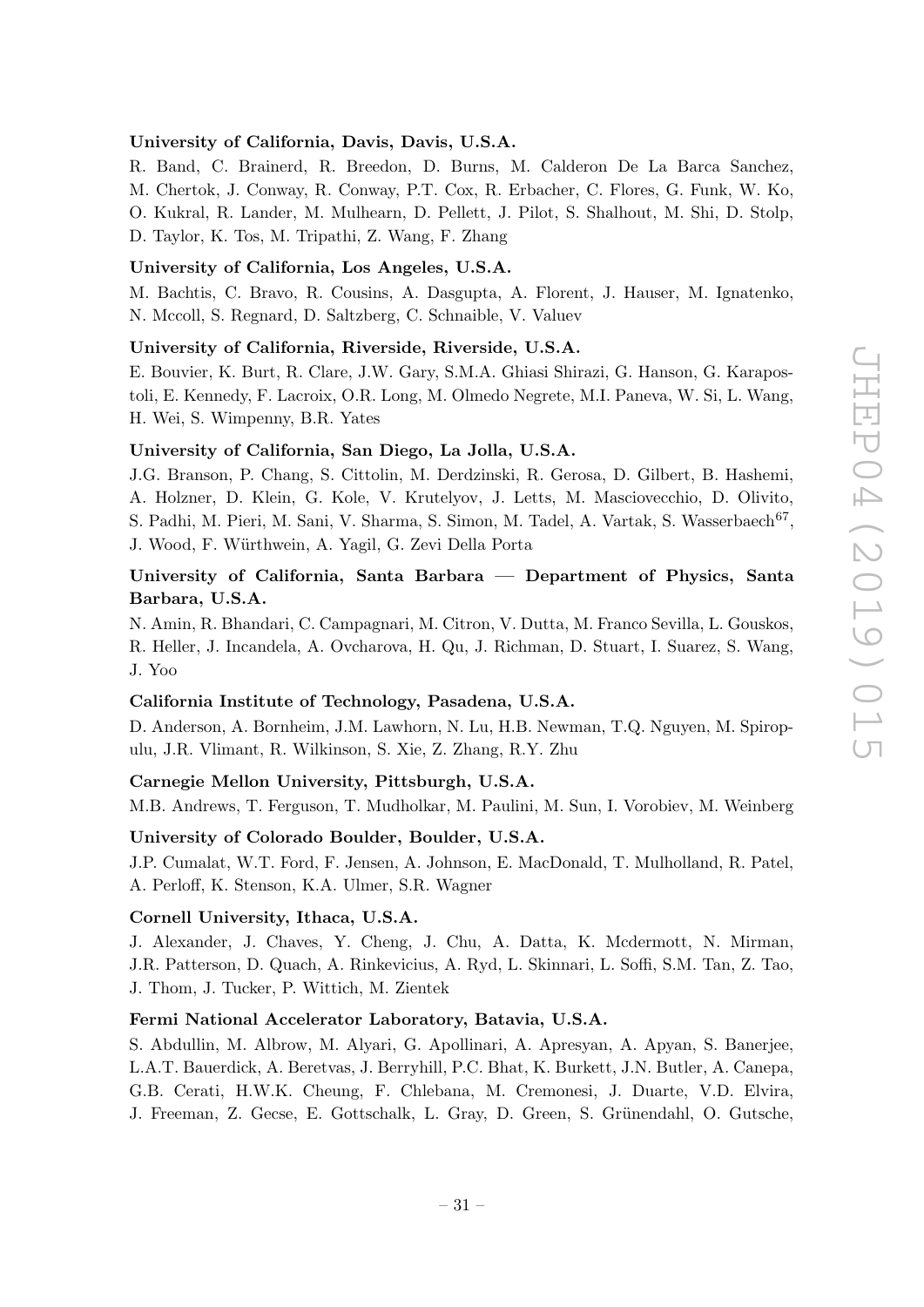J. Hanlon, R.M. Harris, S. Hasegawa, J. Hirschauer, Z. Hu, B. Jayatilaka, S. Jindariani, M. Johnson, U. Joshi, B. Klima, M.J. Kortelainen, B. Kreis, S. Lammel, D. Lincoln, R. Lipton, M. Liu, T. Liu, J. Lykken, K. Maeshima, J.M. Marraffino, D. Mason, P. McBride, P. Merkel, S. Mrenna, S. Nahn, V. O'Dell, K. Pedro, C. Pena, O. Prokofyev, G. Rakness, L. Ristori, A. Savoy-Navarro<sup>68</sup>, B. Schneider, E. Sexton-Kennedy, A. Soha, W.J. Spalding, L. Spiegel, S. Stoynev, J. Strait, N. Strobbe, L. Taylor, S. Tkaczyk, N.V. Tran, L. Uplegger, E.W. Vaandering, C. Vernieri, M. Verzocchi, R. Vidal, M. Wang, H.A. Weber, A. Whitbeck

#### University of Florida, Gainesville, U.S.A.

D. Acosta, P. Avery, P. Bortignon, D. Bourilkov, A. Brinkerhoff, L. Cadamuro, A. Carnes, D. Curry, R.D. Field, S.V. Gleyzer, B.M. Joshi, J. Konigsberg, A. Korytov, K.H. Lo, P. Ma, K. Matchev, H. Mei, G. Mitselmakher, D. Rosenzweig, K. Shi, D. Sperka, J. Wang, S. Wang, X. Zuo

#### Florida International University, Miami, U.S.A.

Y.R. Joshi, S. Linn

#### Florida State University, Tallahassee, U.S.A.

A. Ackert, T. Adams, A. Askew, S. Hagopian, V. Hagopian, K.F. Johnson, T. Kolberg, G. Martinez, T. Perry, H. Prosper, A. Saha, C. Schiber, R. Yohay

#### Florida Institute of Technology, Melbourne, U.S.A.

M.M. Baarmand, V. Bhopatkar, S. Colafranceschi, M. Hohlmann, D. Noonan, M. Rahmani, T. Roy, F. Yumiceva

#### University of Illinois at Chicago (UIC), Chicago, U.S.A.

M.R. Adams, L. Apanasevich, D. Berry, R.R. Betts, R. Cavanaugh, X. Chen, S. Dittmer, O. Evdokimov, C.E. Gerber, D.A. Hangal, D.J. Hofman, K. Jung, J. Kamin, C. Mills, M.B. Tonjes, N. Varelas, H. Wang, X. Wang, Z. Wu, J. Zhang

#### The University of Iowa, Iowa City, U.S.A.

M. Alhusseini, B. Bilki<sup>69</sup>, W. Clarida, K. Dilsiz<sup>70</sup>, S. Durgut, R.P. Gandrajula, M. Haytmyradov, V. Khristenko, J.-P. Merlo, A. Mestvirishvili, A. Moeller, J. Nachtman, H. Ogul71, Y. Onel, F. Ozok72, A. Penzo, C. Snyder, E. Tiras, J. Wetzel

#### Johns Hopkins University, Baltimore, U.S.A.

B. Blumenfeld, A. Cocoros, N. Eminizer, D. Fehling, L. Feng, A.V. Gritsan, W.T. Hung, P. Maksimovic, J. Roskes, U. Sarica, M. Swartz, M. Xiao, C. You

#### The University of Kansas, Lawrence, U.S.A.

A. Al-bataineh, P. Baringer, A. Bean, S. Boren, J. Bowen, A. Bylinkin, J. Castle, S. Khalil, A. Kropivnitskaya, D. Majumder, W. Mcbrayer, M. Murray, C. Rogan, S. Sanders, E. Schmitz, J.D. Tapia Takaki, Q. Wang

#### Kansas State University, Manhattan, U.S.A.

S. Duric, A. Ivanov, K. Kaadze, D. Kim, Y. Maravin, D.R. Mendis, T. Mitchell, A. Modak, A. Mohammadi, L.K. Saini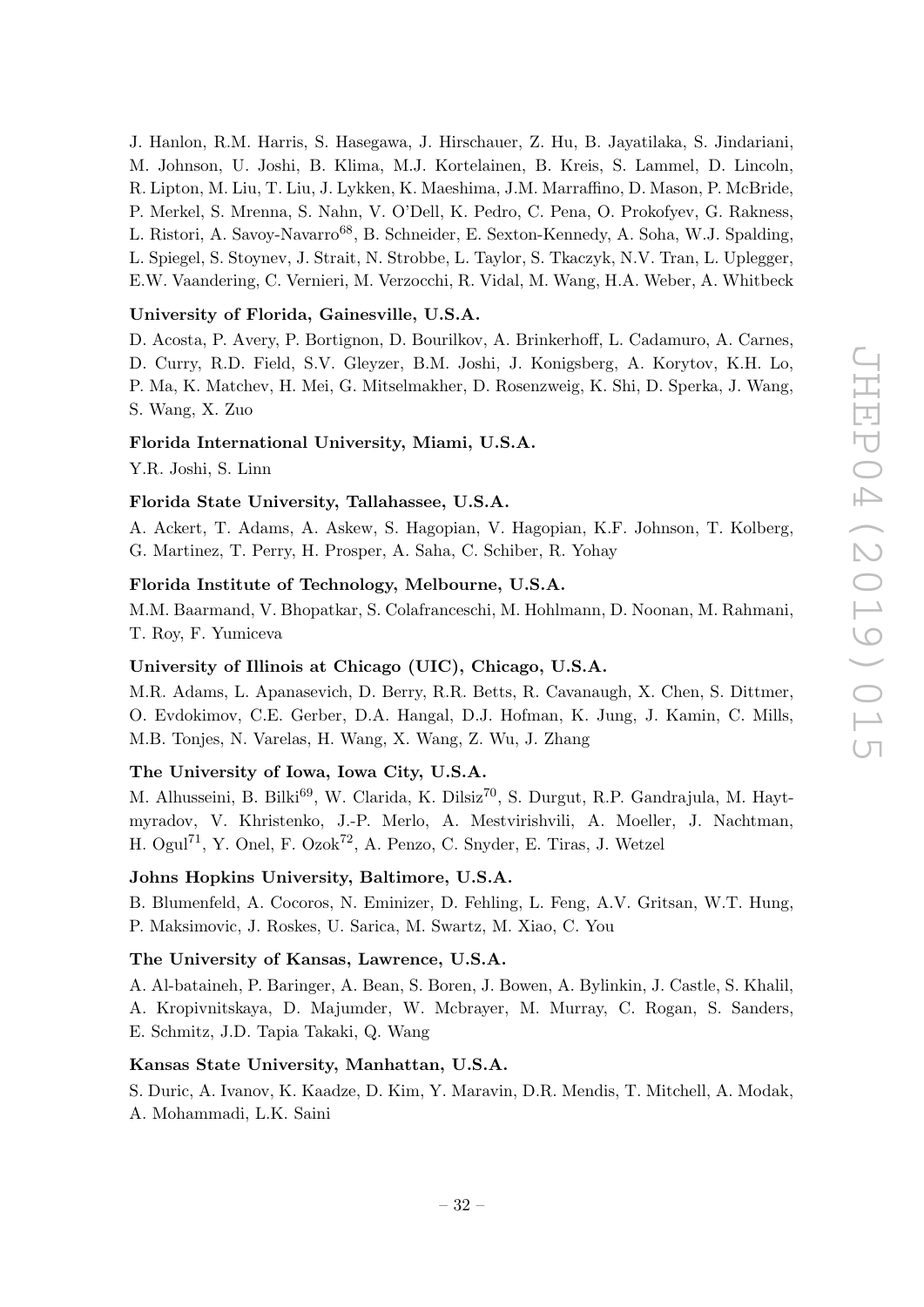#### Lawrence Livermore National Laboratory, Livermore, U.S.A.

F. Rebassoo, D. Wright

#### University of Maryland, College Park, U.S.A.

A. Baden, O. Baron, A. Belloni, S.C. Eno, Y. Feng, C. Ferraioli, N.J. Hadley, S. Jabeen, G.Y. Jeng, R.G. Kellogg, J. Kunkle, A.C. Mignerey, S. Nabili, F. Ricci-Tam, M. Seidel, Y.H. Shin, A. Skuja, S.C. Tonwar, K. Wong

#### Massachusetts Institute of Technology, Cambridge, U.S.A.

D. Abercrombie, B. Allen, V. Azzolini, A. Baty, G. Bauer, R. Bi, S. Brandt, W. Busza, I.A. Cali, M. D'Alfonso, Z. Demiragli, G. Gomez Ceballos, M. Goncharov, P. Harris, D. Hsu, M. Hu, Y. Iiyama, G.M. Innocenti, M. Klute, D. Kovalskyi, Y.-J. Lee, P.D. Luckey, B. Maier, A.C. Marini, C. Mcginn, C. Mironov, S. Narayanan, X. Niu, C. Paus, C. Roland, G. Roland, Z. Shi, G.S.F. Stephans, K. Sumorok, K. Tatar, D. Velicanu, J. Wang, T.W. Wang, B. Wyslouch

#### University of Minnesota, Minneapolis, U.S.A.

A.C. Benvenuti† , R.M. Chatterjee, A. Evans, P. Hansen, J. Hiltbrand, Sh. Jain, S. Kalafut, M. Krohn, Y. Kubota, Z. Lesko, J. Mans, N. Ruckstuhl, R. Rusack, M.A. Wadud

#### University of Mississippi, Oxford, U.S.A.

J.G. Acosta, S. Oliveros

#### University of Nebraska-Lincoln, Lincoln, U.S.A.

E. Avdeeva, K. Bloom, D.R. Claes, C. Fangmeier, F. Golf, R. Gonzalez Suarez, R. Kamalieddin, I. Kravchenko, J. Monroy, J.E. Siado, G.R. Snow, B. Stieger

#### State University of New York at Buffalo, Buffalo, U.S.A.

A. Godshalk, C. Harrington, I. Iashvili, A. Kharchilava, C. Mclean, D. Nguyen, A. Parker, S. Rappoccio, B. Roozbahani

#### Northeastern University, Boston, U.S.A.

G. Alverson, E. Barberis, C. Freer, Y. Haddad, A. Hortiangtham, D.M. Morse, T. Orimoto, R. Teixeira De Lima, T. Wamorkar, B. Wang, A. Wisecarver, D. Wood

#### Northwestern University, Evanston, U.S.A.

S. Bhattacharya, J. Bueghly, O. Charaf, K.A. Hahn, N. Mucia, N. Odell, M.H. Schmitt, K. Sung, M. Trovato, M. Velasco

#### University of Notre Dame, Notre Dame, U.S.A.

R. Bucci, N. Dev, M. Hildreth, K. Hurtado Anampa, C. Jessop, D.J. Karmgard, N. Kellams, K. Lannon, W. Li, N. Loukas, N. Marinelli, F. Meng, C. Mueller, Y. Musienko<sup>36</sup>, M. Planer, A. Reinsvold, R. Ruchti, P. Siddireddy, G. Smith, S. Taroni, M. Wayne, A. Wightman, M. Wolf, A. Woodard

#### The Ohio State University, Columbus, U.S.A.

J. Alimena, L. Antonelli, B. Bylsma, L.S. Durkin, S. Flowers, B. Francis, C. Hill, W. Ji, T.Y. Ling, W. Luo, B.L. Winer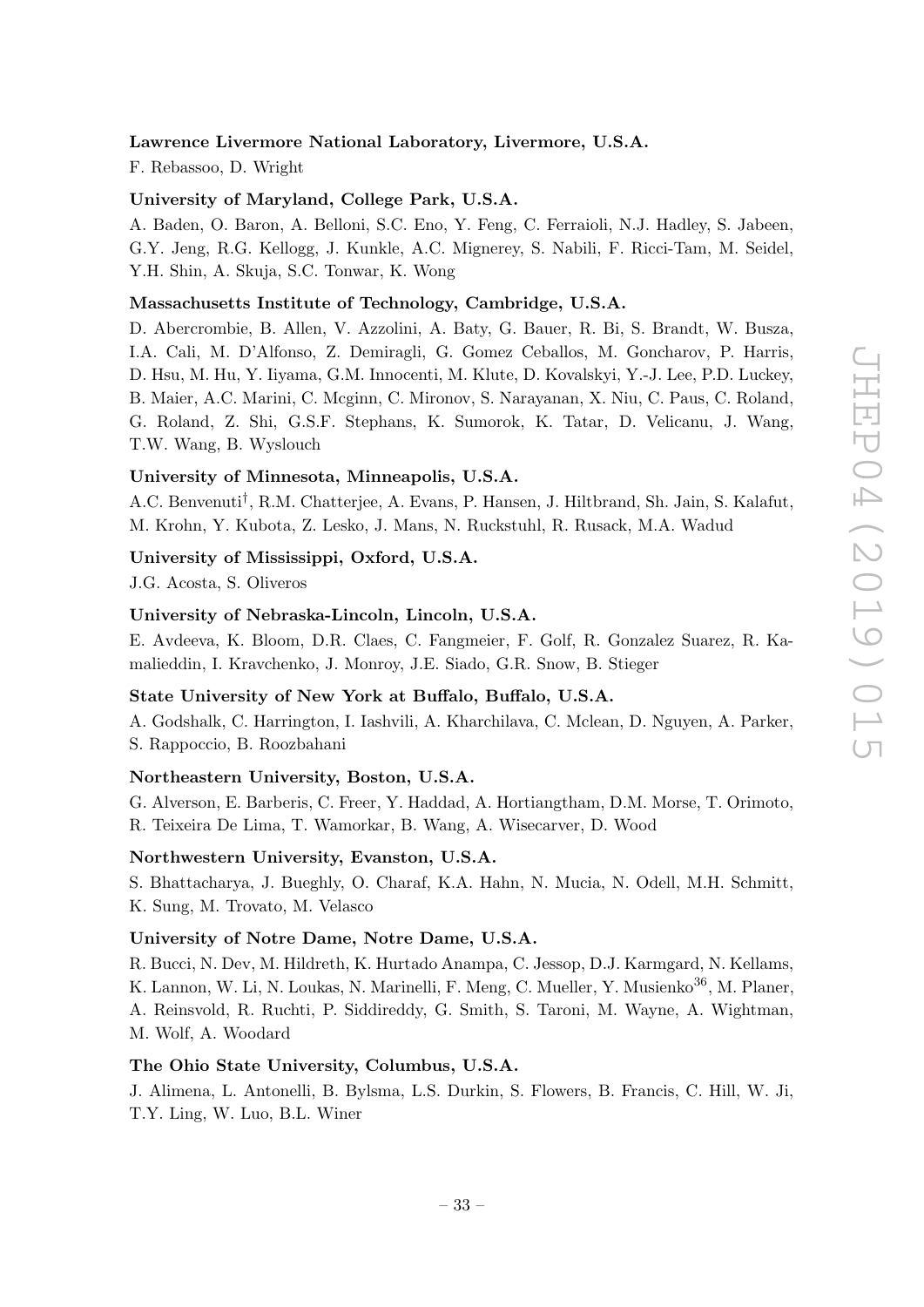#### Princeton University, Princeton, U.S.A.

S. Cooperstein, P. Elmer, J. Hardenbrook, S. Higginbotham, A. Kalogeropoulos, D. Lange, M.T. Lucchini, J. Luo, D. Marlow, K. Mei, I. Ojalvo, J. Olsen, C. Palmer, P. Piroué, J. Salfeld-Nebgen, D. Stickland, C. Tully, Z. Wang

#### University of Puerto Rico, Mayaguez, U.S.A.

S. Malik, S. Norberg

#### Purdue University, West Lafayette, U.S.A.

A. Barker, V.E. Barnes, S. Das, L. Gutay, M. Jones, A.W. Jung, A. Khatiwada, B. Mahakud, D.H. Miller, N. Neumeister, C.C. Peng, S. Piperov, H. Qiu, J.F. Schulte, J. Sun, F. Wang, R. Xiao, W. Xie

#### Purdue University Northwest, Hammond, U.S.A.

T. Cheng, J. Dolen, N. Parashar

#### Rice University, Houston, U.S.A.

Z. Chen, K.M. Ecklund, S. Freed, F.J.M. Geurts, M. Kilpatrick, W. Li, B.P. Padley, R. Redjimi, J. Roberts, J. Rorie, W. Shi, Z. Tu, A. Zhang

#### University of Rochester, Rochester, U.S.A.

A. Bodek, P. de Barbaro, R. Demina, Y.t. Duh, J.L. Dulemba, C. Fallon, T. Ferbel, M. Galanti, A. Garcia-Bellido, J. Han, O. Hindrichs, A. Khukhunaishvili, E. Ranken, P. Tan, R. Taus

#### Rutgers, The State University of New Jersey, Piscataway, U.S.A.

A. Agapitos, J.P. Chou, Y. Gershtein, E. Halkiadakis, A. Hart, M. Heindl, E. Hughes, S. Kaplan, R. Kunnawalkam Elayavalli, S. Kyriacou, A. Lath, R. Montalvo, K. Nash, M. Osherson, H. Saka, S. Salur, S. Schnetzer, D. Sheffield, S. Somalwar, R. Stone, S. Thomas, P. Thomassen, M. Walker

#### University of Tennessee, Knoxville, U.S.A.

A.G. Delannoy, J. Heideman, G. Riley, S. Spanier

#### Texas A&M University, College Station, U.S.A.

O. Bouhali73, A. Celik, M. Dalchenko, M. De Mattia, A. Delgado, S. Dildick, R. Eusebi, J. Gilmore, T. Huang, T. Kamon<sup>74</sup>, S. Luo, R. Mueller, D. Overton, L. Perniè, D. Rathjens, A. Safonov

#### Texas Tech University, Lubbock, U.S.A.

N. Akchurin, J. Damgov, F. De Guio, P.R. Dudero, S. Kunori, K. Lamichhane, S.W. Lee, T. Mengke, S. Muthumuni, T. Peltola, S. Undleeb, I. Volobouev, Z. Wang

#### Vanderbilt University, Nashville, U.S.A.

S. Greene, A. Gurrola, R. Janjam, W. Johns, C. Maguire, A. Melo, H. Ni, K. Padeken, J.D. Ruiz Alvarez, P. Sheldon, S. Tuo, J. Velkovska, M. Verweij, Q. Xu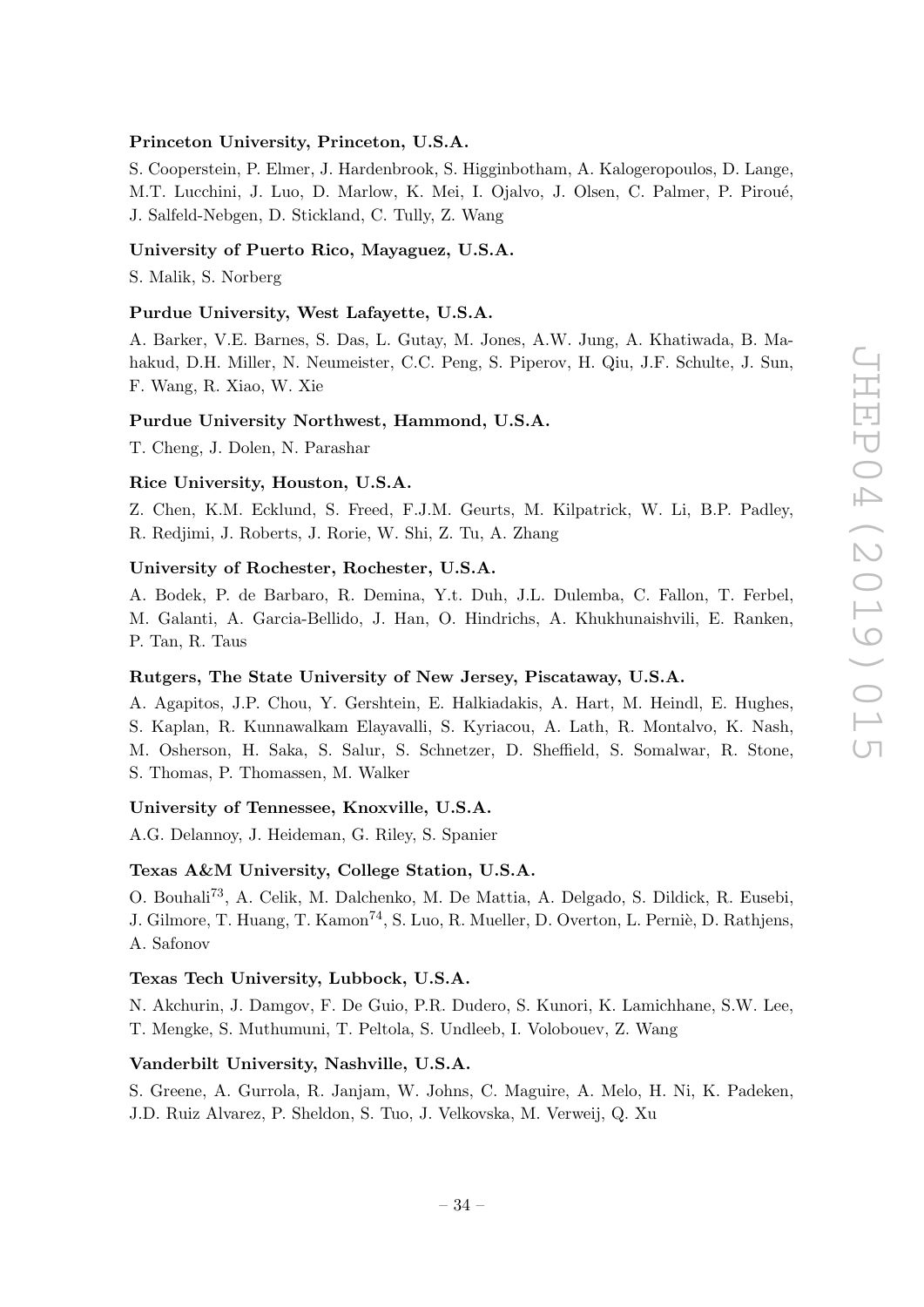#### University of Virginia, Charlottesville, U.S.A.

M.W. Arenton, P. Barria, B. Cox, R. Hirosky, M. Joyce, A. Ledovskoy, H. Li, C. Neu, T. Sinthuprasith, Y. Wang, E. Wolfe, F. Xia

#### Wayne State University, Detroit, U.S.A.

R. Harr, P.E. Karchin, N. Poudyal, J. Sturdy, P. Thapa, S. Zaleski

#### University of Wisconsin — Madison, Madison, WI, U.S.A.

- M. Brodski, J. Buchanan, C. Caillol, D. Carlsmith, S. Dasu, I. De Bruyn, L. Dodd,
- B. Gomber, M. Grothe, M. Herndon, A. Hervé, U. Hussain, P. Klabbers, A. Lanaro,
- K. Long, R. Loveless, T. Ruggles, A. Savin, V. Sharma, N. Smith, W.H. Smith, N. Woods
	- †: Deceased
	- 1: Also at Vienna University of Technology, Vienna, Austria
	- 2: Also at IRFU, CEA, Université Paris-Saclay, Gif-sur-Yvette, France
	- 3: Also at Universidade Estadual de Campinas, Campinas, Brazil
	- 4: Also at Federal University of Rio Grande do Sul, Porto Alegre, Brazil
	- 5: Also at Université Libre de Bruxelles, Bruxelles, Belgium
	- 6: Also at University of Chinese Academy of Sciences, Beijing, China
	- 7: Also at Institute for Theoretical and Experimental Physics, Moscow, Russia
	- 8: Also at Joint Institute for Nuclear Research, Dubna, Russia
	- 9: Also at Suez University, Suez, Egypt
	- 10: Now at British University in Egypt, Cairo, Egypt
	- 11: Now at Cairo University, Cairo, Egypt
	- 12: Also at Department of Physics, King Abdulaziz University, Jeddah, Saudi Arabia
	- 13: Also at Université de Haute Alsace, Mulhouse, France
	- 14: Also at Skobeltsyn Institute of Nuclear Physics, Lomonosov Moscow State University, Moscow, Russia
	- 15: Also at Tbilisi State University, Tbilisi, Georgia
	- 16: Also at CERN, European Organization for Nuclear Research, Geneva, Switzerland
	- 17: Also at RWTH Aachen University, III. Physikalisches Institut A, Aachen, Germany
	- 18: Also at University of Hamburg, Hamburg, Germany
	- 19: Also at Brandenburg University of Technology, Cottbus, Germany
	- 20: Also at Institute of Physics, University of Debrecen, Debrecen, Hungary
	- 21: Also at Institute of Nuclear Research ATOMKI, Debrecen, Hungary
	- 22: Also at MTA-ELTE Lendület CMS Particle and Nuclear Physics Group, Eötvös Loránd University, Budapest, Hungary
	- 23: Also at Indian Institute of Technology Bhubaneswar, Bhubaneswar, India
	- 24: Also at Institute of Physics, Bhubaneswar, India
	- 25: Also at Shoolini University, Solan, India
	- 26: Also at University of Visva-Bharati, Santiniketan, India
	- 27: Also at Isfahan University of Technology, Isfahan, Iran
	- 28: Also at Plasma Physics Research Center, Science and Research Branch, Islamic Azad University, Tehran, Iran
	- 29: Also at Universit`a degli Studi di Siena, Siena, Italy
	- 30: Also at Scuola Normale e Sezione dell'INFN, Pisa, Italy
	- 31: Also at Kyunghee University, Seoul, Korea
	- 32: Also at International Islamic University of Malaysia, Kuala Lumpur, Malaysia